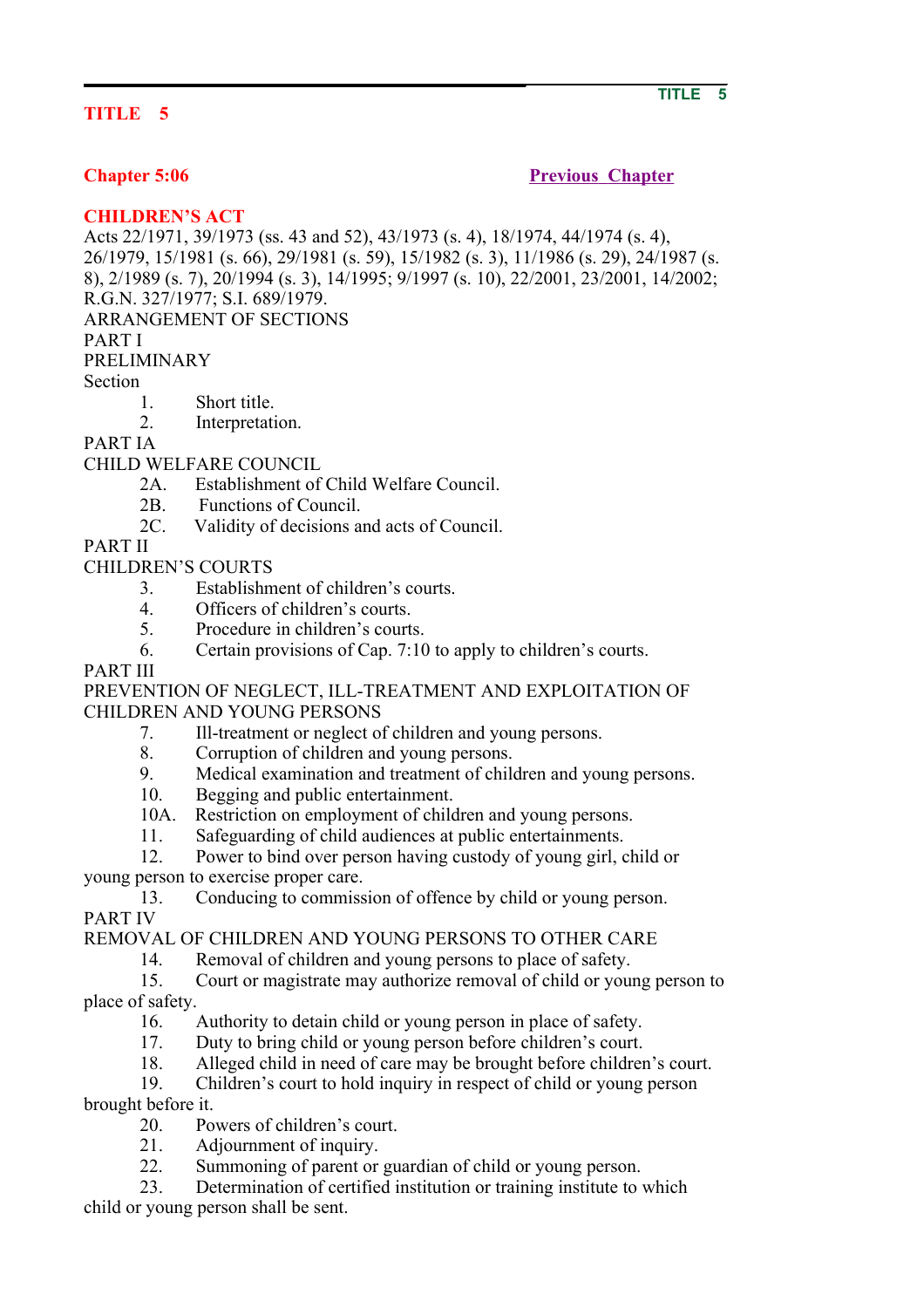- 24. Children's court may review orders.
- 25. Period of retention and further supervision of child or young person.
- 26. Person attaining age of eighteen years during inquiry in children's

court.

 27. Review by High Court of certain orders and discharge of certain orders by various other orders.

PART V

PLACES OF SAFETY, REMAND HOMES, INSTITUTIONS AND TRAINING INSTITUTES

- 28. Places of safety and remand homes.<br>29 Minister may establish training institu
- 29. Minister may establish training institutes and institutions
- $30<sup>1</sup>$
- [Repealed by Act 23 of 2001, with effect from 18th January, 2002.]
- PART VIIA

FOREIGN ADOPTIONS

- 31. Registration of institutions.
- 32. Liability for maintenance of child or young person received in terms of this Act.
- 
- 33. Pupil of certified institution or training institute may be released on licence.
	- 34. Licence may be varied.
	- 35. Reports on pupils.
	- 36. Leave of absence from certified institution or training institute.
	- 37. Discharge from effect of various orders made.
	- 38. Transfer of pupil, child or young person.
- 39. Admission of children and young persons from foreign states to certified institutions.
	- 40. Reception in training institutes of juveniles from foreign states.
	- 41. Transfer of persons to institutions outside Zimbabwe.
	- 42. Absconding pupils and other persons.
	- 43. Unlawful removal of juveniles.
	- 44. Imprisonment of absconding pupils.
	- 45. Inspection of children and young persons.
	- 46. Probation officers.
	- 47. Transfer of certain parental powers.
	- 48. Unlawful removal of pupil, child or young person from Zimbabwe.

# PART VI

# CONTRIBUTION ORDERS

- 49. Making of contribution order.
- 50. Provisional contribution order.
- 51. Effect of direction to make payments and of contribution order.
- 52. Provisions of contribution order as to payments.
- 53. Variation or rescission of direction to make payments and of

# contribution order.

- 54. Appeal against contribution order or direction.
- 55. Change of place of residence of respondent.
- 56. Service of process.

## PART VII

# ADOPTION OF CHILDREN

- 57. Jurisdiction and procedure in relation to adoption order.
- 58. Power to make adoption order.
- 59. Restriction on making adoption order.
- 60. Consent to adoption given by minor mother of illegitimate child.
- 61. Matters with respect to which court to be satisfied.
- 62. Register of applicants for adoption.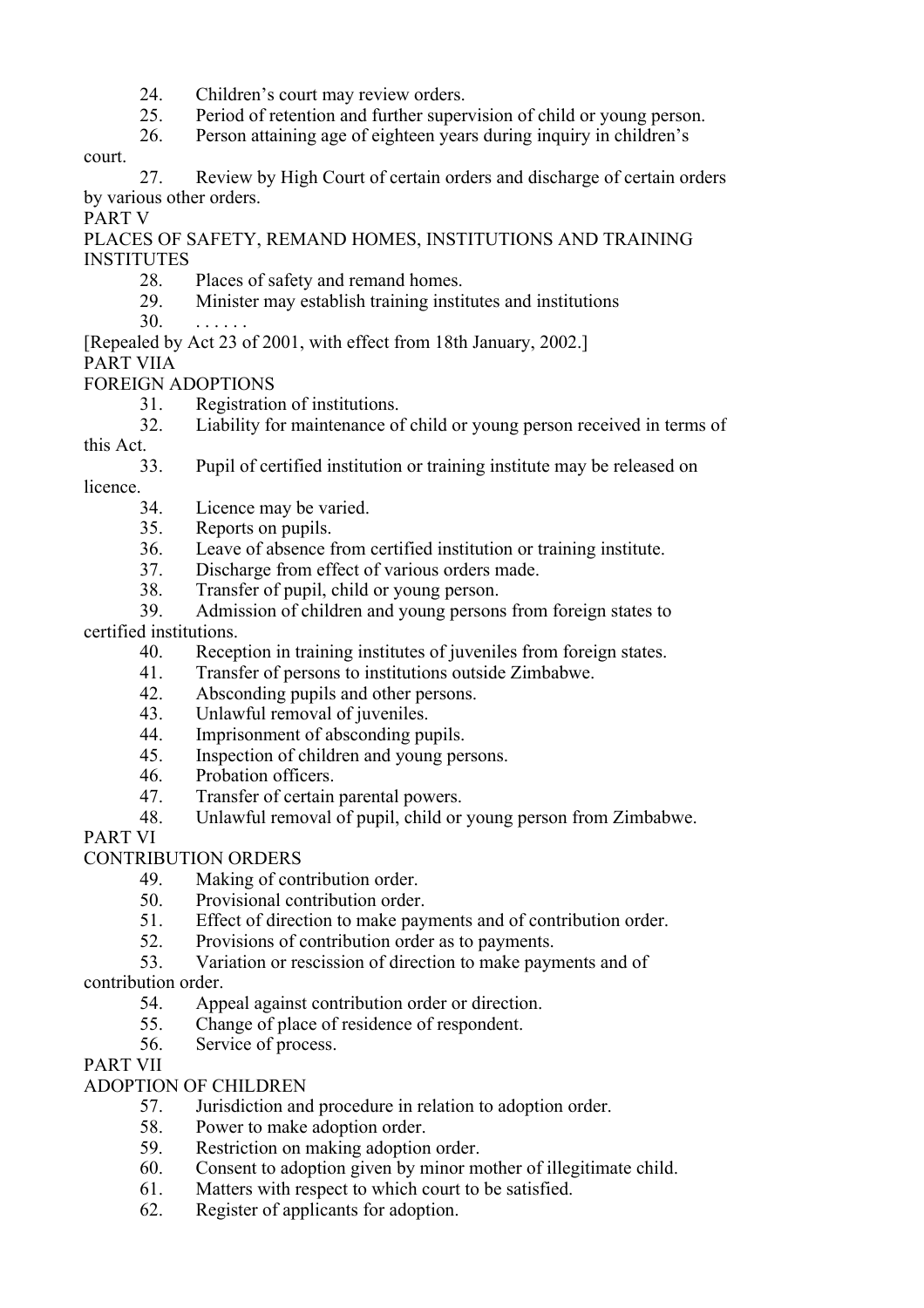- 63. Terms and conditions of order.
- 64. Effect of adoption order.
- 65. Power to make interim order.
- 66. Power to make subsequent order in respect of minor already subject to

### an order.

- 67. Rescission of adoption order.
- 68. No consideration in connection with adoption permitted.
- 69. Concealment of identity of adopted child.
- 70. Adopted Children Register.
- 71. Change of name of adopted persons.
- 72. Effect of adoption on marriage.
- 73. Publication of advertisements of adoption.
- 74. Accessibility of records relating to adoption.
- 75. Appeals.

PART VIIA

FOREIGN ADOPTIONS

- 75A. Application of Part.
- 75B. Designated countries.
- 75C. Recognition of adoptions in designated countries.
- 75D. Recognition of adoptions in non-designated countries.
- 75E. Registration of birth of persons adopted in foreign country.
- 75F. Effect of foreign recognition of foreign adoptions under other laws.
- 75G. Part does not limit foreign recognition of foreign adoptions under other

# laws.

PART VIIB

CHILD WELFARE FUND

## 75H. Establishment of Fund.

- 75I. Object of Fund.
- Application of Fund.
- 75K. Estimates of expenditure.
- 75L. Limits on expenditure from Fund
- 75M. Accounts and audit of Fund.
- 75N. Holding of Fund.

## PART VIII

**MISCELLANEOUS** 

- 76. Consent to surgical or other treatment.
- 77. Evidence of husband or wife of accused person.
- 78. Sale of liquor, tobacco and drugs to children prohibited.
- 79. Seizure and confiscation of liquor, tobacco and drugs in possession of

children.

- 80. Provision as to gambling, gaming or automatic machines.
- 81. Magistrate may order parent to produce his child before children's

court.

- 82. Estimation of age.
- 83. Liability of step-parent to maintain his step-child.
- 84. Detention of juvenile.
- 85.

[Repealed by Act 23 of 2001, with effect from 18th January, 2002.]

- 86. Financial support from public funds to certain institutions.
- 87. Notice of certain proceedings to be given to High Court.
- 88. Regulations.
- 89.

[Repealed by Act 22 of 2001, with effect from the 20th May, 2002.]

FIRST SCHEDULE: Specified Offences.

SECOND SCHEDULE: . . . . . .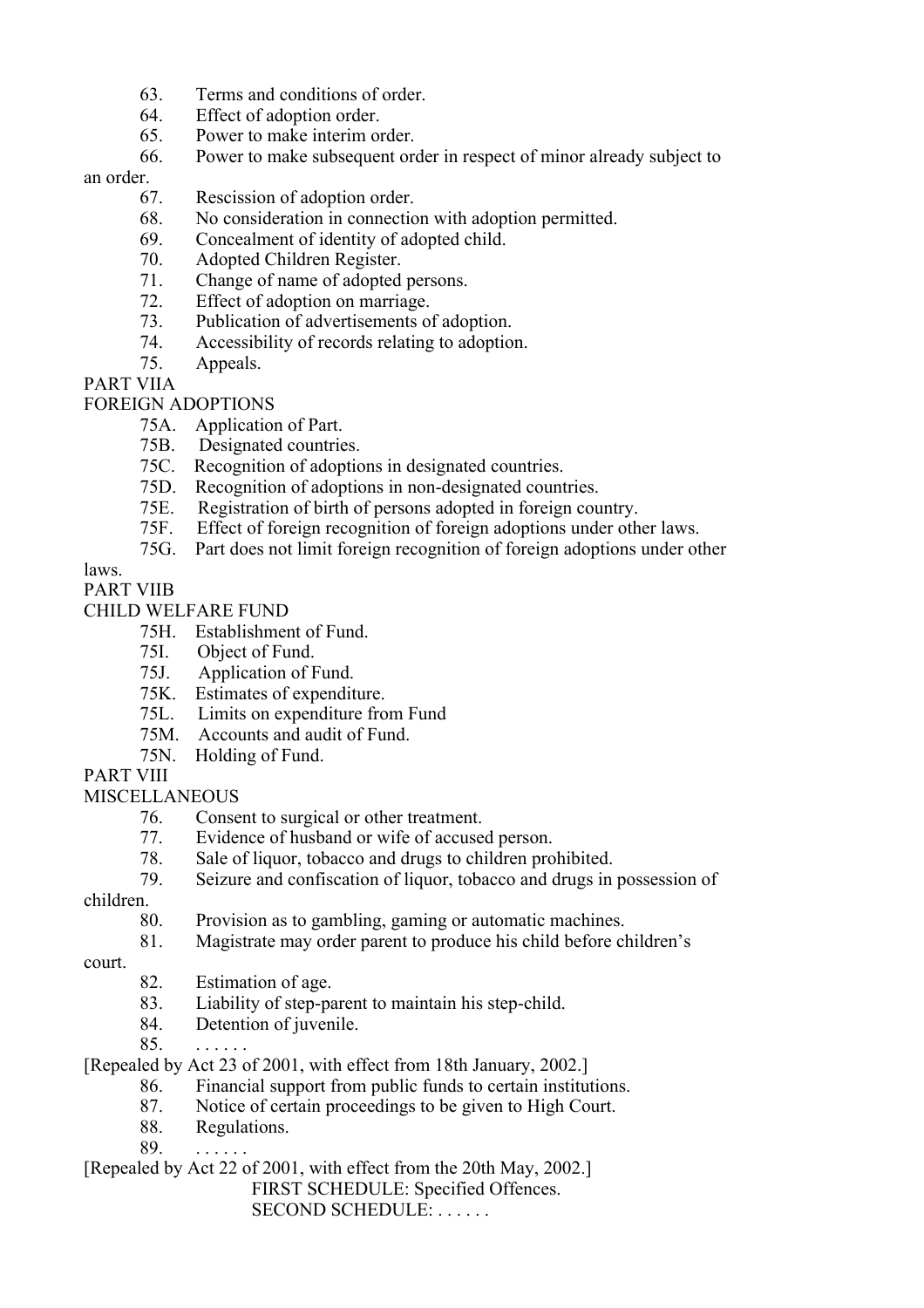[Repealed by Act 23 of 2001, with effect from 18th January, 2002.]

AN ACT to provide for the establishment of children's courts; to make provision for the protection, welfare and supervision of children and juveniles; to provide for the establishment, recognition and registration of certain institutions and institutes for the reception and custody of children and juveniles and for the treatment of children and juveniles after their reception in such institutions and institutes; to require the contribution by certain persons towards the maintenance of children and juveniles; to provide for the adoption of minors; and to provide for matters incidental to or connected with the foregoing.

[Date of commencement: 27th October, 1972.]

PART I

PRELIMINARY

1 Short title

This Act may be cited as the Children's Act [Chapter 5:06].

[Amended by Section 2 of Act 23 of 2001, with effect from 18th January, 2002.]

2 Interpretation

In this Act—

"adopted child" means a person adopted in terms of Part VII;

"adopter" means a person who has adopted a person in terms of Part VII;

"adoption order" means an order of adoption made in terms of Part VII;

"attendance centre" means a building or place which a child or young person has to attend on the order of a children's court to receive guidance and to undergo treatment in order that he may be rehabilitated and disciplined;

"certified institution" means a training institute or an institution established and maintained in terms of subsection (1) of section twenty-nine and, if the context so requires, includes the persons responsible for managing such an institution;

[Amended by Act 23 of 2001 ,with effect from the 18th January, 2002.]

"child" means a person under the age of sixteen years and includes an infant; "child in need of care" means a child or young person—

(a) who is destitute or has been abandoned; or

 (b) both of whose parents are dead or cannot be traced and who has no legal guardian; or

 (c) whose legal guardian or parents do not exercise proper control and care over him; or

 (d) whose legal guardian or parents are unfit to have or exercise control over him; or

 (e) who is in the custody of a person who has been convicted of committing upon or in connection with that child or young person any offence specified in the First Schedule; or

( f ) who cannot be controlled by his parents or guardian; or

(g) who is a habitual truant; or

 (h) who frequents the company of any immoral or vicious person or is otherwise living in circumstances calculated to cause or conduce to his seduction, corruption or prostitution; or

 (i) who begs or, being a child, engages in street trading contrary to this Act or any other enactment; or

 ( j) who is being maintained in circumstances which are detrimental to his welfare or interests; or

 (k) who is found in possession, without reasonable excuse, of any drug to which the Dangerous Drugs Act [Chapter 15:02] applies or of any specified drug as defined in the Drugs and Allied Substances Control Act [Chapter 15:03]; or

 (l) who suffers from a mental or physical disability and requires treatment, training or facilities which his parents or guardian are unable to provide; or

 (m) whose parent or guardian has given him up to another person in settlement of a dispute in accordance with custom; or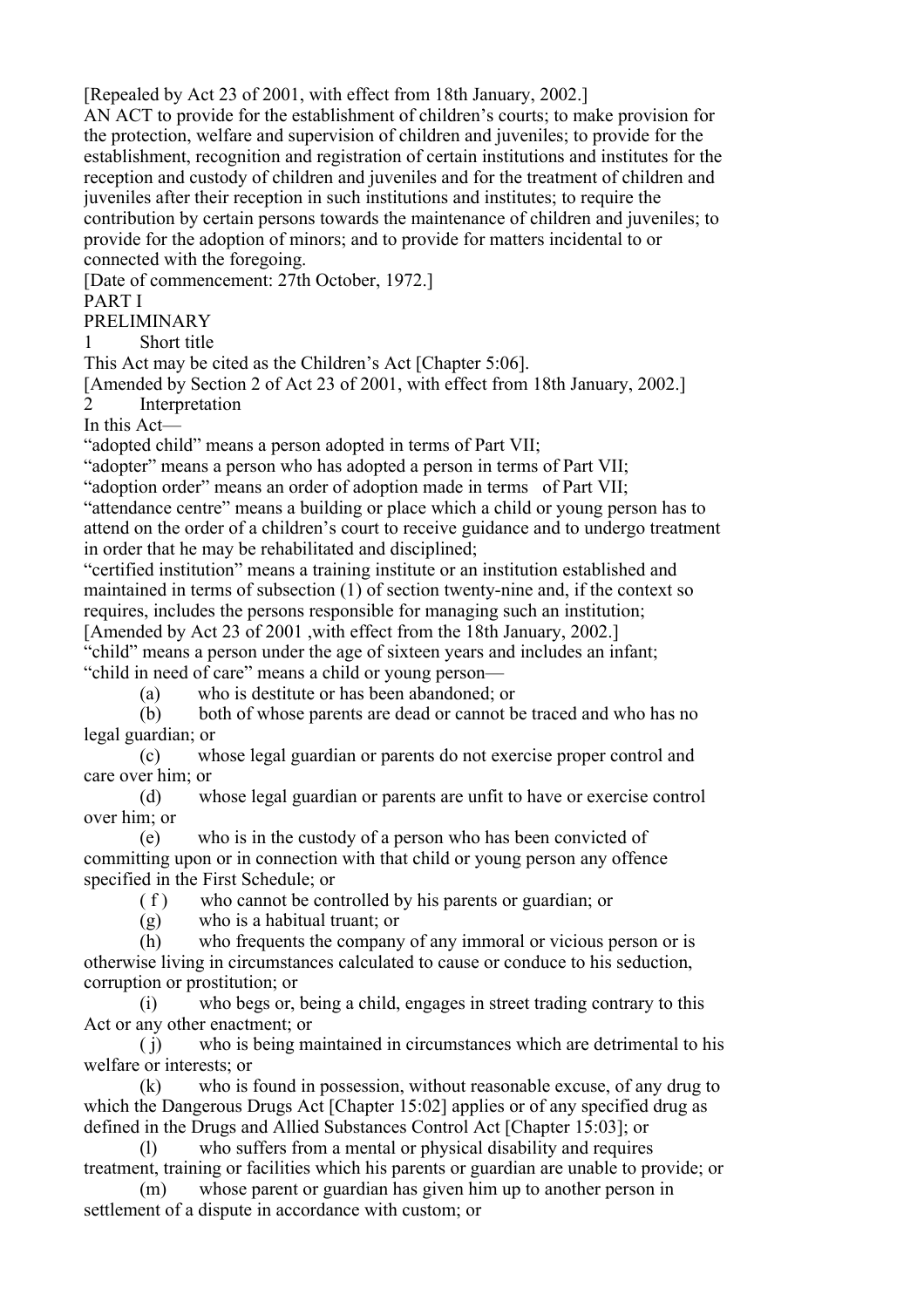(n) whose parent or guardian makes him perform work that is likely to be hazardous or to interfere with his education or to be harmful to his health or to his physical or mental development; or

(o) whose parent or guardian has denied him proper health care; or

 (p) whose parent or guardian has unlawfully removed him from lawful custody;

[paras (m) to (p) inserted by Act 23 of 2001, with effect from the 18th January, 2002.] "clerk of a children's court" means any official carrying out the duties of such clerk on the instruction of the officer presiding over the children's court;

"contribution order" means an order made in terms of Part VI for the periodical payment of sums of money towards the maintenance of a child, young person or pupil;

"council" means the Child Welfare Council established in terms of section two A; [inserted by Act 23 of 2001, with effect from the 18th January, 2002.]

"designated country" means a country declared to be a designated country in terms of section seventy-five B;

[inserted by Act 23 of 2001, with effect from the 18th January, 2002.]

"Director" means the person for the time being holding the office of Director of Social Affairs, Youth and Rehabilitation or lawfully acting in the capacity thereof; "earnings", in relation to a responsible person, means any money payable to that person—

 (a) by way of salary, wages, remuneration or allowances and includes any fees, bonus, commission, overtime pay or other emoluments payable in addition thereto; or

(b) by way of a pension and includes—

 (i) an annuity, gratuity, commutation of pension or other like allowance or refund of pension contributions, including interest payable thereon, whether the same is payable in respect of past services or otherwise; and

 (ii) periodical payments in respect of or by way of compensation for the loss, abolition or relinquishment, howsoever arising, or any diminution in the emoluments of any office or employment;

"education officer" means a person or class of persons involved in the education of a child or young young person who is designated as an education officer for the purpose of this Act by the Minister after consulting the Minister responsible for education;

[inserted by Act 23 of 2001, with effect from the 18th January, 2002.]

"employer", in relation to a responsible person, means a person, including the State, by whom earnings are payable or are likely to become payable to the responsible person;

"Fund" means the Child Welfare Fund established by section seventy-five H; [inserted by Act 23 of 2001, with effect from the 18th January, 2002.]

"guardian", in relation to a child or young person, means the legal guardian, and includes any person who has the custody, charge or care of the child or young person, either permanently or temporarily;

"hazardous labour", in relation to a child or young person, means any work—

 (a) which is likely to jeopardise or interfere with the education of that child or young person;

 (b) involving contact with any hazardous substance, article or process, including ionising radiation;

(c) involving underground mining;

 (d) that exposes a child or young person to electronically-powered handtools, cutting or grinding blades

 (e) that exposes a child or young person to extreme heat, cold, noise or whole body vibration;

 $(f)$  that is night shift work;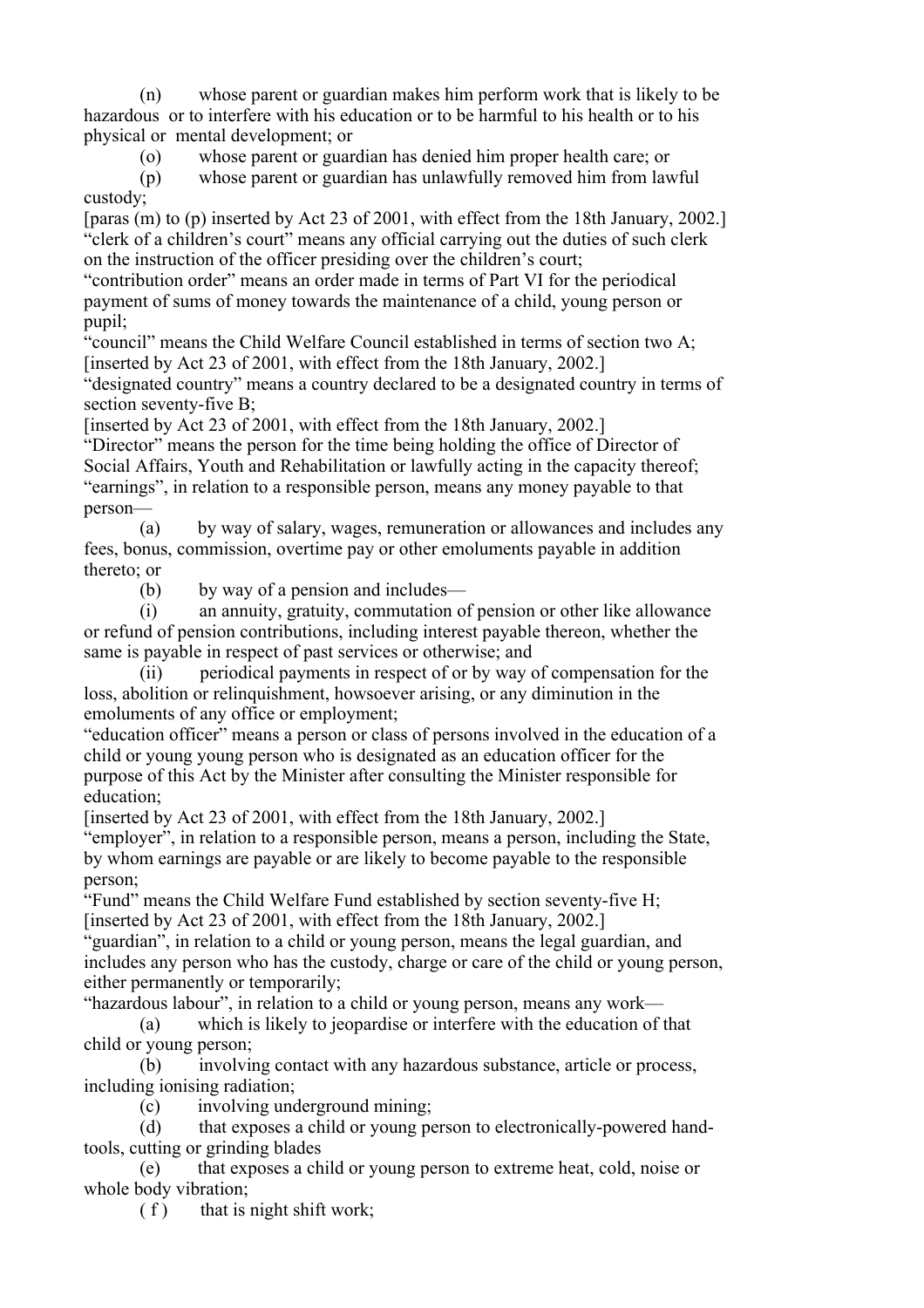[inserted by Act 23 of 2001 ,with effect from the 18th January, 2002.]

"health officer" means a health practitioner who is registered in terms of the Medical Dental and Allied Professions Act [Chapter 27:08] and is designated as a health officer for purposes of this Act by the Minister after consulting the Minister responsible for health;

[inserted by Act 23 of 2001, with effect from the 18th January, 2002.]

"infant" means a person under the age of seven years;

"institution" means a creche or other institution maintained and controlled by a person for the reception, maintenance and supervision of children or young persons but does not include—

 (a) a building for the accommodation of school children which forms part of a private school registered in terms of the Education Act [Chapter 25:04]; or

(b) a certified institution;

and, if the context so requires, any reference to an institution shall be deemed to include a reference to the management of that institution;

"legal guardian" means a tutor testamentary, tutor dative or assumed tutor to whom letters of confirmation have been granted in terms of the law relating to the administration of estates and includes a husband of a girl who is under eighteen years of age;

"local authority" means—

(a) a municipal council or town council; or

 (b) any rural council, district council or other authority which is designated by the Minister, by notice in a statutory instrument, to be a local authority for the purposes of this Act;

"maintain", in relation to a child or young person, includes to undertake the custody or care of that child or young person;

"maintenance", in relation to a child or young person, includes the custody or care of that child or young person;

"management" means a person or persons who have the management and control of a certified institution, training institute or institution;

"Minister" means the Minister of Public Service, Labour and Social Welfare or any other Minister to whom the President may, from time to time, assign the administration of this Act;

"minor" means a person under the age of eighteen years;

"parent" means the father or mother of a person born of, or legitimated by, a lawful marriage or the mother of an illegitimate person and includes a step-parent and, except in Part VII, an adopter;

"period of further supervision", in relation to a pupil, means the period during which that pupil shall, in terms of subsection (2) of section twenty-five or subsection (3) of section 352 of the Criminal Procedure and Evidence Act [Chapter 9:07], remain under the supervision of a certified institution or training institute;

"period of retention" means the period during which a child, young person or person shall, in terms of subsection (1) of section twenty-five or subsection (1) of section 352 of the Criminal Procedure and Evidence Act [Chapter 9:07], remain in a certified institution or training institute or under any supervision or custody;

[amended by Act 23 of 2001, with effect from the 18th January, 2002.] "place of safety" means any police station or hospital or any place suitable for the reception of a child or young person into which the occupier thereof is willing to receive a child or young person or any place established in terms of subsection (1) of section twenty-eight;

"probation officer" means a means a person registered as a social worker in terms of the Social Workers Act [Chapter 27:21], and appointed as a probation officer in terms of section forty-six;

[amended by Act 23 of 2001, with effect from the 18th January, 2002.]

"public place" means any place to which the public has access, whether free or on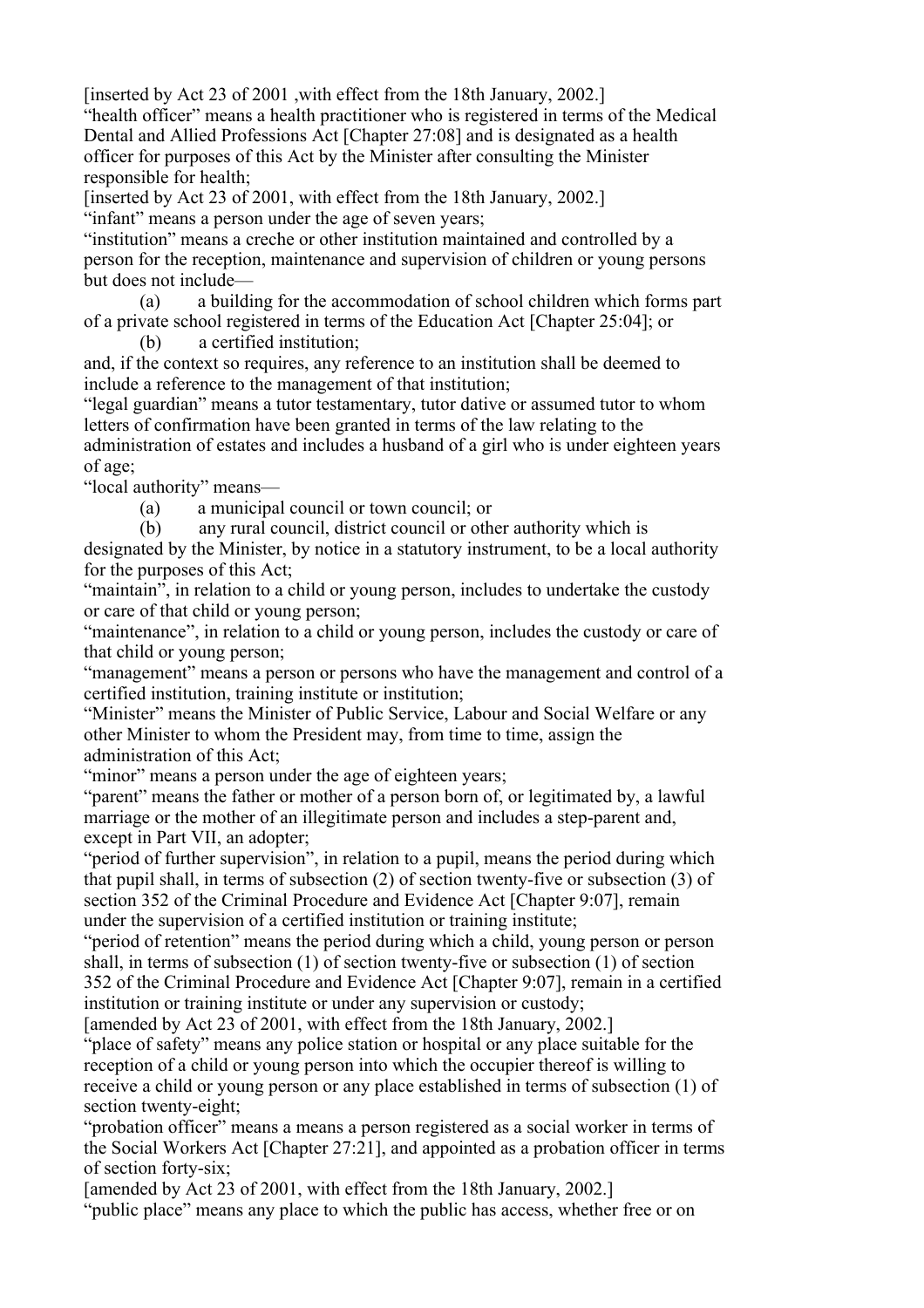payment of a fee;

"pupil" means any person who—

 (a) in terms of this Act or any other enactment, has been placed in or received in a certified institution or training institute;

[amended by Act 23 of 2001, with effect from the 18th January, 2002.]

or

 (b) has been released on licence or has been granted leave of absence or has absconded from a certified institution, training institute or South African institution and who is still under the control or supervision of the management of that certified institution, training institute or South African institution or is liable to be brought back thereto;

"Registrar-General" means the Registrar-General referred to in section 3 of the Births and Deaths Registration Act [Chapter 5:02];

"remand home" means a remand home established in terms of subsection (1) of section twenty-eight;

"respondent" means any person legally liable to maintain or to contribute towards the maintenance of a child, young person or pupil for whose maintenance a contribution order is sought or has been made;

"rule" means a rule made in terms of subsection (11) of section five;

"school-going age" in relation to a child or young person, means a child or young person between the ages of five and a half years and sixteen years;

[ inserted by Act 23 of 2001 , with effect from the 18th January, 2002.] "street trading" includes—

 (a) the hawking of any article and the distribution of handbills or advertisements; and

 (b) shoe cleaning, motor car attending and any other like occupation carried on in a public place;

"training institute" means a training institute established in terms of subsection (1) of section twenty-nine;

[amended by Act 23 of 2001 ,with effect from the 18th January, 2002.]

"young person" means a person who has attained the age of sixteen years but has not attained the age of eighteen years.

# PART 1A

CHILD WELFARE COUNCIL

[Inserted by Act 23 of 2001, with effect from the 18th January, 2002.]

2A Establishment of Child Welfare Council.

(1) The Minister shall, for the purpose of this Act, establish a council to be known as the Child Welfare Council which shall consist of the following members—

 (a) one representative each from the Ministries responsible for education, health, the registration of births and deaths, justice, local government and the creation of employment; and

(b) one representative from the Police Force; and

 (c) six representatives from private voluntary organizations or other organizations which the Minister considers deal with issues concerning the welfare and upbringing of children; and

 (d ) one representative from the Council of Chiefs established in terms of section 37 of the Traditional Leaders Act [Chapter 29:17]; and

 (e) one representative from an association which the Minister considers represents local authorities; and

 $(f)$  the Director.

(2) Members of the Council referred to in paragraphs (a), (b), (c) (d) and (e) of subsection (1) shall be appointed by the Minister from persons nominated for that purpose by the Ministry, organization or association concerned, and such persons shall not have a criminal record.

(3) Before making an appointment in terms of subsection (2), the Minister shall call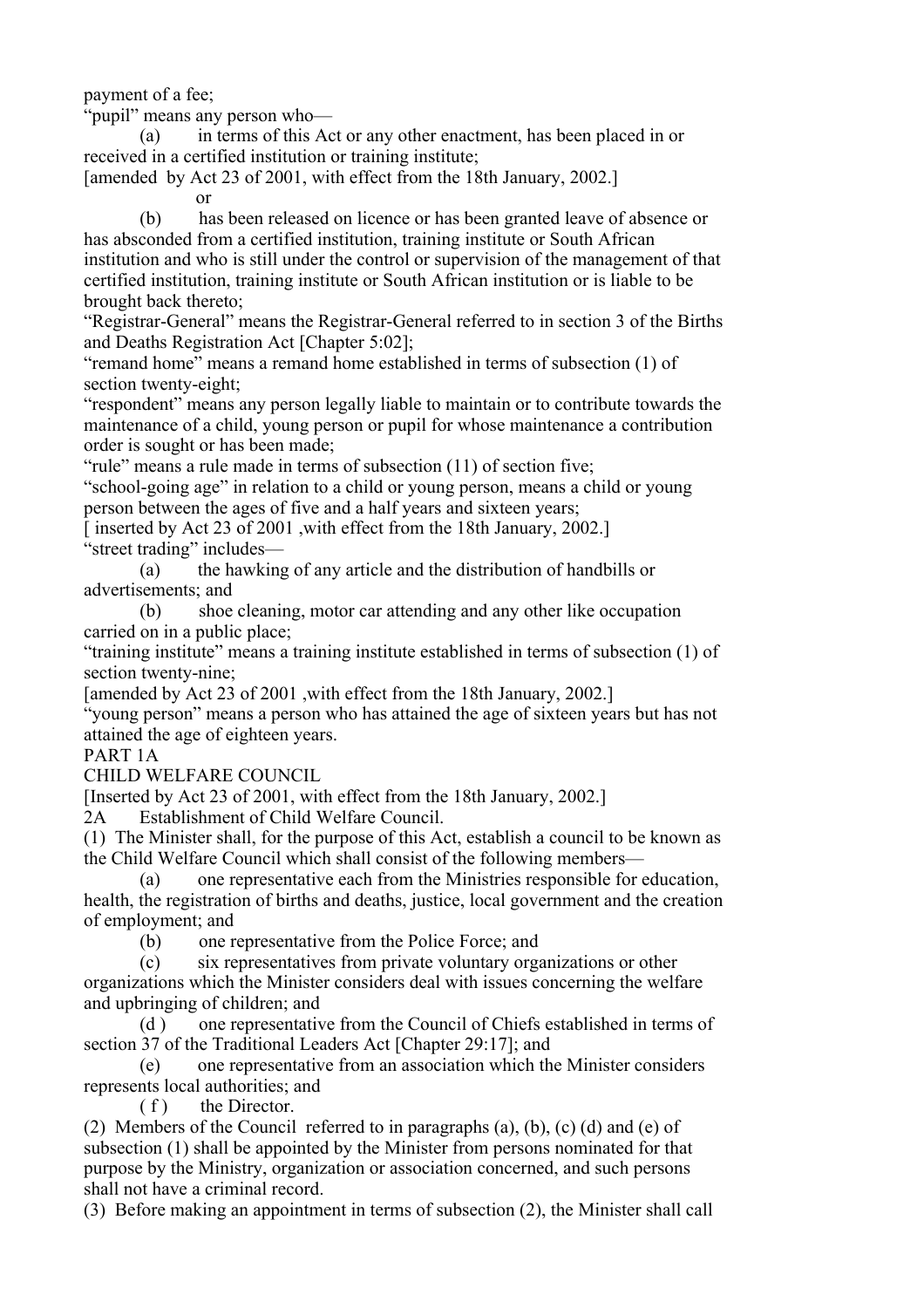upon the Ministry, organization or association concerned to nominate such number of persons as the Minister may specify, who in its opinion are suitable and available for appointment as members of the Council:

Provided that—

 (i) the Minister may appoint a person to be a member of the Council who has not been so nominated and may decline to appoint any person so nominated;

 (ii) where the Minister has called for nominations in terms of this subsection in respect of any appointment to the Council and no nominations have been made within such period as he may specify when calling for them, the Minister may appoint any person to be a member of the Council whether or not the person so appointed is able to represent the views of the body whose nominations were called for.

(4) Members of the Council shall be appointed by the Minister for such period, not exceeding three years, as he shall specify on their appointment.

(5) The Minister shall designate one member of the Council to be its chairman and another to be its deputy chairman.

(6) Half the members of the Council shall constitute a quorum at any meeting of the Council.

(7) The Council shall—

 (a) hold its meetings at least four times a year and in accordance with such procedure; and

 (b) keep and furnish to the Minister such records of its meetings; as may be prescribed or as may be directed by the Minister.

(8) Members of the Council shall be paid, out of moneys appropriated for the purpose by Act of Parliament, such remuneration and allowances as may be prescribed.

(9) The Director shall be responsible for performing the functions of secretary of the Council.

(10) The Minister, with the approval of the Public Service Commission, shall assign as staff of the Council such persons employed in his Ministry as will enable the Council properly to carry out its functions in terms of this Act.

2B Functions of Council

The functions of the Council shall be—

 (a) to advise the Minister and any other person that the Council thinks appropriate on any matter relating to the welfare of children;

 (b) to monitor the overall situation of children in need of care and to try to ensure that their welfare and rights are advanced;

 (c) to promote and encourage the co-ordination of the activities of organizations which have as their object the promotion and protection of the rights of children; and

(d) to administer the Child Welfare Fund; and

 (e) to perform any other function that may be assigned to it by the Minister.

2C Validity of decisions and acts of Council

No decision or act of the Council shall be invalid solely because there was a vacancy in the membership of the Council or because a disqualified person purported to act as a member of the Council at the time the decision was taken or the act was done or authorized.

[inserted by Act 23 of 2001, with effect from the 18th January, 2002.] PART II

CHILDREN'S COURTS

3 Establishment of children's courts

(1) The Minister responsible for justice may, after consultation with the Minister, establish a children's court for any area of Zimbabwe.

(2) Every magistrates court shall be a children's court for any part of the area of its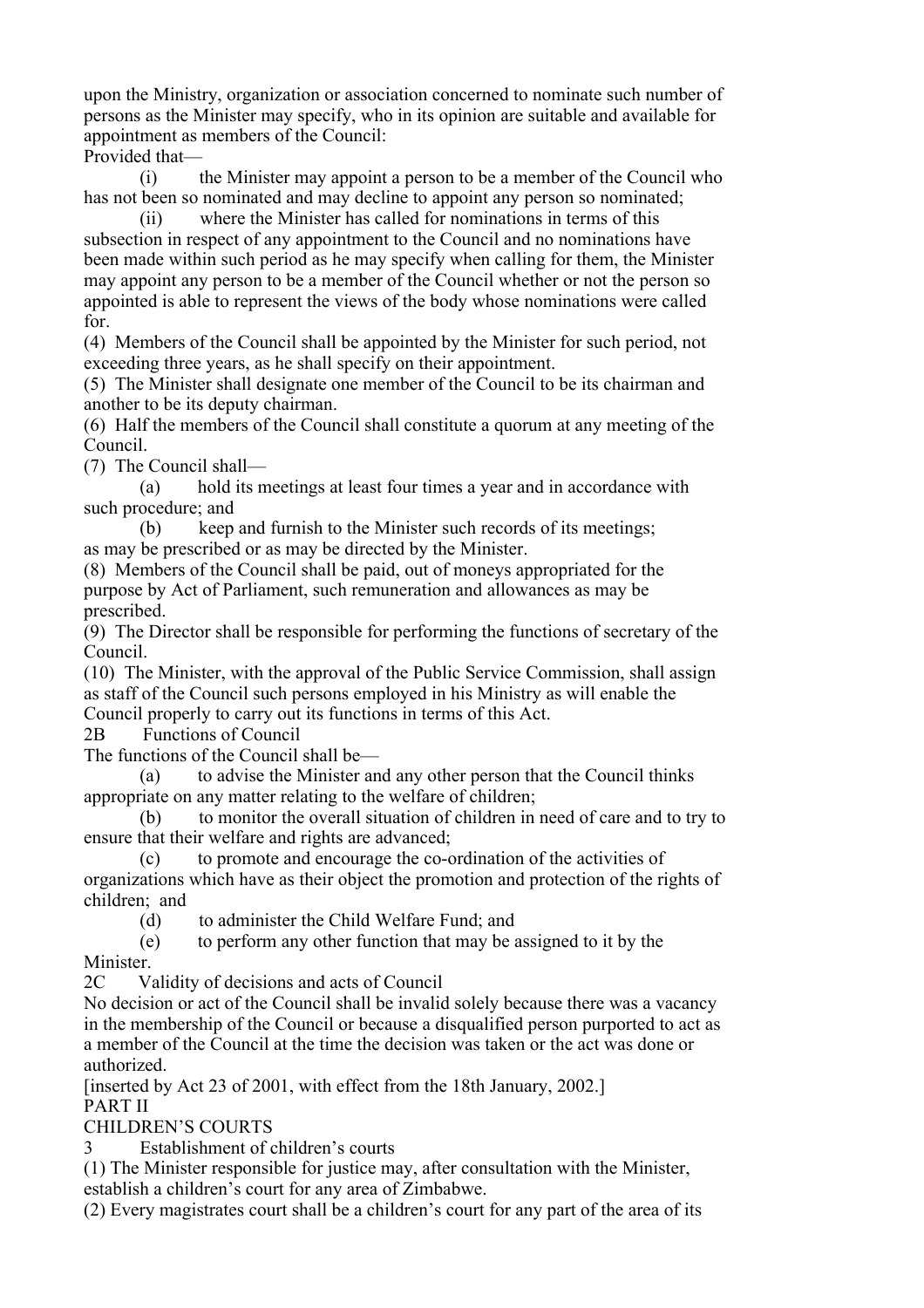jurisdiction for which no children's court has been established in terms of subsection (1).

4 Offices of children's courts

(1) The Minister responsible for justice shall designate a magistrate to preside over a children's court established in terms of subsection (1) of section three.

(2) The officer presiding over a children's court may summon to his aid to sit with him as assessor or assessors any person who has or any two persons who have, in his opinion, experience in any matter which may arise for decision at any sitting, inquiry or hearing:

Provided that whenever the children's court is inquiring into the case of a female child or female young person the officer presiding shall summon a woman assessor if a suitable woman is available to act as such.

(2A) The Minister, in consultation with the Minister responsible for justice, shall appoint a probation officer for each children's court, and that probation officer shall—

 (a) be responsible for safeguarding the interests of any child or young person who is brought before the court;

- (b) be present during all the proceedings of the court:
	- Provided that the probation officer's absence from any such

proceedings shall not invalidate them unless it causes prejudice to the child or young person concerned.

[Inserted by Act 23 of 2001, with effect from the 18th January, 2002.]

(3) An assessor may be summoned in terms of subsection (2) to sit with the officer presiding over a children's court at any particular sitting or for the holding of a particular inquiry or hearing or for the holding of any inquiry or hearing or at any sitting during the period specified in the summons.

(4) Assessors shall advise the officer presiding over a children's court on all questions, except questions of law, arising during any sitting or during the inquiry or hearing, but the final determination or order of the children's court in question shall be determined by the officer presiding thereover.

(5) An assessor may be paid out of moneys appropriated by Act of Parliament for the purpose such allowances as the Minister, after consultation with the Minister responsible for finance, may from time to time determine.

(6) There shall be for every children's court such number of children's court assistants as may be required whose offices shall be public offices and part of the Public Service.

(7) Every officer delegated by the Attorney-General to conduct the prosecutions at the public instance before the magistrates court of any province shall ex officio be a children's court assistant of any children's court held within that province.

(8) A children's court assistant at any proceedings of the children's court to which he is attached—

(a) shall adduce any available evidence relevant to those proceedings; and

 (b) may cross-examine any witness giving evidence thereat whom he did not call; and

 (c) shall generally assist the children's court in performing its functions. 5 Procedure of children's courts

(1) A children's court shall not be bound by any rules relating to civil or criminal proceedings and, in any case not provided for in this Act or in rules, the proceedings of a children's court shall be conducted in such manner as to the officer presiding over the children's court seems best fitted to do substantial justice.

(2) The officer presiding over a children's court may in his discretion permit evidence to be given to the court by way of affidavit or report and may permit the child or young person to express his views or opinion on the matter before the children's court:

[amended by Act 23 of 2001, with effect from the 18th January, 2002.] Provided that the officer presiding over the children's court shall, upon the request by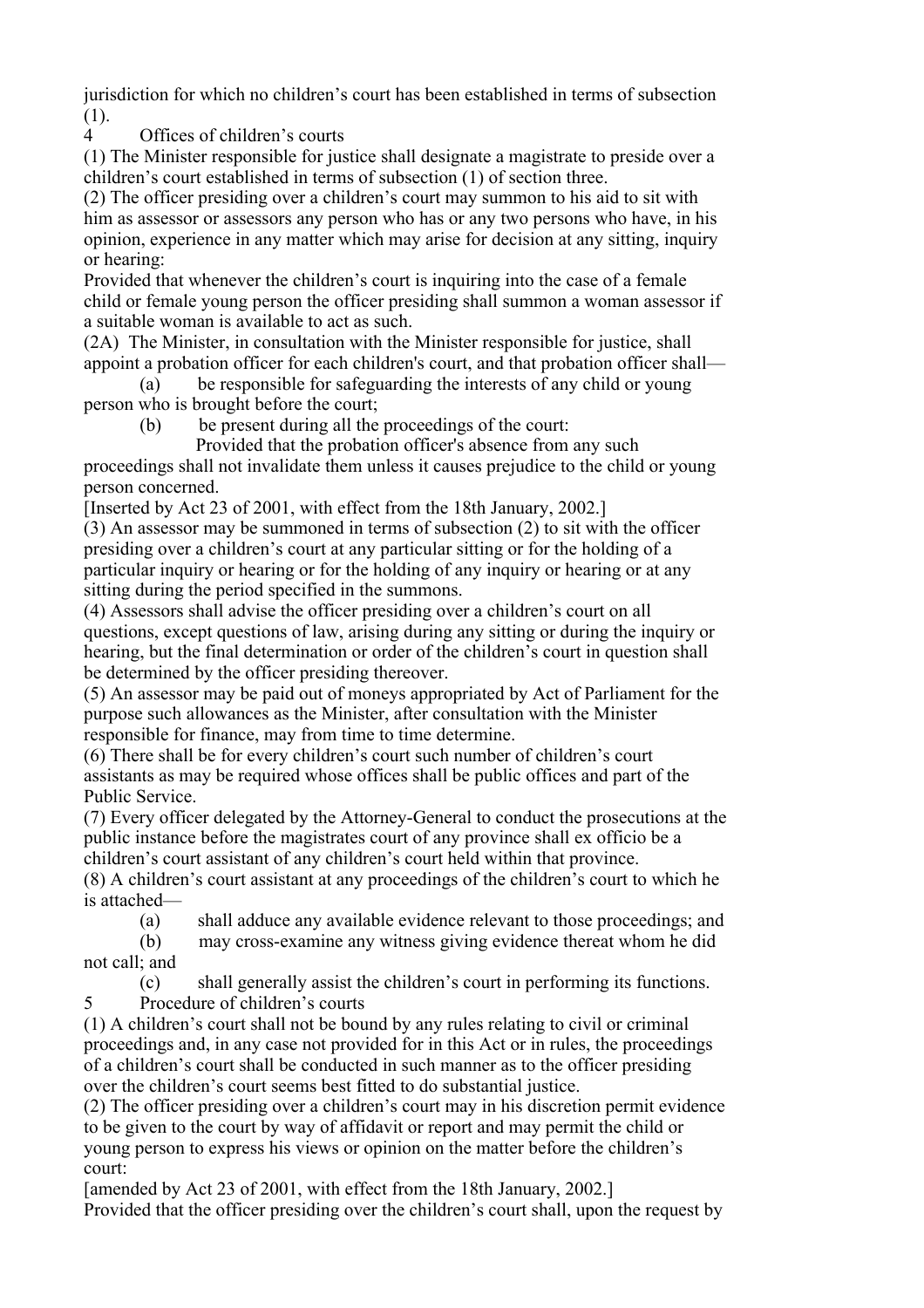or on behalf of any person who in his opinion is a properly interested person, require the appearance before the court of the maker of any such affidavit or report and shall afford that person an opportunity to cross-examine the maker of the affidavit or report upon oath.

(3) Any person who in the opinion of the officer presiding over a children's court is a properly interested person shall be entitled to examine any witness appearing before the children's court in person or by a legal practitioner:

Provided that the officer presiding shall disallow any question which in his opinion is not relevant or is not otherwise a proper question.

(4) Where it appears to the officer presiding over a children's court that a witness has been asked any question tending to incriminate such witness, he shall inform the witness that he may refuse to answer the question.

(5) No person shall publish the name, address or school or any other information likely to reveal the identity of any child or young person who is or has been concerned in any proceedings in a children's court:

Provided that, if the officer who presides or presided at such proceedings considers that such publication would be just and equitable and in the public interest, he may by written order dispense with the prohibition of this subsection and to such extent as may be specified in the order.

(6) At any sitting of a children's court no person shall be present unless—

 (a) his presence is necessary in connection with the proceedings of that court or he is an officer of that court; or

 (b) he is a parent or guardian of a child or young person whose presence is necessary in connection with the proceedings of that court; or

 (c) he is the legal practitioner representing such child or young person or parent or guardian; or

 (d) the officer presiding at that sitting has granted him permission to be present; or

 (e) he is the person in charge of the home or institution in which the child is residing or the nominee of such person.

(7) On the application of a children's court assistant, the clerk of the children's court to which that assistant is attached shall subpoena any witness to give evidence or to produce a book or document at any proceedings of that court.

(8) On the application of any person who is likely to be affected by any order which may be made by a children's court as a result of any proceedings therein, or on the application of the representative of such person, the clerk of the children's court shall subpoena any witness to give evidence or to produce a book or document at those proceedings.

 $(9)$  Any subpoena referred to in subsection  $(7)$  or  $(8)$  shall be served in the same manner as if it were a subpoena for the attendance of a witness at a criminal trial in a magistrates court.

(10) Sections 74, 75 and 76 of the Criminal Procedure and Evidence Act [Chapter 9:07] shall apply, mutatis mutandis, in connection with a person subpoenaed in terms of subsection (7) or (8) or required by the officer presiding over a children's court to give evidence in any proceedings in such court.

(11) The Minister responsible for justice may make rules for regulating the procedure in children's courts and may make different rules for the various matters which in terms of this Act or any other enactment are to be dealt with in children's courts. [amended by the General Laws Amendment (No.2) Act 2002 promulgated on the 24th January, 2003 - with retrospective effect, in terms of clause 47 - from the 4th February, 2002 - Editor.]

(12) Such records of the proceedings of a children's court shall be kept as may be prescribed and shall, subject to section seventy-four, be accessible to such persons and upon such conditions as to payment of fees and otherwise as may be prescribed.

6 Certain provisions of Cap 7:10 to apply to children's courts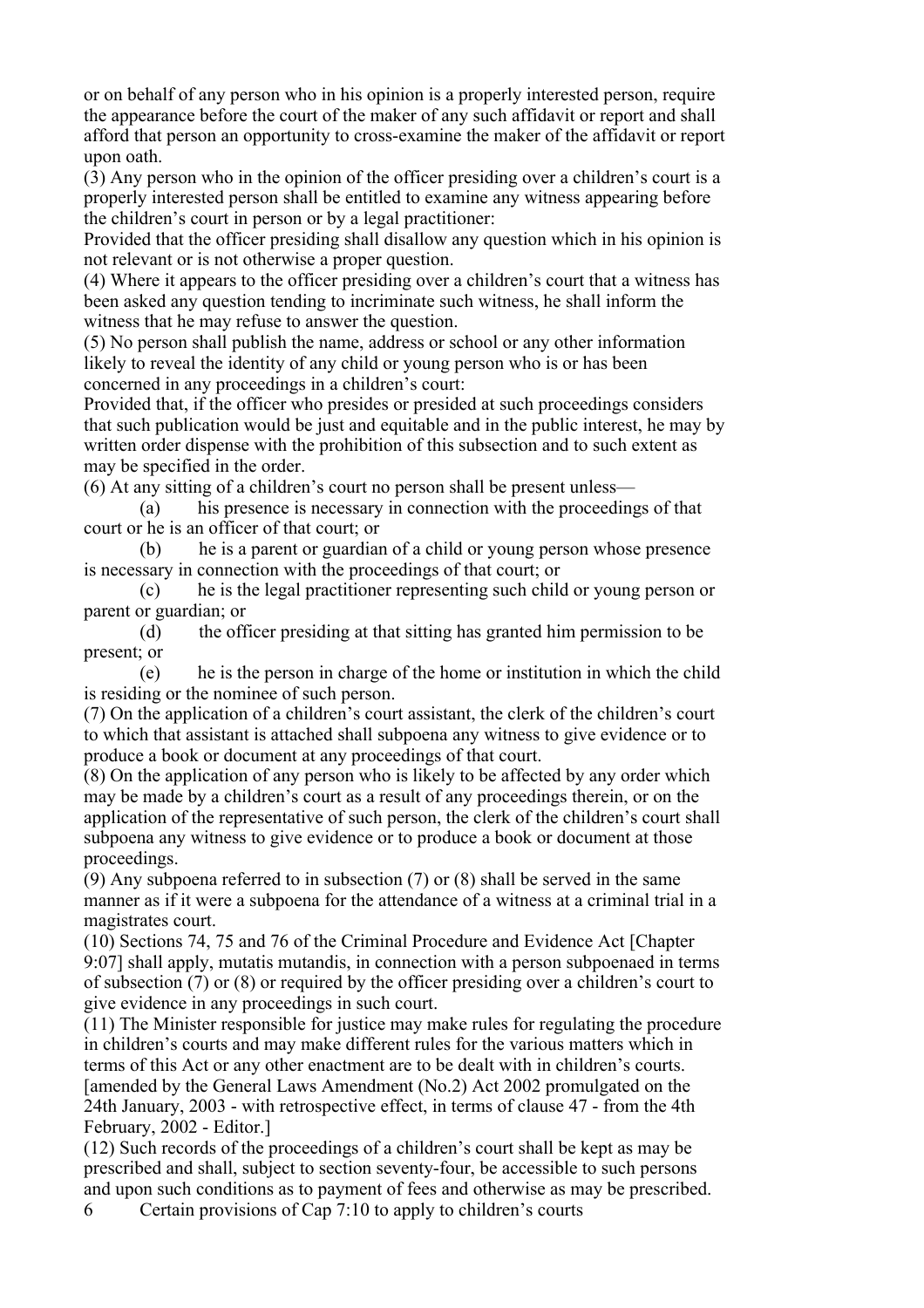Subject to this Act and any rules, the Magistrates Court Act [Chapter 7:10] and the rules made thereunder as to—

- (a) the appointment and functions of officers; and
- (b) the issue and service of process; and
- (c) the appearance in court of legal practitioners; and
- (d) the execution of judgments; and
- (e) the imposition of penalties for non-compliance with orders of court,

for obstruction of the execution of judgments and for contempt of court;

shall apply, mutatis mutandis, to children's courts.

# PART III

PREVENTION OF NEGLECT, ILL-TREATMENT AND EXPLOITATION OF CHILDREN AND YOUNG PERSONS

7 Ill-treatment or neglect of children and young persons

(1) Subject to subsection (4), if any parent or guardian of a child or young person assaults, ill-treats, neglects, abandons or exposes him or allows, causes or procures him to be assaulted, ill-treated, neglected, abandoned or exposed in a manner likely to cause him unnecessary suffering or to injure or detrimentally to affect his health or morals or any part or function of his mind or body, he shall be guilty of an offence. (2) Subject to subsection (4), a parent or guardian of a child or young person shall be deemed to have abandoned or neglected that child or young person if he has—

 (a) failed to provide or to pay for adequate food, clothing or lodging for him or failed to pay for the maintenance of a child or young person who has been placed in an institution; or

 (b) failed to provide or pay for dental, medical or surgical aid or other effective remedial care necessary for his health or well-being; or

 (c) left the child or young person in the care of some other person or an institution and thereafter has shown inadequate interest in the well-being of that child or young person for a period in excess of one year; or

 (d) in the case of a child, failed to provide adequate supervision of that child; or

 (e) in the case of an infant, left that infant unattended in circumstances which were likely to cause the infant physical or mental distress or harm.

(3) A person may be convicted of an offence specified in subsection (1) notwithstanding that—

 (a) actual suffering or injury or detriment to health, morals, mind or body has been obviated by the action of another person; or

 (b) actual suffering or injury or detriment to health, morals, mind or body has not occurred; or

 (c) the child or young person, who is the subject of the charge, has died. (4) Proof that any failure which is the subject of a charge in terms of subsection (1) was due to a lack of means and that such lack of means was due to none of the following—

(a) unwillingness to work;

(b) misconduct;

 (c) the incurring of debts or obligations which, in all the circumstances of the case, are unreasonable;

 (d) omission to take reasonable steps to obtain relief from any other person legally liable to maintain the child or young person concerned or from any association, authority or institution whose purpose is the relief of indigency; shall be a good defence to the charge.

(5) Any person convicted of an offence in terms of this section shall be liable to a fine not exceeding level seven or to imprisonment for a period not exceeding two years or to both such fine or such imprisonment:

Provided that if it is proved that such person would to his knowledge directly or indirectly acquire any property or an interest in any property or indirectly derive any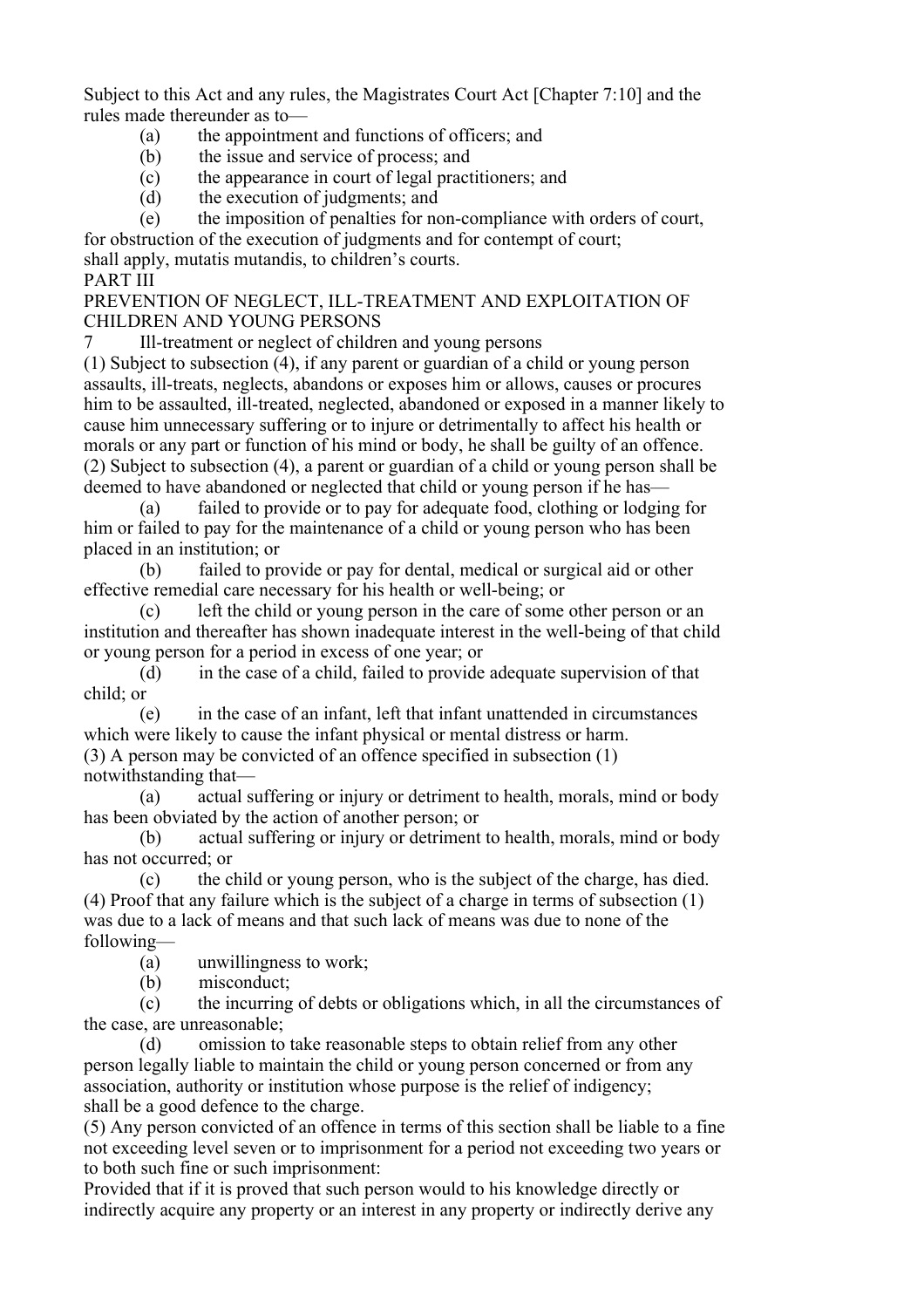benefit from any such acquisition by any other person in the event of the death of the child or young person in respect of whom the offence was committed, he shall be liable to a fine not exceeding level ten or to imprisonment for a period not exceeding five years or to both such fine and such imprisonment.

[amended by Act 22 of 2001, with effect from the 10th September, 2002.] (6) Nothing in this section shall be construed as derogating from the right of any parent or guardian of any child or young person to administer reasonable punishment to such child or young person.

8 Corruption of children and young persons

(1) Any person who allows a child or young person to reside in or to frequent a brothel shall be guilty of an offence.

(2) Any person who causes or conduces to the seduction, abduction or prostitution of a child or young person or the commission by a child or young person of immoral acts shall be guilty of an offence.

(3) For the purposes of subsection (2), a person shall be deemed to have caused the seduction, abduction or prostitution of a child or young person who has been seduced or abducted or has become a prostitute if he knowingly allowed the child or young person to consort with or enter or continue in the employment of any prostitute or person of known immoral character.

(4) Any person convicted of an offence in terms of this section shall be liable to a fine not exceeding level ten or to imprisonment for a period not exceeding five years or to both such fine and such imprisonment.

[amended by Act 22 of 2001, with effect from the 10th September, 2002.]

9 Medical examination and treatment of children and young persons (1) Where a Government medical officer or a medical officer of a local authority has reason to suspect that a child or young person is suffering from a disease or physical defect or is infested with vermin or that the clothing of that child or young person is verminous or filthy, he may examine or authorize any other medical practitioner to

examine the person and clothing of that child or young person. (2) For the purpose of conducting an examination in terms of subsection (1), the medical officer concerned may, by notice in writing, direct the parent or guardian of

the child or young person concerned to remove such child or young person within a period specified in the notice to a hospital or other place for such examination.

(3) Where on an examination in terms of subsection (1) it appears that the child or young person concerned is suffering from any disease or physical defect, the medical officer concerned shall give notice in writing of such fact to the parent or guardian of that child or young person and shall in that notice direct the parent or guardian to provide, within a period to be specified in the notice, such dental, medical, surgical or other treatment for the child or young person as may be specified in the notice.

(4) Where on an examination in terms of subsection (1) it appears that the child or young person concerned is infested with vermin or that his clothing is verminous or filthy, the medical officer concerned may, by notice in writing, direct the parent or guardian of the child or young person to cleanse the person or clothing of the child or young person in such manner and within such period as may be specified in the notice:

Provided that the period so specified shall not be shorter than twenty hours from receipt by the parent or guardian of the notice.

(5) For the purpose of ascertaining whether a direction given in terms of subsection (3) or (4) has been complied with, the medical officer who gave the direction may examine or authorize any other medical practitioner to examine the person and clothing of the child or young person in respect of whom the direction was given, and for this purpose the medical officer may exercise the powers conferred by subsection  $(2)$ .

(6) Where a parent or guardian to whom a direction has been given in terms of subsection (2), (3) or (4) fails to comply therewith within the period specified therein,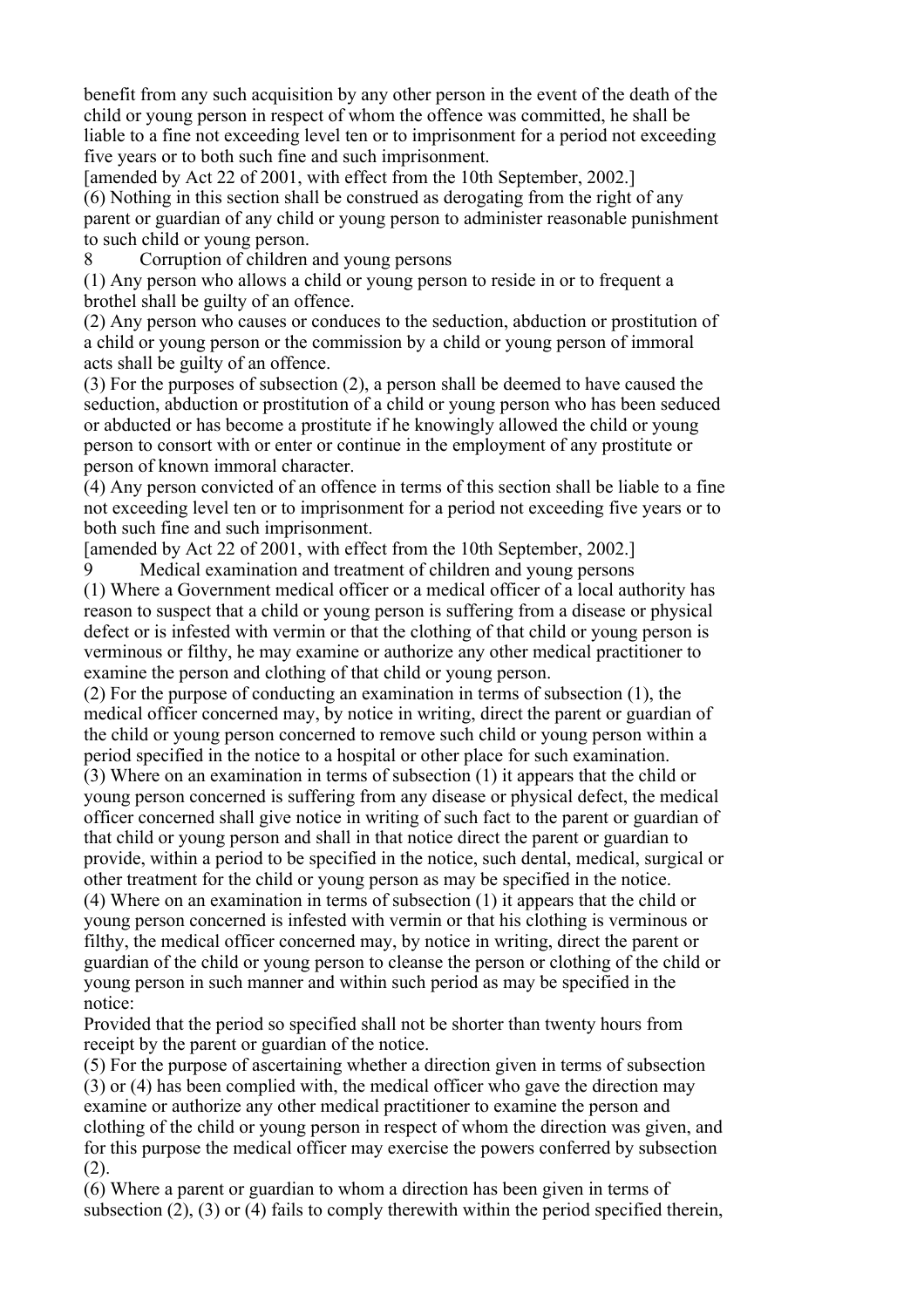the medical officer who gave the direction shall report the fact to the magistrate appointed to preside over the children's court of the district in which the child or young person is resident.

(7) A magistrate to whom a report has been made in terms of subsection (6) may—

 (a) after due inquiry and after affording the parents and the guardian, if any, of the child or young person concerned a reasonable opportunity of being heard in the matter or without affording any such person such opportunity if his whereabouts are unknown or if in the circumstances it is not reasonably practicable to afford him such opportunity; and

 (b) if satisfied that any examination of the child or young person concerned or his clothing or any dental, medical, surgical or other treatment is necessary or desirable in the interests of the health of the child or young person concerned;

by order in writing authorize the removal of the child or young person or his clothing to a hospital or other suitable place and the performance there upon the child or young person or his clothing of such examination or such dental, medical, surgical or other treatment as may be specified in the order.

(8) Where authority for the performance of an examination or treatment has been given in terms of subsection (7), the person legally liable to maintain the child or young person concerned shall be liable for the cost of such examination or treatment. (9) A medical officer or medical practitioner who is entitled in terms of subsection (1) or (5) to examine a child or young person may at any time during the day and at any reasonable hour during the night demand admittance into any premises or room in which he has reason to believe that child or young person to be and may call upon the parent or guardian of such child or young person to produce such child or young person to him at that person's residence.

(10) Where a Government medical officer or a medical officer of a local authority has reason to suspect that a child or young person is in need of dental treatment, he may examine or authorize a dentist to examine that child or young person in order to ascertain whether he is in need of dental treatment this section, other than subsections (1) and (4), shall apply, mutatis mutandis, as if any reference to a medical officer or medical practitioner included a reference to that dentist.

(11) A parent or guardian who fails to comply with a direction given to him in terms of subsection (4) or who, having complied therewith or after the child or young person or his clothing has been cleansed in terms of subsection (7), permits or allows such child or young person again to become infested with vermin or his clothing again to become verminous or filthy, shall be guilty of an offence and liable to a fine not exceeding level five or to imprisonment for a period not exceeding six months or to both such fine and such imprisonment.

[amended by Act 22 of 2001, with effect from the 10th September, 2002.] (12) Any person who hinders or obstructs any other person in the performance of his duties in terms of this section shall be guilty of an offence and liable to a fine not exceeding level five or to imprisonment for a period not exceeding six months or to both such fine and such imprisonment.

[amended by Act 22 of 2001, with effect from the 10th September, 2002.] 10 Begging and public entertainment

(1) Any parent or guardian of a child or young person who allows that child or young person or any person who causes any child or young person—

(a) to beg; or

- (b) to accompany him or any other person while he begs; or
- (c) to induce or to endeavour to induce the giving of alms; or
- (d) to perform or be exhibited in any way for public entertainment in a

manner likely to be detrimental to the child's or young person's health, morals, mind or body;

shall be guilty of an offence and liable to a fine not exceeding level six or to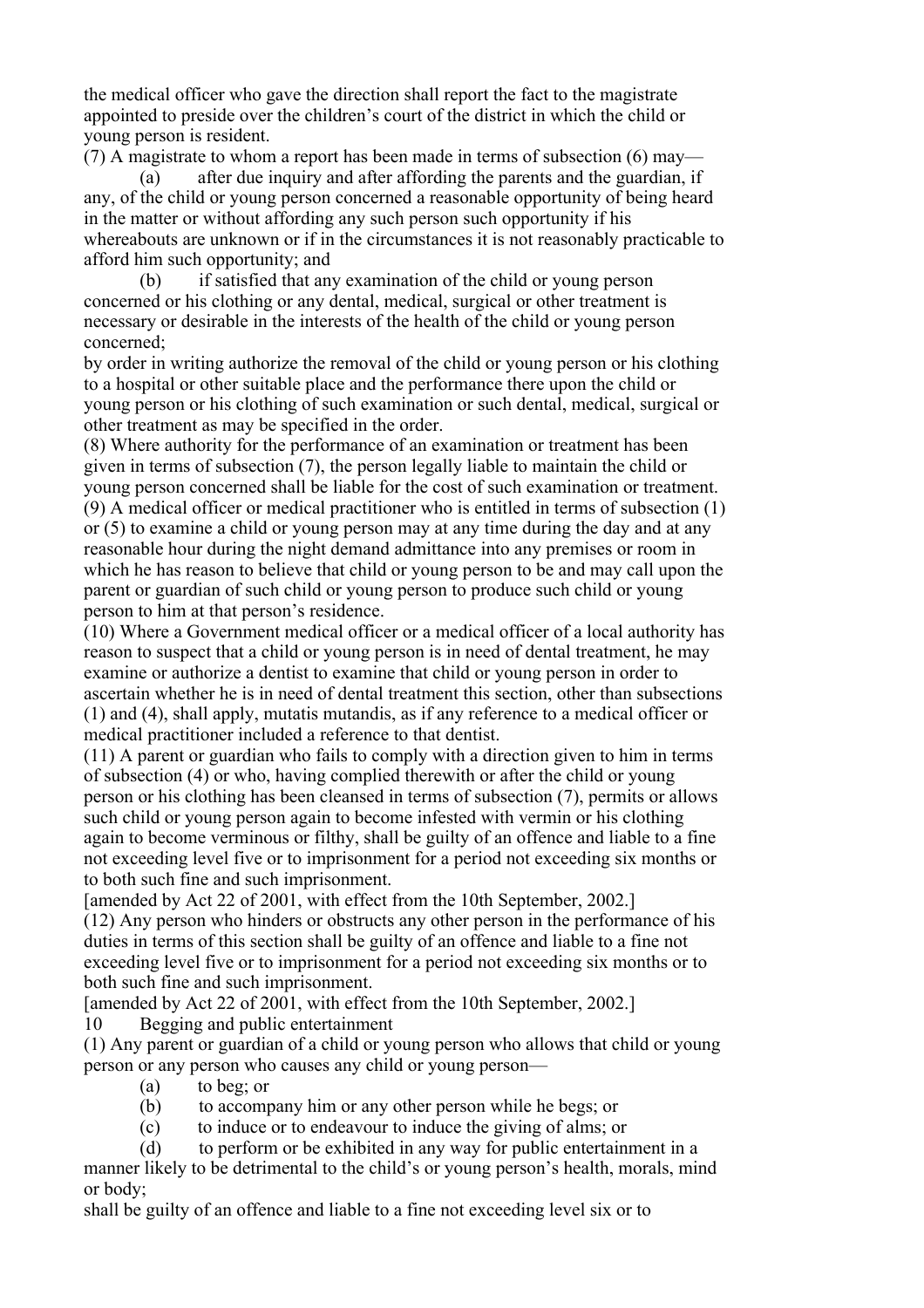imprisonment for a period not exceeding one year or to both such fine and such imprisonment.

[amended by Act 22 of 2001, with effect from the 10th September, 2002.]

(2) Where a child or young person has acted in a manner described in subsection (1), the parent or guardian of the child or young person shall be deemed to have allowed such action unless he proves that he did not allow it and that he could not have prevented it.

(3) A police officer or probation officer may at all reasonable times enter and inspect any premises in which a child or young person performs or is exhibited for any consideration at a public entertainment, and may attend any such entertainment free of charge.

(4) Any person who obstructs or hinders any police officer or probation officer in the performance of his duties in terms of subsection (3) shall be guilty of an offence and liable to a fine not exceeding level five or to imprisonment for a period not exceeding six months or to both such fine and such imprisonment.

[amended by Act 22 of 2001, with effect from the 10th September, 2002.]

10A Restriction on employment of children and young persons.

(1) Except in such circumstances as may be prescribed, no—

 (a) parent or guardian of a child or young person of school-going age shall knowingly cause or permit the child or young person to absent himself from school in order to engage in employment for gain or reward;

 (b) person shall employ for gain or reward a child or young person of school-going age at a time when the child or young person might reasonably be expected to attend school.

(2) Any person who contravenes subsection (1) shall be guilty of an offence and liable to a fine not exceeding two thousand five hundred dollars or to imprisonment for a period not exceeding six months or to both such fine and such imprisonment.

(3) It shall be a defence to a charge under paragraph (b) of subsection (1) for the accused person to prove that he believed on reasonable grounds that the child or young person whom he employed was not of school-going age.

(4) Subject to the Labour Relations Act [Chapter 28:01], no parent or guardian of a child or young person shall permit such child or young person to engage in hazardous labour.

[Inserted by Act 23 of 2001, with effect from the 18th January, 2002.]

11 Safeguarding of child audiences at public entertainments

(1) Any person in occupation of premises in which is given a public entertainment for children or a public entertainment at which a substantial number of persons who are expected to attend are likely to be children or young persons who—

 (a) fails to provide and keep stationed wherever necessary upon the premises a sufficient number of adult attendants properly instructed and sufficiently qualified as to their duties to prevent more children or young persons from entering any part of the premises than that part can properly accommodate; or

 (b) fails to control the children or young persons whilst they are on the premises or entering or leaving the premises; or

 (c) otherwise fails to take all reasonable precautions for the safety and well-being of the children or young persons;

shall be guilty of an offence and liable to a fine not exceeding level five or to imprisonment for a period not exceeding six months or to both such fine and such imprisonment.

[amended by Act 22 of 2001, with effect from the 10th September, 2002.] (2) A police officer or probation officer may enter any premises in which he has reason to believe that a public entertainment is being or is about to be provided for children or young persons or at which a substantial number of persons attending are or will be children or young persons and may inspect such premises for the purposes of ascertaining whether the provisions of subsection (1) are being carried into effect.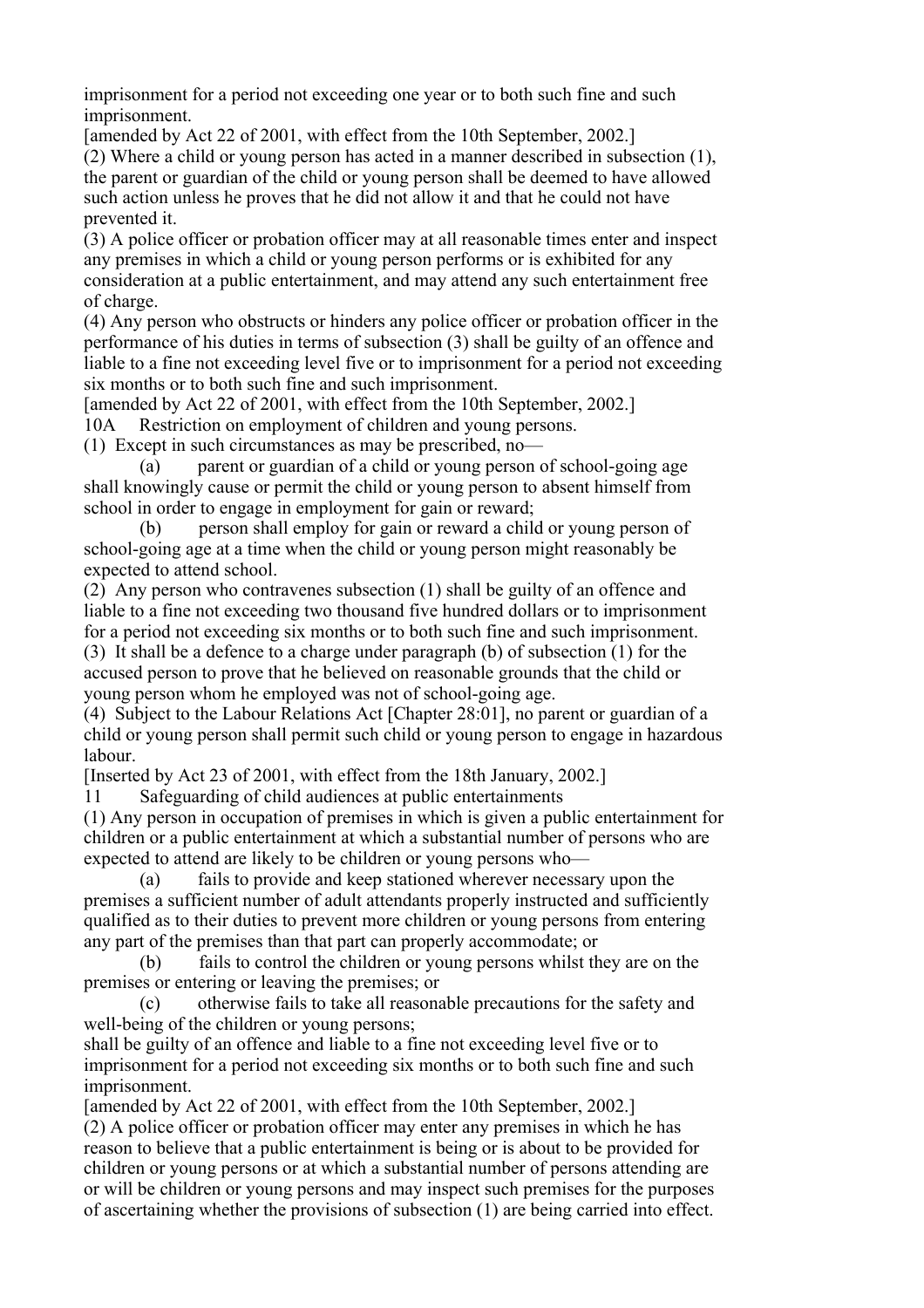(3) Where the occupier of any premises is convicted in terms of subsection (1) of an offence committed in connection with those premises, the court convicting such occupier may, apart from any penalty which it may impose for the said offence, cancel any licence which such occupier may hold for any public entertainment in the premises in question, and thereupon he shall be disqualified from obtaining another licence for those premises.

12 Power to bind over person having custody of young girl, child or young person to exercise proper care

(1) Where upon the complaint of any person it is shown to the satisfaction of a children's court that—

 (a) a girl under the age of eighteen years is exposed to the risk of seduction or prostitution or is living a life of prostitution; or

 (b) a child or young person is being neglected or is being maintained in domestic circumstances detrimental to his welfare;

the court may, if it thinks fit, having regard to all the circumstances, order the parent or guardian of the girl, child or young person to enter into his own recognizances, with or without such sureties and in such amount as the court thinks fit, that he will exercise due care and supervision of the girl, child or young person.

(2) Whenever a children's court makes an order in terms of subsection (1), the officer who presided over such court shall cause to be forwarded to the registrar of the High Court, not later than seven days after the making of such order, the record of the proceedings in the matter together with such report, if any, as he may wish to append. (3) The registrar of the High Court shall, with all convenient speed, lay any record of proceedings and report received by him in terms of subsection (2) before a judge in chambers who may—

(a) confirm, vary or set aside the order of the children's court; or

 (b) remit the matter to the children's court with instructions as to the further proceedings to be had in such matter as the judge thinks fit.

(4) Where a person who has been ordered to enter into recognizances in terms of subsection (1) refuses or fails to do so, the children's court may commit him to prison for a period not exceeding one month until such recognizances are entered into: Provided that no person shall be committed to prison in terms of this subsection until the order to enter into the recognizances has been confirmed or varied, as the case may be, by a judge in terms of subsection (3).

(5) Where the conditions upon which any recognizances referred to in subsection (1) were given are not observed by the person who gave them, the children's court may declare the recognizances to be forfeited and such declaration of forfeiture shall have the effect of a judgment in a civil action in the magistrates court in favour of the Minister.

(6) A children's court may at any time amend or revoke an order made by it in terms of subsection (1) and, where an order has been so amended, this section shall apply, mutatis mutandis, in respect of such amendment as if it were an order made in terms of subsection (1).

13 Conducing to commission of offence by child or young person

(1) Any person who conduces to the commission of an offence by a child or young person shall be guilty of an offence and liable to any penalty that may be imposed on a person convicted of the offence committed by the child or young person. [amended by Act 22 of 2001, with effect from the 20th May, 2002.]

(2) Any parent or guardian of a child or young person who fails to take reasonable

steps to ensure that that child or young person does not commit an offence is guilty of an offence and liable to a fine of two thousand five hundred dollars or six months imprisonment.

(3) Where a person has been convicted of an offence in terms of subsection (1) the court may, in addition to any penalty which may be imposed therefor, order the person convicted to pay to any party who has been caused damage or loss by the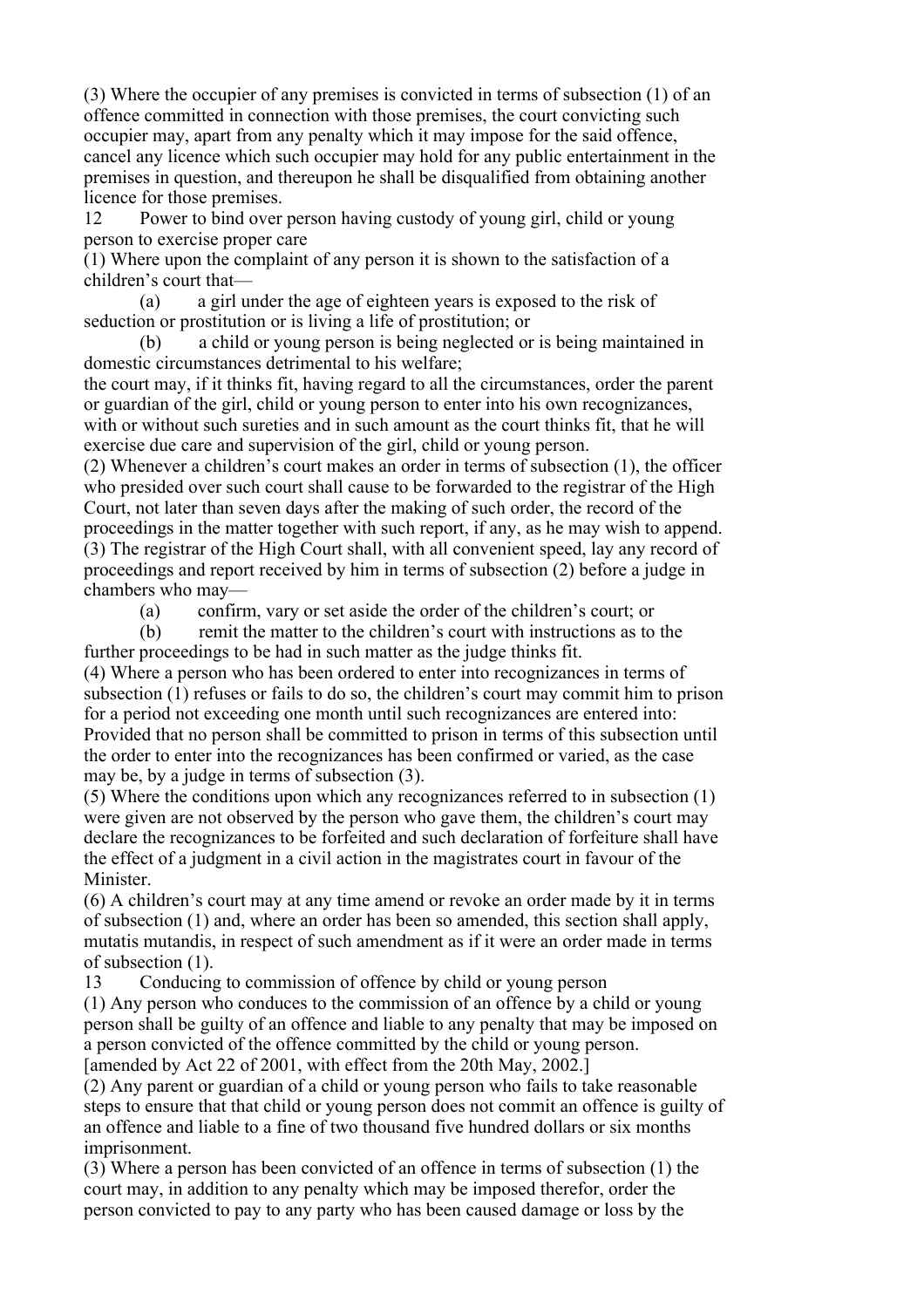commission of the offence concerned by the child or young person compensation for that damage or loss, whether the injured party makes any claim therefor or not. PART IV

REMOVAL OF CHILDREN AND YOUNG PERSONS TO OTHER CARE

14 Removal of children and young persons to place of safety

(1) Any police officer, health officer, education officer or probation officer may remove a child or young person from any place to a place of safety—

 (a) if he is, in the opinion of that police officer health officer, education officer or probation officer, a child in need of care;

[amended by Act 23 of 2001 ,with effect from the 18th January, 2002.]

or

 (b) if there are reasonable grounds for believing that an offence specified in the First Schedule is being or has been committed upon or in connection with that child or young person.

(2) Unless it would be impracticable or detrimental to the best interests of the child or young person concerned, a police officer, probation officer, education officer or health officer shall place a child or young person in a place of safety in terms of subsection (1) within the family or community where the child or young person was raised.

(3) A police officer, education officer or health officer who has removed a child or young person to, and any person who receives a child or young person in, a place of safety in terms of subsection (1) shall notify a probation officer for the area in which the place of safety is situated of such removal or reception as soon as possible and in any event within five days of such removal or reception.

[Subsections (2) and (3) inserted by Act 23 of 2001, with effect from the 18th January, 2002.]

15 Court or magistrate may authorize removal of child or young person to place of safety

(1) If it appears to any court in the course of any proceedings before that court or to a magistrate, in the course of a preparatory examination that an offence specified in the First Schedule has been or is being committed upon or in connection with any child or young person, or if the parent or guardian of a child or young person is by any such court or magistrate convicted of or committed for trial for any such offence, that court or magistrate, as the case may be, may, if it or he considers it expedient, issue a warrant authorizing a police officer to search for and to take the child or young person to a place of safety.

(2) If it appears to any magistrate, on information given on oath by any person, that there are reasonable grounds for suspecting that an offence specified in the First Schedule is being or has been committed upon or in connection with a child or young person who is within the area of his jurisdiction or that a child or young person is in need of care and that it is expedient that such child or young person shall be taken into a place of safety, the magistrate may issue a warrant authorizing any police officer to search for and to take the child or young person to a place of safety. (3) Any police officer acting under a warrant issued in terms of subsection (1) or (2) may enter, by force if necessary, any house or other premises wherein the child or young person who is the subject of the warrant is suspected to be and may remove such child or young person from the place where he finds him to a place of safety. (4) Any warrant issued in terms of subsection (1) or (2) may authorize any person named therein to accompany the police officer who is to execute the warrant. (5) It shall not be necessary in any warrant issued in terms of subsection (1) or (2) to state the name of the child or young person whose removal is thereby ordered. 16 Authority to detain child or young person in place of safety Any child or young person who—

 (a) has been taken to a place of safety in terms of this Act or who has sought refuge in a place of safety, may be detained therein: or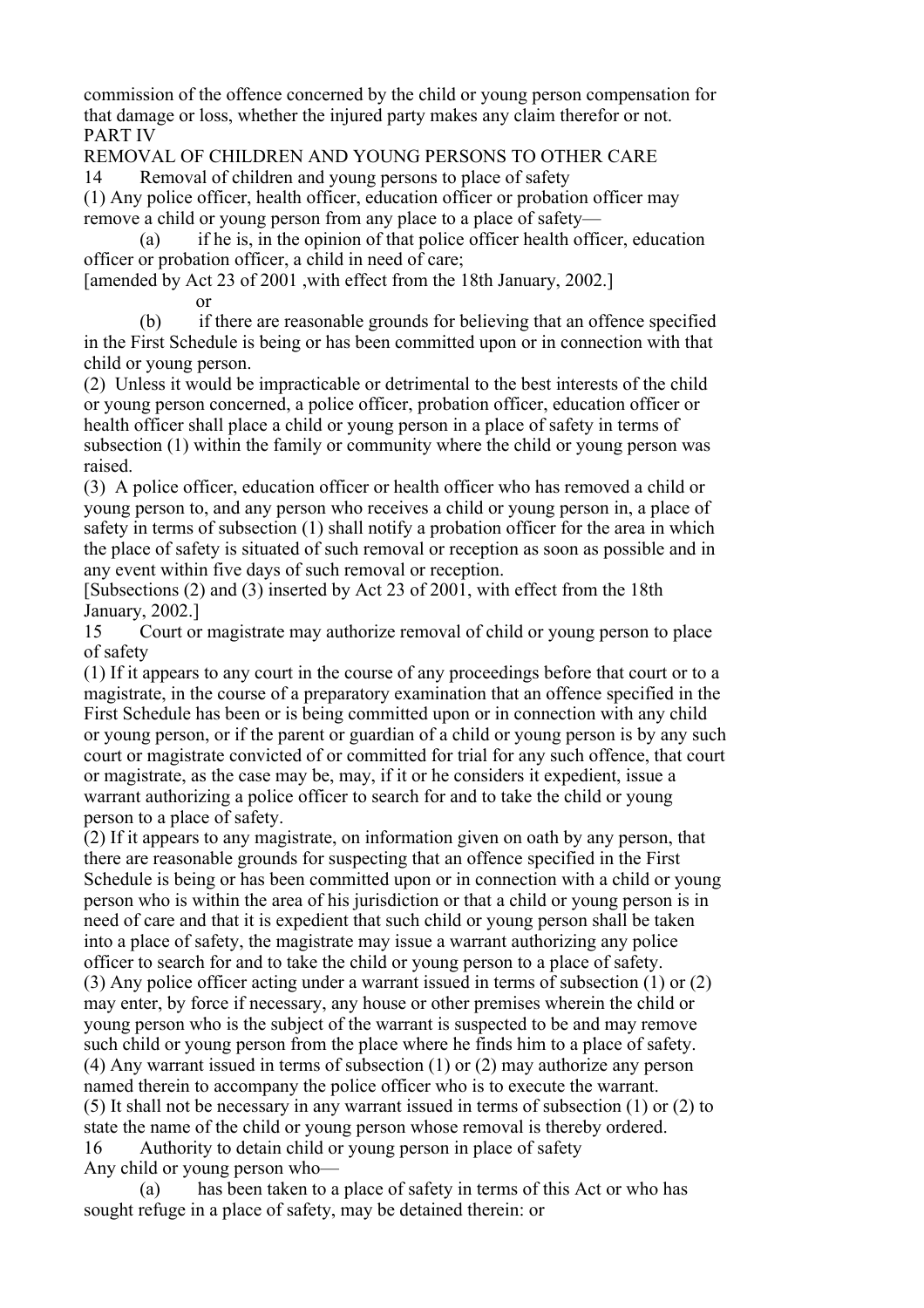(b) has been ordered by a court, which has convicted him of an offence, to be dealt with in terms of this Act, may be detained in a place of safety;

until he has been brought before and dealt with by a children's court. 17 Duty to bring child or young person before children's court

Any police officer or probation officer who has removed a child or young person to, and any person who is detaining a child or young person in, a place of safety shall bring such child or young person before a children's court as soon as possible and in any event within seven days of such removal or the commencement of such detention , as the case may be.

[amended by Act 23 of 2001, with effect from the 18th January, 2002.]

18 Alleged child in need of care may be brought before children's court Any child or young person alleged to be a child in need of care may be brought before the children's court for the area in which such child or young person resides or happens to be by any police officer or probation officer or by the parent or guardian of such child or young person.

19 Children's court to hold inquiry in respect of child or young person brought before it

(1) A children's court before which a child or young person has been brought—

 (a) in terms of this Act, shall inquire and determine whether he is a child in need of care and, if such be the case, shall inquire into and determine the appropriate order to be made in terms of this Act; or

 (b) in terms of an order of a court, which has convicted him of an offence, in order to be dealt with in terms of this Act, shall inquire into and determine the appropriate order to be made in terms of this Act;

or may refer the inquiry and determination to the children's court of the area in which the child or young person or his parent or guardian resides.

(2) A court holding an inquiry in terms of subsection  $(1)$ —

(a) may hold such inquiry in the absence of the child or young person;

 (b) may order the child or young person to be removed during the whole or part of such inquiry;

 (c) shall order the child or young person to be removed during any part of such inquiry when his presence becomes unnecessary and undesirable.

 (d ) shall, wherever it is possible and appropriate to do so, seek the opinion of the child or young person on the matter under enquiry.

[ paras (d) inserted by Act 23 of 2001, with effect from the 18th January, 2002.] 20 Powers of children's court

(1) A children's court, after holding an inquiry in terms of section nineteen in respect of—

 (a) a child or young person brought before it in terms of this Act and whom it has determined to be a child in need of care; or

 (b) a child or young person who has been ordered by a court, which has convicted him of an offence, to be dealt with in terms of this Act; may, subject to section twenty-three—

 (i) upon being satisfied that a certified institution will accept the child or young person, order that the child or young person shall be placed in that certified institution, which shall be named in the order; or

 (ii) order that the child or young person shall be placed in, returned to or remain for foster care in the custody of any suitable person named in the order; [amended by Act 23 of 2001, with effect from the 18th January, 2002.]

or

 (iii) order that the child or young person shall be placed in, returned to or remain in the custody of his parent or guardian; or

 (iv) order that the child or young person shall reside in such place as the court may determine; or

(v) order that the child or young person shall render service for the benefit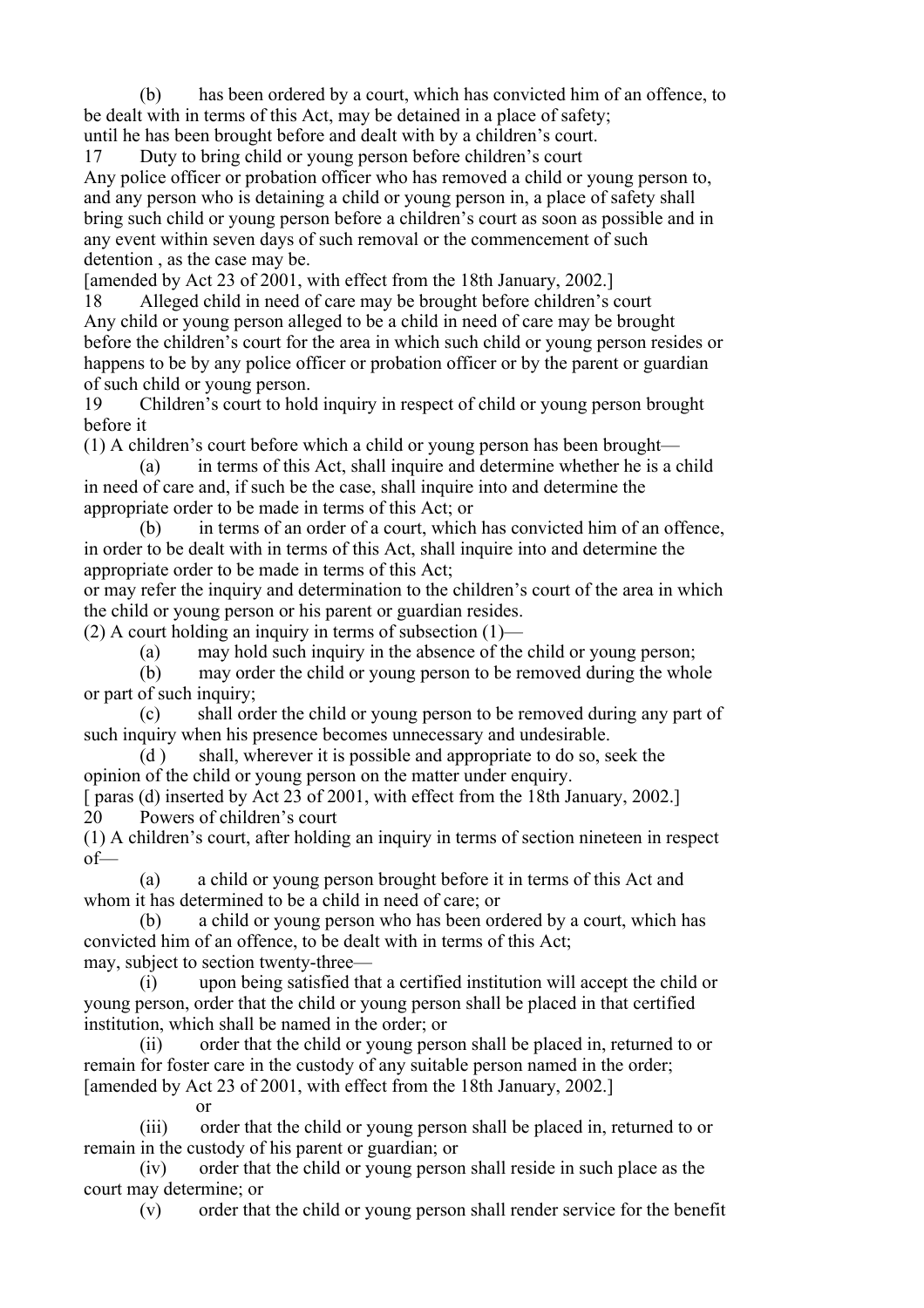of the community or a section thereof;

[amended by Act 23 of 2001, with effect from the 18th January, 2002.]

or

 (vi) upon being satisfied that a training institute will accept the child or young person, order that the child or young person be placed in that training institute, which shall be named in the order;

for the period specified in subsection (1) of section twenty-five.

(2) A children's court which makes an order in terms of subparagraph (ii), (iii) or (iv) of subsection (1) may also order, at the same or any later time, that the child or young person shall be placed under the supervision of a probation officer for such period, not exceeding three years, as the court may determine.

(3) A children's court which makes an order in terms of subparagraph (ii), (iii), or (iv) of subsection (1) may order that the child, if he is of or above the age of twelve years, or the young person shall attend an attendance centre specified in the order on such days and during such hours as may be stated in the order:

Provided that no child or young person may be ordered to attend such centre for longer than three hours per week or forty-eight hours in all.

(4) A children's court which has held an inquiry in terms of section nineteen in respect of a child or young person may direct that the child or young person shall be kept in a place of safety or returned to the custody of his parent or guardian until such court has made an order in respect of that child or young person in terms of subsection (1) or until any order made thereunder can be put into effect.

(4a) A child or young person who fails to comply with an order in terms of subsection (3) shall be guilty of an office and liable to a sentence of moderate corporal punishment, not exceeding six strokes, in accordance with section 353 of the Criminal Procedure and Evidence Act [Chapter 9:07].

[inserted by Act 22 of 2001, with effect from the 20th May, 2002.]

(5) Where an order made in terms of subsection (3) is not complied with, the parent or guardian of the child or young person in respect of whom it was made shall be guilty of an offence, unless he proves that he has taken all reasonable steps to ensure compliance with the order, and shall be liable to a fine not exceeding level five or to imprisonment for a period not exceeding six months or to both such fine and such imprisonment.

[amended by Act 22 of 2001, with effect from the 10th September, 2002.]

(6) Where the parent or guardian of a child or young person in respect of whom an order has been made in terms of this section changes his place of residence during the currency of the order, he shall forthwith give notice in writing to the clerk of the children's court by which the order was made and shall in that notice state fully and clearly where the place of residence to which he has removed is situated.

(7) Any person who fails to comply with subsection (6) shall be guilty of an offence and liable to a fine not exceeding level five or to imprisonment for a period not exceeding six months or to both such fine and such imprisonment.

[amended by Act 22 of 2001, with effect from the 10th September, 2002.] 21 Adjournment of inquiry

A children's court which is holding an inquiry in terms of section nineteen may—

 (a) from time to time postpone or adjourn such inquiry for such periods as it thinks fit;

 (b) order that during any postponement or adjournment of the inquiry the child or young person concerned shall remain or be placed in a place of safety or that he shall be returned to the custody of his parents or guardian on such conditions as the court may fix to ensure the proper care of the child or young person pending the determination of the inquiry and to ensure the attendance of the child or young person at any resumption of the inquiry:

 Provided that, where the court orders that the child or young person shall remain or be placed in a place of safety, the court shall not order a postponement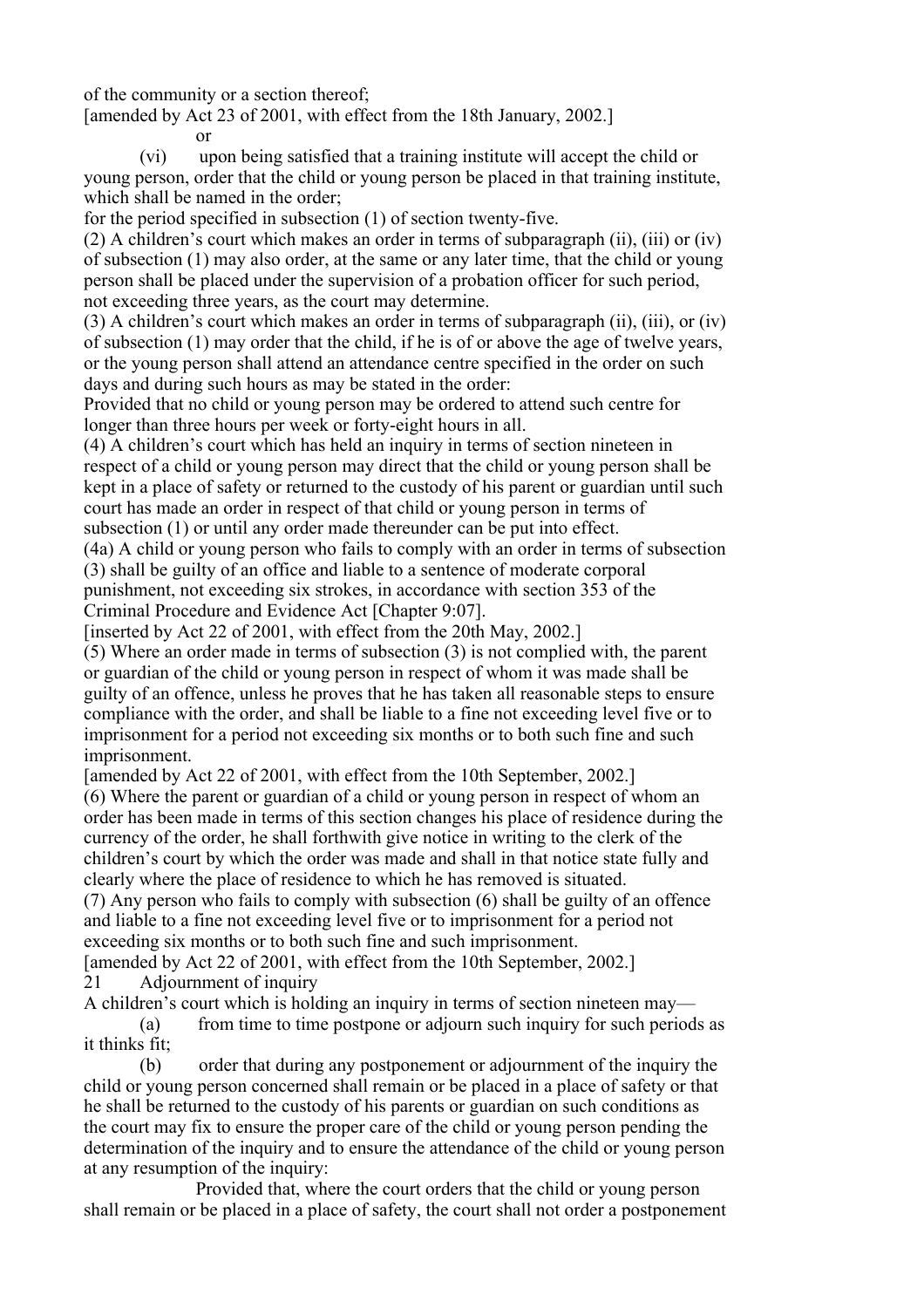or adjournment for more than fourteen days at a time.

22 Summoning of parent or guardian of child or young person

(1) Notice of the holding of an inquiry in terms of section nineteen shall be served upon the parent or guardian of the child or young person if his whereabouts in Zimbabwe are known, and, unless the children's court otherwise directs, shall state that the attendance of such person is required at such inquiry.

(2) If any parent or guardian of a child or young person who has been served with a notice in terms of subsection (1) which requires his attendance at the inquiry fails to attend and remain in attendance during the inquiry unless excused by the children's court, the officer presiding over the children's court may—

(a) issue a warrant for the apprehension of that parent or guardian;

 (b) order that parent or guardian to pay a fine not exceeding level four or to imprisonment for a period not exceeding three months or to both such fine and such imprisonment;

[amended by Act 22 of 2001, with effect from the 10th September, 2002.]

 (c) on cause shown, remit any penalty imposed in terms of paragraph (b). (3) Any person arrested in terms of subsection (2) may be detained in any prison and compelled to attend the inquiry until the determination thereof.

23 Determination of certified institution or training institute to which child or young person shall be sent

(1) A children's court which makes an order in terms of subparagraph (i) or (vi) of subsection (1) of section twenty shall order that the child or young person shall be placed in the specific certified institution or training institute selected by that court after consultation with the Director or such person as Director may appoint as his deputy for the purposes of this section.

 $(2)$  . . . . . .

[repealed by Act 23 of 2001, with effect from the 18th January, 2002.]

24 Children's court may review orders

(1) A children's court may at any time review an order made by it in terms of section twenty and may, upon such review—

(a) discharge the order; or

or

 (b) discharge the order and make any other order in terms of section twenty; or

(c) refer the matter to any other children's court.

(2) A children's court to which the review of an order has been referred in terms of paragraph (c) of subsection (1) shall have all the powers upon review of the order as if the order had been made by it.

(3) The management of the certified institution or training institute or the person in whose care a child or young person has been placed in terms of an order made in terms of section twenty shall be entitled to be heard by the children's court upon any review by it of such order.

25 Period of retention and further supervision of child or young person (1) A child or young person in respect of whom an order has been made in terms of subsection (1) of section twenty shall reside in the place determined by the court or shall remain in the certified institution or training institute or in the custody in which he was placed or ordered to return to or remain in any other certified institution, training institute, or custody to which he may be transferred in terms of this Act— [amended by Act 23 of 2001 ,with effect from the 18th January, 2002.]

(a) until a period of three years from the date of the order has elapsed; or

 (b) until he is released on licence in terms of this Act or shall render service for the benefit of the community, as the case may be;

[amended by Act 23 of 2001, with effect from the 18th January, 2002.]

 (c) until the order has been discharged or he has been discharged from the effect of the order in terms of this Act;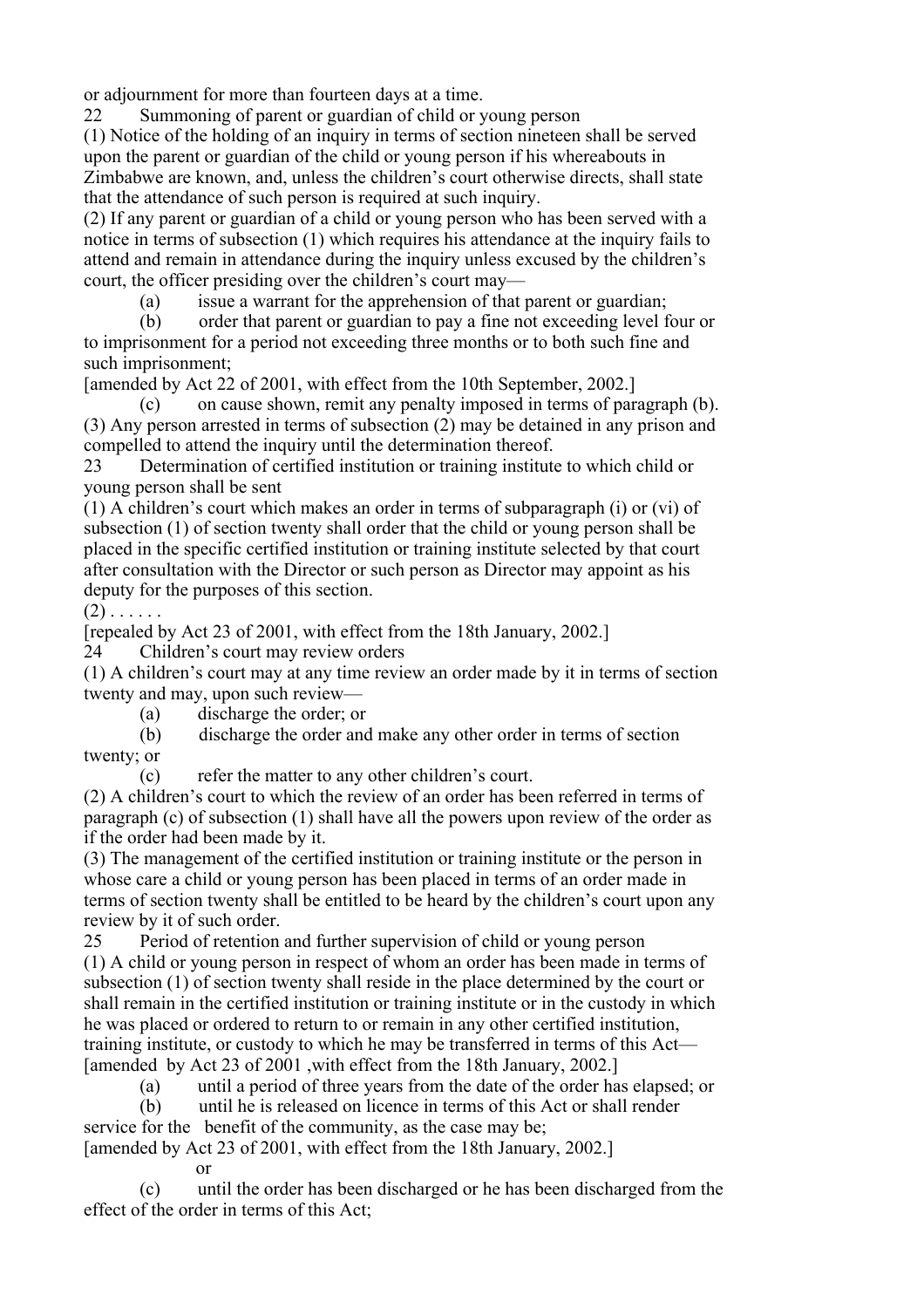whichever is the soonest.

(2) Upon the expiration of the period of retention of a pupil in a certified institution or training institute, whether by effluxion of time or release on licence, that pupil shall remain under the supervision of the management of that certified institution or training institute or under the supervision of the management of any other certified institution or training institute to which he may be transferred in terms of this Act—

 (a) for a period not exceeding three years from the date of the expiry of his period of retention; or

 (b) until he is discharged from that supervision in terms of this Act; whichever is the soonest.

(3) A children's court may, if it thinks it necessary, order that—

 (a) any former pupil of a certified institution or training institute whose period of retention has expired shall return to and remain in that institution or institute; or

 (b) any pupil in a certified institution or training institute whose period of retention is about to expire shall remain in that institution or institute; or

 (c) a child or young person who was ordered to render service for the benefit of the community and whose period of service is about to expire, shall continue to render such service to the community;

[inserted by Act 23 of 2001, with effect from the 18th January, 2002.] for such further period or periods as the court may fix and may at any time revoke such order:

Provided that—

 (i) the period or the aggregate of the periods fixed in terms of this subsection shall not exceed two years at a time; and

 (ii) any such order shall lapse upon the pupil or former pupil attaining the age of eighteen years.

[amended by Act 23 of 2001, with effect from the 18th January, 2002.] (4) The certified institution or training institute shall be entitled, before the making of

an order in terms of subsection (3), to appear before the children's court and make representations or adduce evidence in regard to the desirability or otherwise of such an order.

[new subsection inserted by Act 23 of 2001, with effect from the 18th January, 2002.] 26 Person attaining age of eighteen years during inquiry in children's court

If during the course of an inquiry in terms of section nineteen in respect of a young person, such young person attains the age of eighteen years, or if a young person who upon conviction of any offence has been ordered by the court to be dealt with by a children's court attains the age of eighteen years before being so dealt with, the children's court may nevertheless make an order in terms of that section in respect of such person.

27 Review by High Court of certain orders and discharge of certain orders by various other orders

(1) Whenever a children's court makes an order in terms of subsection (1), (2) or (3) of section twenty or subsection (3) of section twenty-five, the officer who presided over such court shall cause to be forwarded to the registrar of the High Court, not later that seven days after the making of such order, the record of the proceedings in the matter together with such report, if any, as he may wish to append.

(2) The registrar of the High Court shall, with all convenient speed, lay any record of proceedings and report received by him in terms of subsection (1) before a judge in chambers who may—

(a) confirm, vary or set aside the order of the children's court; or

 (b) remit the matter to the children's court with instructions as to the further proceedings to be had in such matter as the judge thinks fit.

(3) The execution of any order made in terms of subsection (1), (2) or (3) of section twenty or subsection (3) of section twenty-five shall not be suspended by the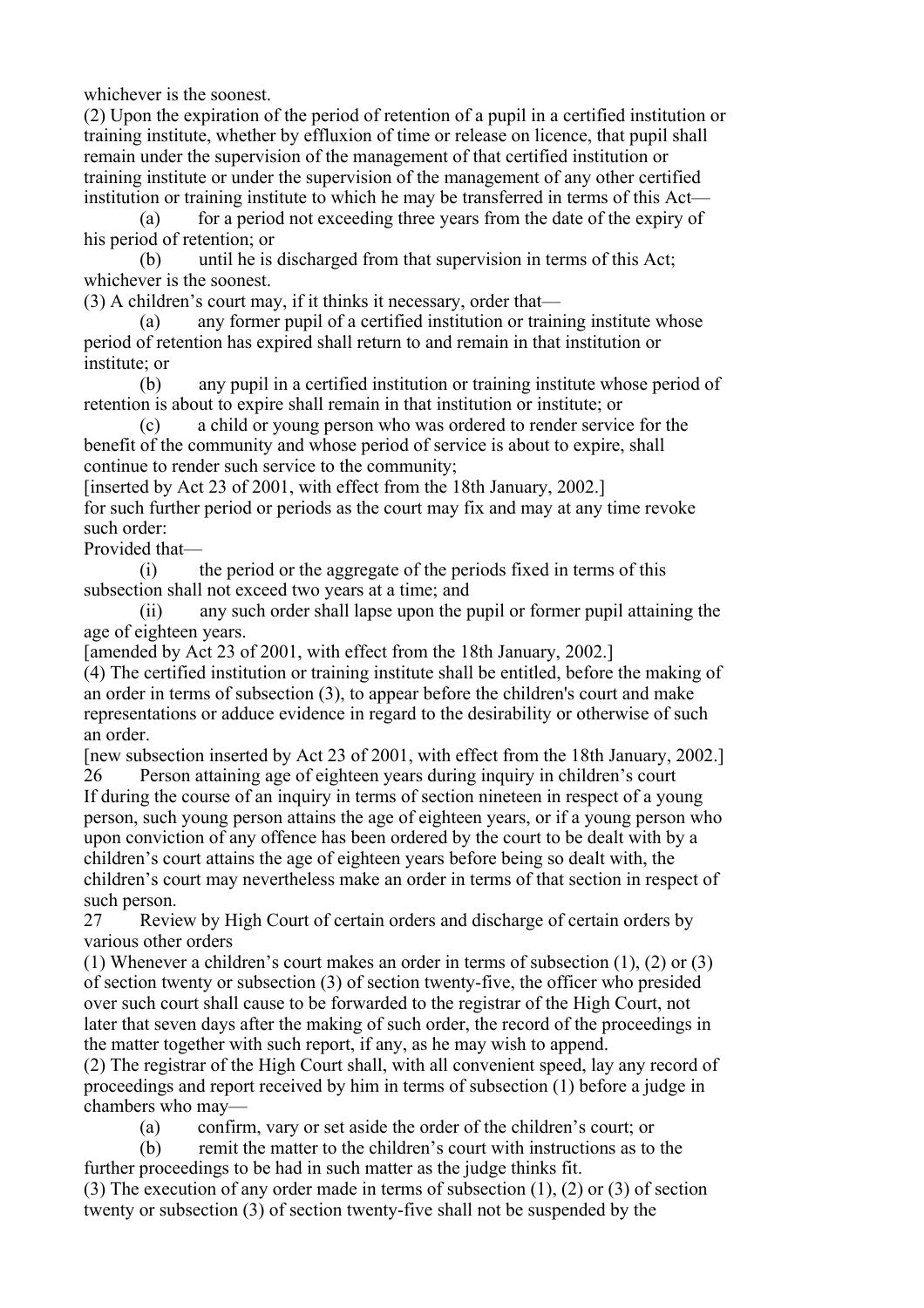transmission of or the obligation to transmit the record of the proceedings in terms of subsection (1) nor by reason of the fact that there is in existence an order of the High Court relating to the custody of the child or young person to whom the order of the children's court relates.

(4) An order made in terms of subsection (1), (2) or (3) of section twenty in respect of any child or young person shall be deemed to discharge any previous order made in terms of any such subsection or in terms of subsection (3) of section twenty-five in respect of the same child or young person unless the court otherwise directs.

(5) An order made in terms of subsection (1) or (2) of section 351 of the Criminal Procedure and Evidence Act [Chapter 9:07] in respect of any person shall be deemed to discharge any previous order made in terms of subsection (1), (2) or (3) of section twenty or subsection (3) of section twenty-five in respect of the same person unless the court otherwise directs.

PART V

PLACES OF SAFETY, REMAND HOMES, INSTITUTIONS AND TRAINING **INSTITUTES** 

28 Places of safety and remand homes

(1) The Minister may establish and maintain places of safety for the reception of children and young persons in terms of this Act.

(1A) The Minister shall encourage local authorities and other persons or

organizations to establish and maintain places of safety for the reception of children and young persons in terms of this Act.

[new subsection inserted by Act 23 of 2001, with effect from the 18th January, 2002.] (1B) The Director shall maintain a register of all private homes which are established as places of safety in terms of this section.

[new subsection inserted by Act 23 of 2001, with effect from the 18th January, 2002.] (2) The Minister may establish and maintain remand homes for the reception and detention of children and young persons awaiting trial, sentence or removal to a certified institution or training institute.

[amended by Act 23 of 2001, with effect from the 18th January, 2002.]

(3) The Director may authorize the use of a certified institution or a training institute as a remand home for the purposes of subsection (2).

(4) A remand home established in terms of subsection (2) shall be under the management of the Director.

29 Minister may establish training institutes and institutions

(1) The Minister may establish and maintain training institutes and institutions for the reception, maintenance and training of children, young persons and others placed therein in terms of this Act or any other enactment.

(2) A training institute or institution established in terms of subsection (1) shall be under the management of the Director.

(3) The Minister may appoint for any training institute or institution established in terms of subsection (1) an advisory committee which shall consist of not less than three and not more than nine members, representative of both sexes, who shall hold office for such period as the Minister may fix.

(4) The Minister may at any time terminate the appointment of any member of an advisory committee and may appoint a member in place of any member who dies or resigns his appointment or whose appointment has been terminated.

(5) An advisory committee shall advise the Director on the management and conduct of the training institute or institution for which it has been appointed:

Provided that nothing in this subsection contained shall be construed as requiring the Director to comply with the advice of an advisory committee.

30 Certified institutions . . . . . .

[Repealed by Act 23 of 2001, with effect from the 18th January, 2002.]

31 Registration of institutions

(1) Subject to subsection (2), no person shall receive any child or young person in an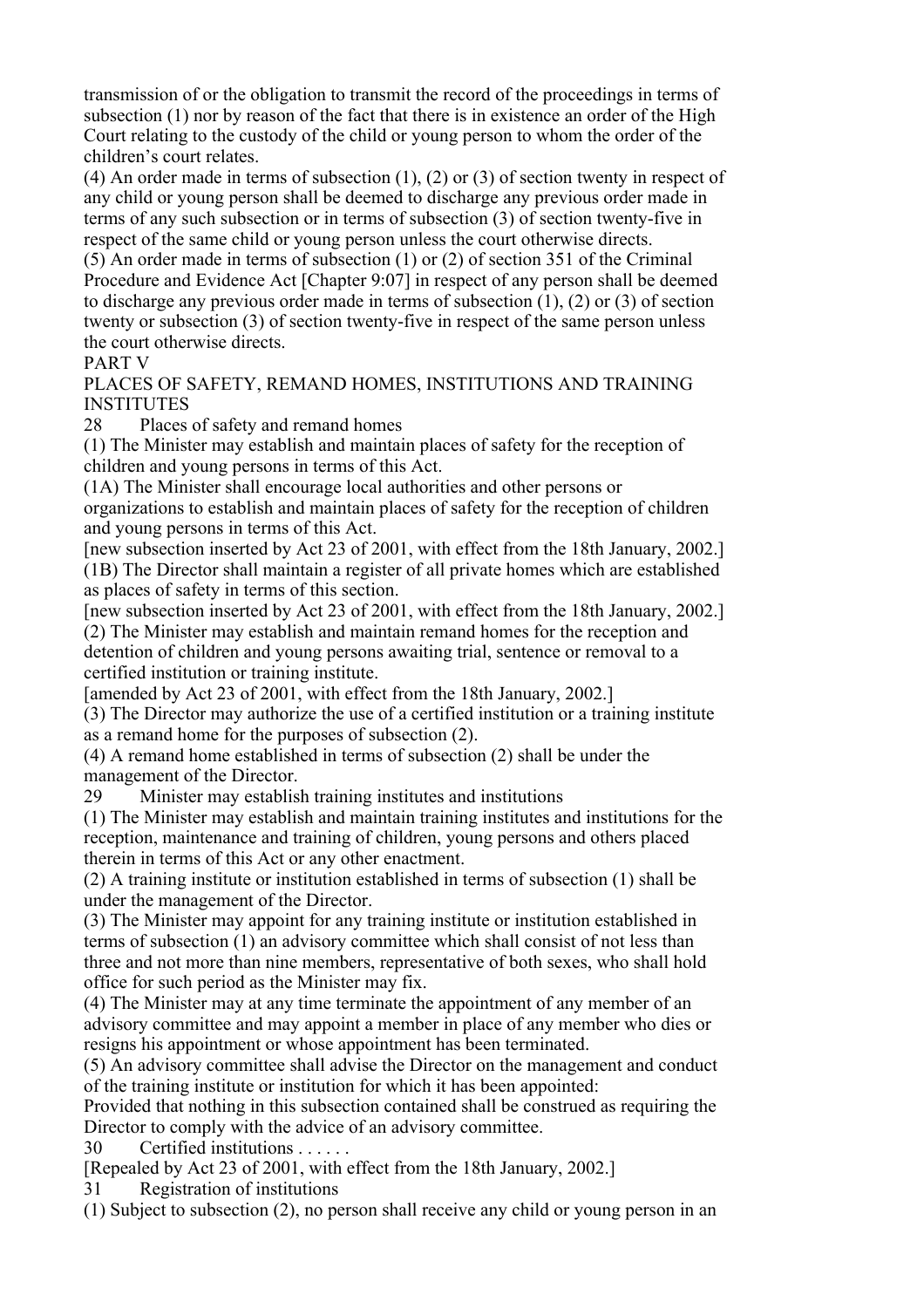institution unless that institution has been registered in terms of this section in the name of that person or otherwise than in accordance with the conditions on which that institution has been so registered.

(2) Application for the registration of an institution in terms of this section shall be made to the Minister and the Minister may—

 (a) before considering any such application, require the applicant to publish in one or more newspapers named by the Minister a notice in a form to be fixed by the Minister to the effect that he has applied for the registration of the institution in question;

 (b) reject any such application or grant it either unconditionally or on such conditions as he may think fit and issue to the applicant a certificate of registration in the prescribed form.

(3) A certificate of registration issued in terms of subsection (2) may at any time be cancelled by the Minister or surrendered to the Minister by the person in whose name it was issued:

Provided that no such certificate shall be cancelled unless at least one month's written notice of intention to cancel that certificate has been given to the person in whose name it was issued and the Minister has considered any representations submitted by such person in pursuance of such notice.

(4) If the Minister is satisfied that the management of any registered institution or the accommodation, transport or other facilities provided for, or the treatment of, the children and young persons therein is such as to endanger their welfare, he may serve upon the person responsible for the management of such institution such general or special directions with respect to the matters aforesaid or any of them as he thinks expedient for the welfare of the children and young persons in the institution.

(5) The Minister shall cause notice of the registration of any institution and of the cancellation or surrender of any certificate of registration issued in terms of this section to be published in the Gazette.

(6) The Chief Health Officer or any medical officer of health of a local authority or any person authorized thereto in writing by either of them may visit and inspect any institution.

(7) No person shall obstruct any person referred to in subsection (6) in the exercise of his powers in terms of that subsection.

(8) Any person who contravenes any provision of this section or any direction given in terms thereof shall be guilty of an offence and liable to a fine not exceeding level four or to imprisonment for a period not exceeding three months or to both such fine and such imprisonment.

[amended by Act 22 of 2001, with effect from the 10th September, 2002.]

32 Liability for maintenance of child or young person received in terms of this Act

Any certified institution or person who has received any child or young person placed with it or in his custody in terms of this Act or any other enactment shall be deemed to have the custody of that child or young person and shall be bound to maintain and care for that child or young person for so long as he has been placed with that institution or in the custody of that person:

Provided that such certified institution or person may at any time, after giving to the Director not less than three month's written notice, disclaim further responsibility for the maintenance and custody of any such child or young person.

[amended by Act 23 of 2001, with effect from the 18th January, 2002.]

33 Pupil of certified institution or training institute may be released on licence (1) The management of a certified institution or training institute may by licence permit any pupil in that institution or institute to live in the custody of a suitable person for such period, not exceeding three years, and on such conditions as may be agreed between that person and such management or to reside as may be directed by such management from time to time: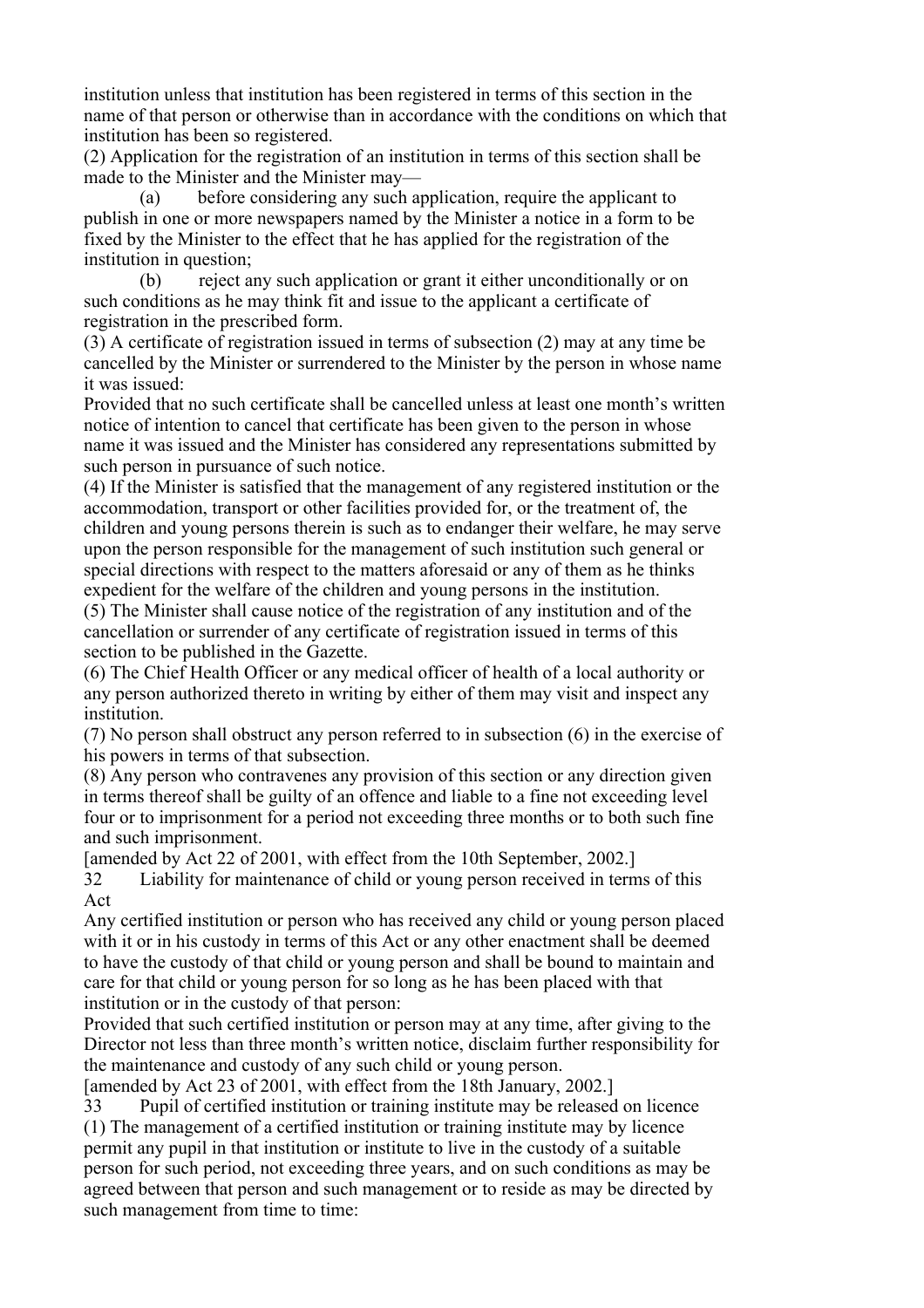Provided that no such licence shall, without the authority of the court which made the order placing the pupil in that institution or institute, be granted to a pupil before the expiration of the period of one year next following the date of commencement of his current period of retention.

(2) The management of a certified institution or training institute may stipulate in a licence granted in terms of subsection (1) that the pupil shall be subject to the supervision of a probation officer or of a person working for the protection, welfare and reclamation of children and young persons.

(3) The management which has granted a licence in terms of subsection (1) may at any time, by notice in writing addressed to the person in whose custody the pupil is or to the pupil himself if he is not in custody, revoke the licence and direct that the pupil shall return to the certified institution or training institute from which he was released. (4) Any interested person may, within one month from the date of a notice referred to in subsection (3), appeal to the Minister against the revocation of the licence and the Minister may, after reference to the management concerned and such further inquiry as he may think necessary, either confirm the revocation or restore the licence.

(5) Where the Minister has restored a licence in terms of subsection (1), the management which granted the licence shall not revoke it again without the consent of the Minister.

(6) Where the period for which a licence has been granted to a pupil expires before the expiration of the period of further supervision of the pupil, the management which granted the licence may require the pupil to return to the certified institution or training institute from which he was released or may extend the licence.

(7) Upon the return to a certified institution or training institute of a pupil whose licence has been revoked or who has been required to return thereto in terms of subsection (6), such pupil shall, as soon as possible after his return, be again released on licence by the management and, until such further release, he may be retained in the certified institution or training institute.

(8) Where a licence has been revoked or where a pupil has been required to return to a certified institution or training institute in terms of subsection (6), the management concerned shall forthwith report the reasons for the revocation or the requirement to return, as the case may be, to the Minister and, if the pupil is again released on licence shall forthwith report that fact to the Minister.

(9) The Minister may at any time, by order in writing, cancel a licence granted to a pupil if he thinks it necessary in the interests of that pupil and may direct the pupil to return to the certified institution or training institution whose management granted the licence or transfer him in terms of section thirty-eight to any other certified institution or training institute.

(10) Where a pupil has been directed by an order referred to in subsection (9) to enter a certified institution or training institute other than the one from which he was released on licence, he shall, as from the date of the order, cease to be a pupil of the institution or institute from which he was so released and shall become a pupil of the institution or institute which he has been directed to enter.

34 Licence may be varied

(1) The management of a certified institution or training institute may, at any time with the consent of the person in whose custody a pupil has by licence granted by that management been permitted to live, vary the terms of the licence or substitute therein for the name of such person the name of any other suitable person

(2) The management of a certified institution or training institute may at any time vary the conditions of residence of a pupil who has been released on licence granted by that management but who is not required to be in the custody of any person.

35 Reports on pupils

(1) The management of a certified institution or training institute shall, on the completion by a pupil in that institution or institute of the first year of his period of retention, and on the completion of every succeeding year of his period of retention,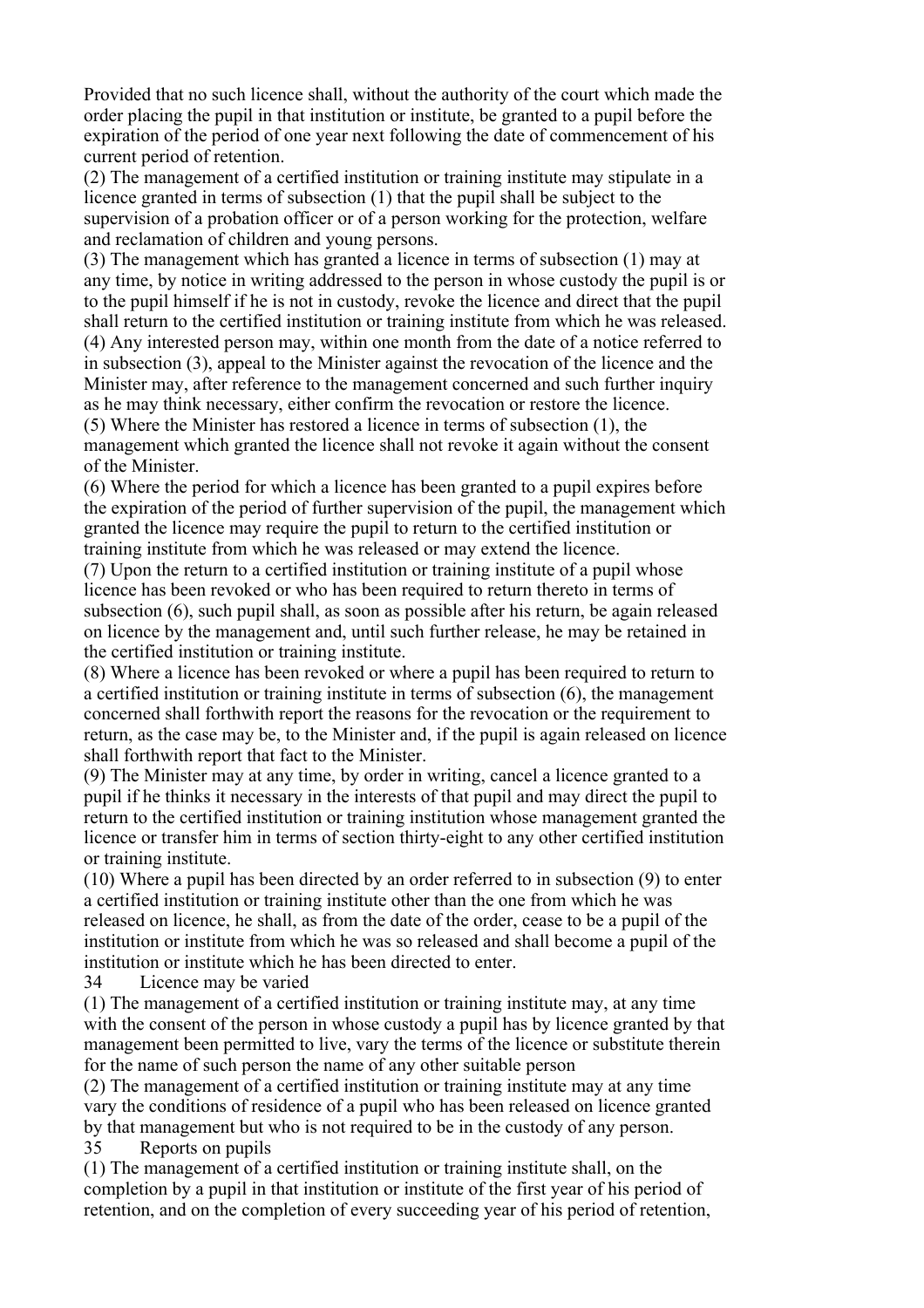report to the Director the reasons why the pupil has not been released on licence or recommended for discharge and if, in the opinion of the management, any further retention of the pupil in that institution or institute is advisable, the grounds on which that opinion is based.

(2) Whenever the Director so directs, the management of a certified institution or training institute shall submit to him a report similar to the report mentioned in subsection  $(1)$ .

36 Leave of absence from certified institution or training institute The management of a certified institution or training institute may grant leave of absence to any pupil in that institution or institute for such period and on such conditions as may be specified and may at any time revoke such leave and direct the pupil to return to the institution or institute from which he was granted leave.

37 Discharge from effect of various orders made

The Minister may at any time, by order in writing, discharge any pupil, child or young person from the effect of any order made by a court in terms of section twenty or subsection (3) of section twenty-five or of section 351 of the Criminal Procedure and Evidence Act [Chapter 9:07]:

Provided that, before discharging a pupil from a certified institution or training institute or from the supervision of the management of a certified institution or training institute, the Minister shall consult the management concerned. [amended by Act 23 of 2001, with effect from the 18th January, 2002.]

38 Transfer of pupil, child or young person

(1) Subject to this section, a pupil, child or young person who, in terms of this Act or any other enactment, has been placed in any certified institution, training institute or foreign institution to which an agreement under section forty applies, or in or under any custody or supervision, shall be transferred to another such institution, institute, custody or supervision if the Minister, by written order, so directs.

[amended by Act 23 of 2001, with effect from the 18th January, 2002.] (2) The Minister shall, upon making an order of transfer of any pupil, child or young person in terms of subsection (1) to any institution outside Zimbabwe, cause notice to be given to the parent or guardian of the pupil, child or young person of the making of the order, if the whereabouts of such parent or guardian are known to him.

(3) Where the Minister has in terms of this section dealt with a pupil, child or young person to whom an order made by any court applies, that order shall be deemed to have been varied by the Minister's order in so far as it relates to the transfer of the pupil, child or young person.

(4) No order shall be made by the Minister for the transfer of a pupil, child or young person to a training institute from any certified institution or the custody or supervision in or under which he has been placed by order made in terms of this Act or any other enactment except after consideration by him of a report upon the reasons for the proposed transfer made by a magistrate either of his own accord or by direction of the Minister.

[amended by Act 23 of 2001, with effect from the 18th January, 2002.]

(5) No order shall be made by the Minister for the transfer of a pupil, child or young person from a training institute in which he has been placed in terms of this Act or any other enactment to a certified institution unless the Minister has consulted the management of the certified institution to which it is proposed to transfer the pupil, child or young person and is satisfied that the transfer will not be prejudicial to the pupils in that certified institution.

[amended by Act 23 of 2001, with effect from the 18th January, 2002.]

(6) The Minister responsible for justice may, after consultation with the Minister, by order in writing, transfer any minor who is undergoing in any prison a sentence of imprisonment, the unexpired term of which is not less than four months, to a training institute and from the date of that order that minor shall be deemed to have been placed in that training institute in terms of section 351 of the Criminal Procedure and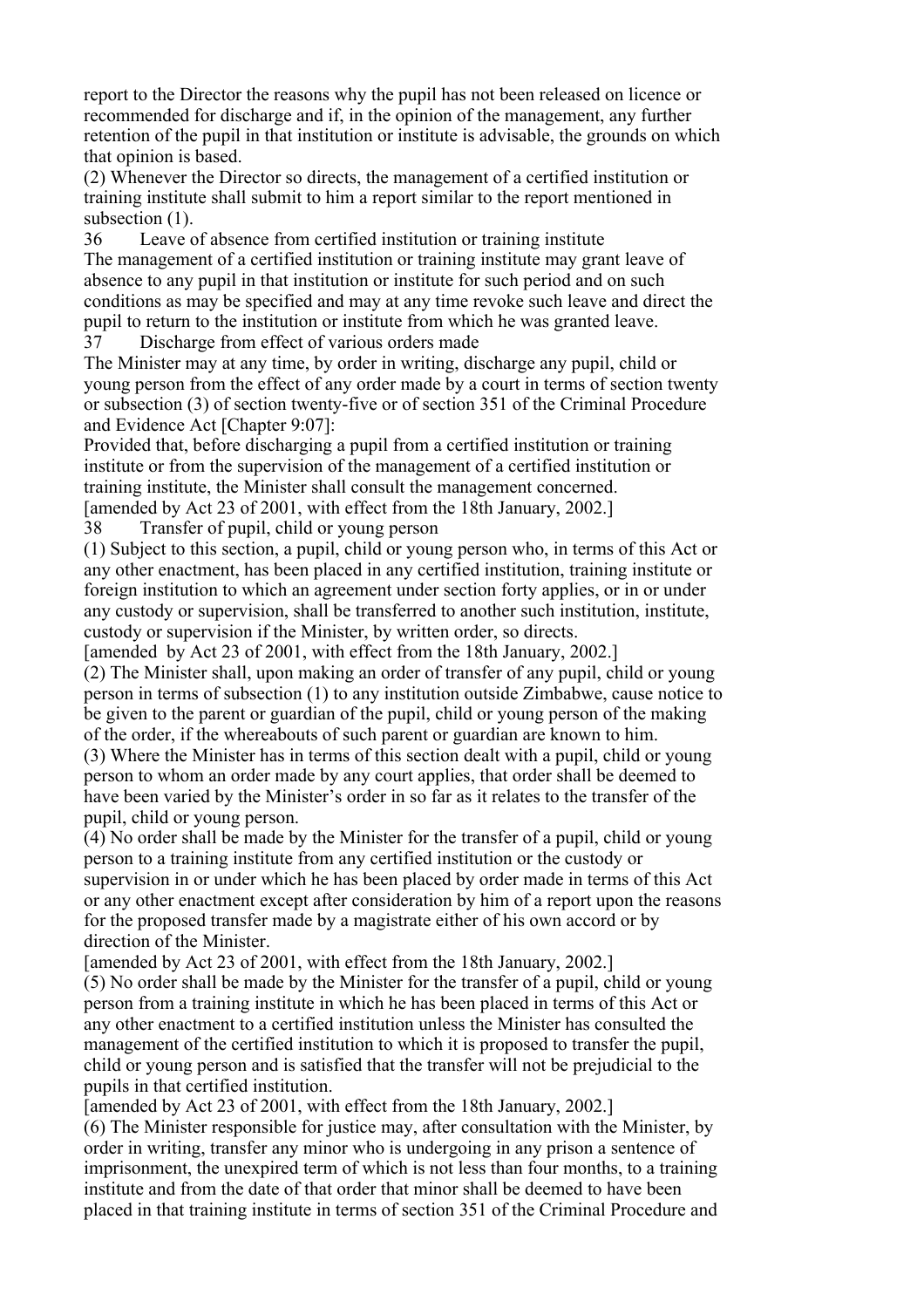Evidence Act [Chapter 9:07].

[amended by Act 23 of 2001, with effect from the 18th January, 2002.]

(7) If the parent or guardian of a minor in respect of whom an order of transfer has been made in terms of this section changes his place of residence during the currency of the order, he shall forthwith give notice in writing to the Director and shall in that notice state fully and clearly where the place of residence to which he has removed is situated.

(8) Any person who fails to comply with subsection (7) shall be guilty of an offence. 39 Admission of children and young persons from foreign states to certified institutions

(1) The Minister may authorize the admission to any certified institution, subject to acceptance by the management of such certified institution, of any child or young person committed thereto by any competent court or officer of any foreign state.

(2) The relevant provisions of this Act and of the regulations made thereunder shall apply to any child or young person received into or detained in a certified institution in terms of subsection (1).

40 Reception in training institutes of juveniles from foreign states

(1) The President may enter into an agreement with the head of the government of any foreign state for the reception into and retention in any training institute of any person under the age of twenty-one years whose detention in a training institute has been ordered by a competent court of the said state according to the law in force therein.

(2) The Minister may direct the reception and detention in a training institute of any person under the age of twenty-one years whose detention in a training institute has been ordered by a competent court of a state with the head of whose government the President has entered into an agreement in terms of subsection (1).

(3) The relevant provisions of this Act and of the Criminal Procedure and Evidence Act [Chapter 9:07] shall apply to a person received into or detained in a training institute in terms of this section as if he had been sent to that training institute in terms of section 351 of the Criminal Procedure and Evidence Act [Chapter 9:07]: Provided that in connection with any such person the application of those provisions shall be subject to the following qualifications—

 (a) the Minister shall not transfer such a person in terms of section thirtyeight except to another training institute;

 (b) subject to the agreement, if any, by virtue whereof such a person was received into a training institute, the Minister need not consult the management of that training institute in terms of the proviso to section thirty-seven before discharging that person therefrom;

 $(c)$  the management of the training institute in which such a person is detained shall not release him on licence in terms of subsection (1) of section thirtythree;

 (d) subsection (3) of section 352 of the Criminal Procedure and Evidence Act [Chapter 9:07] shall not apply to such a person.

41 Transfer of persons to institutions outside Zimbabwe

(1) The President may enter into an agreement with the government of any country for the reception and detention in any institution in that country of children, young persons or other persons who have been ordered by a competent court in Zimbabwe, or by the Minister in terms of section thirty-eight, to be placed in an institution outside Zimbabwe.

(2) Subject to this Act and any other enactment, a person whom a competent court or the Minister has ordered to be placed in an institution outside Zimbabwe in accordance with an agreement made in terms of subsection (1) may be removed to and detained in that institution in accordance with the law of the foreign country concerned.

(3) Any person who is in the course of removal to an institution outside Zimbabwe in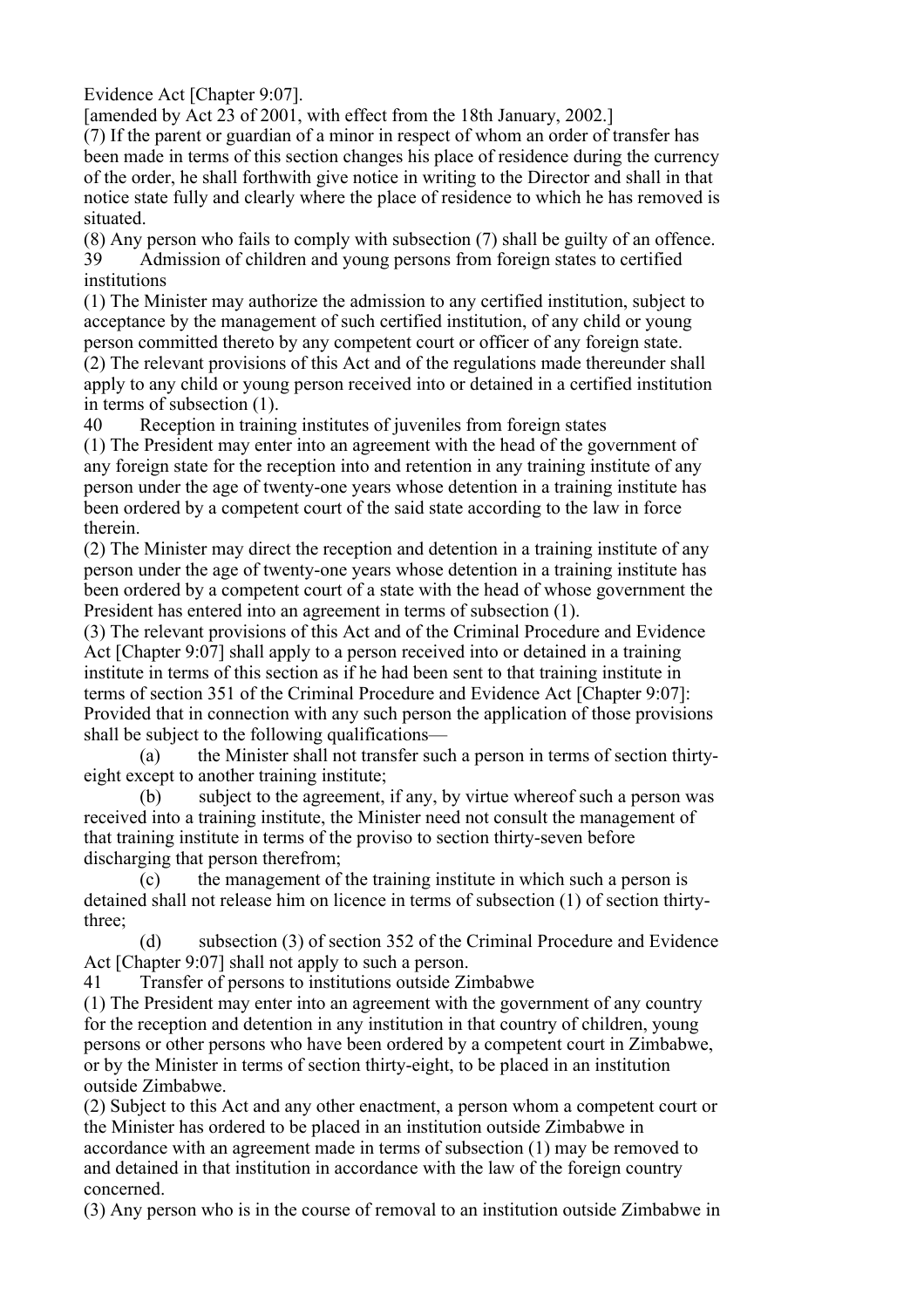accordance with an order signed by the Minister in terms of section thirty-eight shall be deemed to be in lawful custody whilst he is in Zimbabwe.

(4) Any person who is lawfully released from any institution outside Zimbabwe shall, upon re-entry to Zimbabwe, be deemed to be under the supervision of the probation officer of the area in which he lives, and such supervision shall be for a period not exceeding three years or until the children's court has made an order in terms of paragraph (a) or (b) of subsection (1) of section twenty-four.

[amended by Act 23 of 2001, with effect from the 18th January, 2002.]

42 Absconding pupils and other persons

(1) Any pupil who has absconded from any certified institution or training institute or any person who has absconded from any place of safety or remand home or from the custody of any person in which he has been placed in terms of this Act or any other enactment or while he is proceeding to an institution, may be apprehended without warrant by any police officer or probation officer or member of staff of the institution from which he absconded, and shall be brought as soon as possible before a children's court of the district in which he was apprehended or from which he absconded.

[amended by Act 23 of 2001, with effect from the 18th January, 2002.] (2) Any pupil or person who has been granted leave of absence or who has been released on licence from a certified institution or training institute and who—

 (a) on the revocation or expiration of his leave of absence fails to return to the certified institution, training institute from which he was granted leave of absence; or

 (b) on the revocation of his licence fails to return to or enter the certified institution, training institute to which he was directed to return or which he was directed to enter as a result of the revocation of his licence;

shall be deemed to have absconded from the certified institution, training institute from which he was granted leave of absence or to which he was directed to return or which he was so directed to enter, as the case may be.

[amended by Act 23 of 2001, with effect from the 18th January, 2002.]

(3) When any pupil, child or young person who has absconded as specified in subsection (1) or (2) has been brought before a children's court, the children's court shall, after questioning the pupil, child or young person as to the reasons why he absconded—

 (a) order that he shall be returned to the certified institution, training institute, place of safety, remand home or custody from which he absconded; or

 (b) if the order in terms of which the pupil, child or young person was placed in the certified institution, training institute, place of safety, remand home or custody has expired, make a fresh order in terms of section twenty; or

 (c) exercise the powers of review conferred upon it by section twentyfour;

and shall report to the Director the result of the interrogation of the pupil, child or young person and the order which the court made in terms of this subsection. [amended by Act 23 of 2001, with effect from the 18th January, 2002.]

43 Unlawful removal of juveniles

(1) Any person who—

 (a) abducts or removes a pupil, child or young person from a certified institution, training institute or South African institution, place of safety, remand home or custody in which such pupil, child or young person was lawfully placed; or

 (b) directly or indirectly counsels, induces or aids a pupil, child or young person to abscond from a certified institution, training institute or South African institution, place of safety, remand home or custody in which such pupil, child or young person was lawfully placed; or

 (c) knowingly harbours or conceals a pupil, child or young person who has absconded or been removed from a certified institution, training institute or South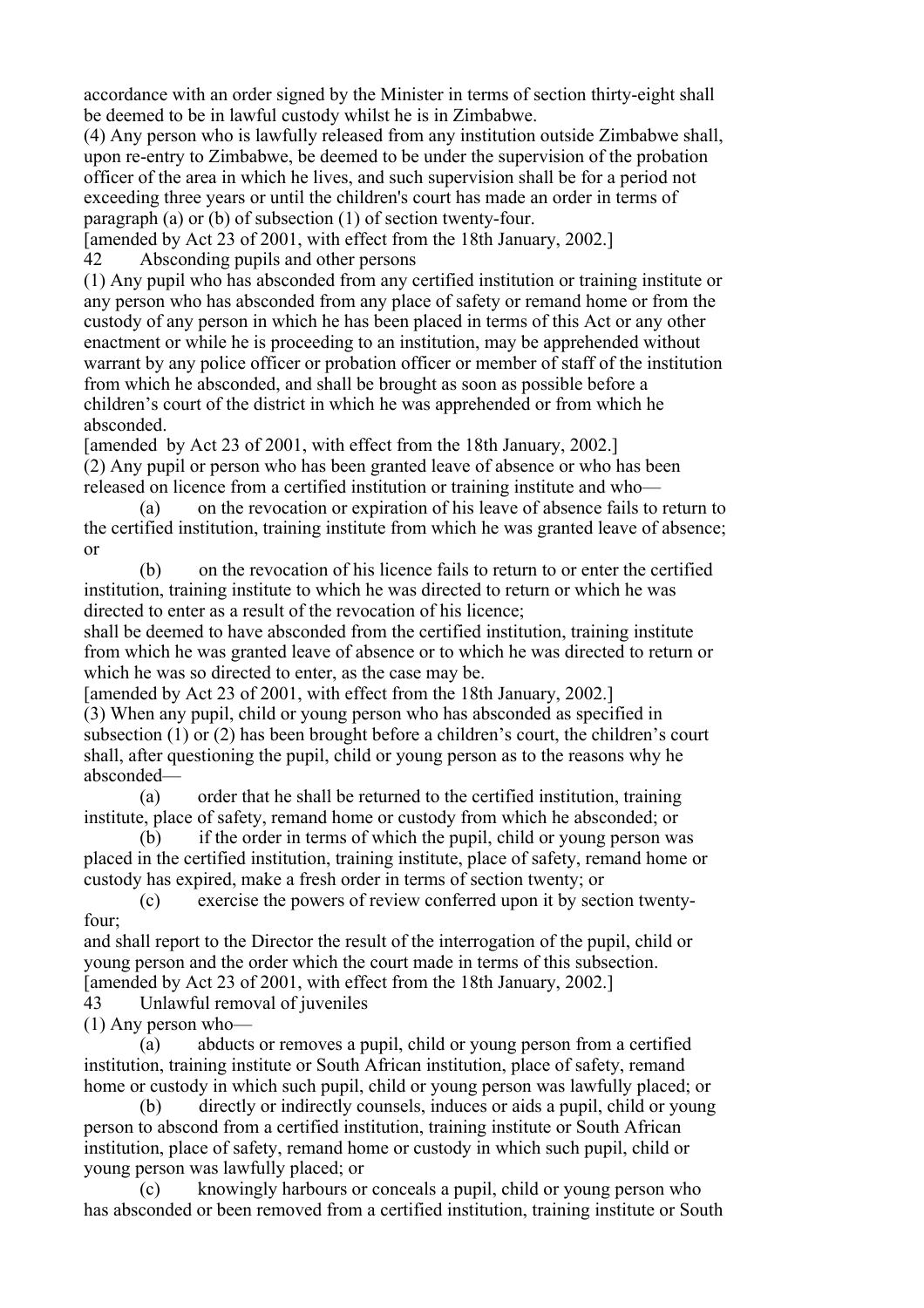African institution, place of safety, remand home or custody in which such pupil, child or young person was lawfully placed; or

 (d) prevents a pupil, child or young person from returning to the certified institution or training institute, place of safety, remand home or custody from which he absconded or was removed;

[amended by Act 23 of 2001, with effect from the 18th January, 2002.] shall be guilty of an offence and liable to a fine not exceeding level five or to imprisonment for a period not exceeding six months or to both such fine and such imprisonment.

[amended by Act 22 of 2001, with effect from the 10th September, 2002.] (2) If any person refuses to return a pupil, child or young person to a certified institution, training institute or South African institution, place of safety, remand home or custody to which such pupil, child or young person has been committed, upon expiration of any period of leave of absence granted to such pupil, child or young person from such certified institution or training institute, place of safety, remand home or custody, such person shall be deemed to have prevented such pupil, child or young person from returning to such certified institution or training institute , place of safety, remand home or custody.

[amended by Act 23 of 2001, with effect from the 18th January, 2002.] 44 Imprisonment of absconding pupils

(1) If any pupil of the age of eighteen years or over absconds from any training institute he shall be guilty of an offence and may be charged with that offence before any competent court in Zimbabwe and shall be liable to a fine not exceeding level five or to imprisonment for a period not exceeding six months or to both such fine and such imprisonment.

[amended by Act 22 of 2001, with effect from the 10th September, 2002.] (2) When the pupil has undergone any sentence imposed upon him in terms of subsection (1), the Director may order that he shall be returned to the training institute or that he shall be discharged.

45 Inspection of children and young persons

(1) For the inspection of certified institutions, training institutes, institutions, children and young persons, there shall be such number of inspectors as may be required, whose offices shall be public offices and shall form part of the Public Service.

(2) Any inspector appointed in terms of subsection (1) shall have power to enter any certified institution, training institute or institution or the dwelling of any person in whose custody a child or young person has been placed in terms of this Act or any other enactment and to inspect any such certified institution, training institute, institution or dwelling and the books and documents appertaining thereto and any pupil, child or young person therein.

(3) The powers conferred by subsection (2) upon an inspector may be exercised by any magistrate within his province and by any probation officer who has been generally or in any case specially authorized thereto by the Director.

(4) Refusal by the management of any certified institution, training institute or institution or by the occupant of any dwelling to allow a person exercising his powers in terms of this section to enter and inspect those premises or to have access to any pupil, child or young person shall be a reasonable ground within the meaning of section fourteen for suspecting that an offence specified in the First Schedule is being or has been committed upon or in connection with a pupil, child or young person in those premises.

(5) Any person who obstructs any other person in the exercise of his powers in terms of this section or who fails to produce any pupil, child or young person or book or document whose production is demanded in terms of this section shall be guilty of an offence and liable to a fine not exceeding level five or to imprisonment for a period not exceeding six months or to both such fine and such imprisonment. [amended by Act 22 of 2001, with effect from the 10th September, 2002.]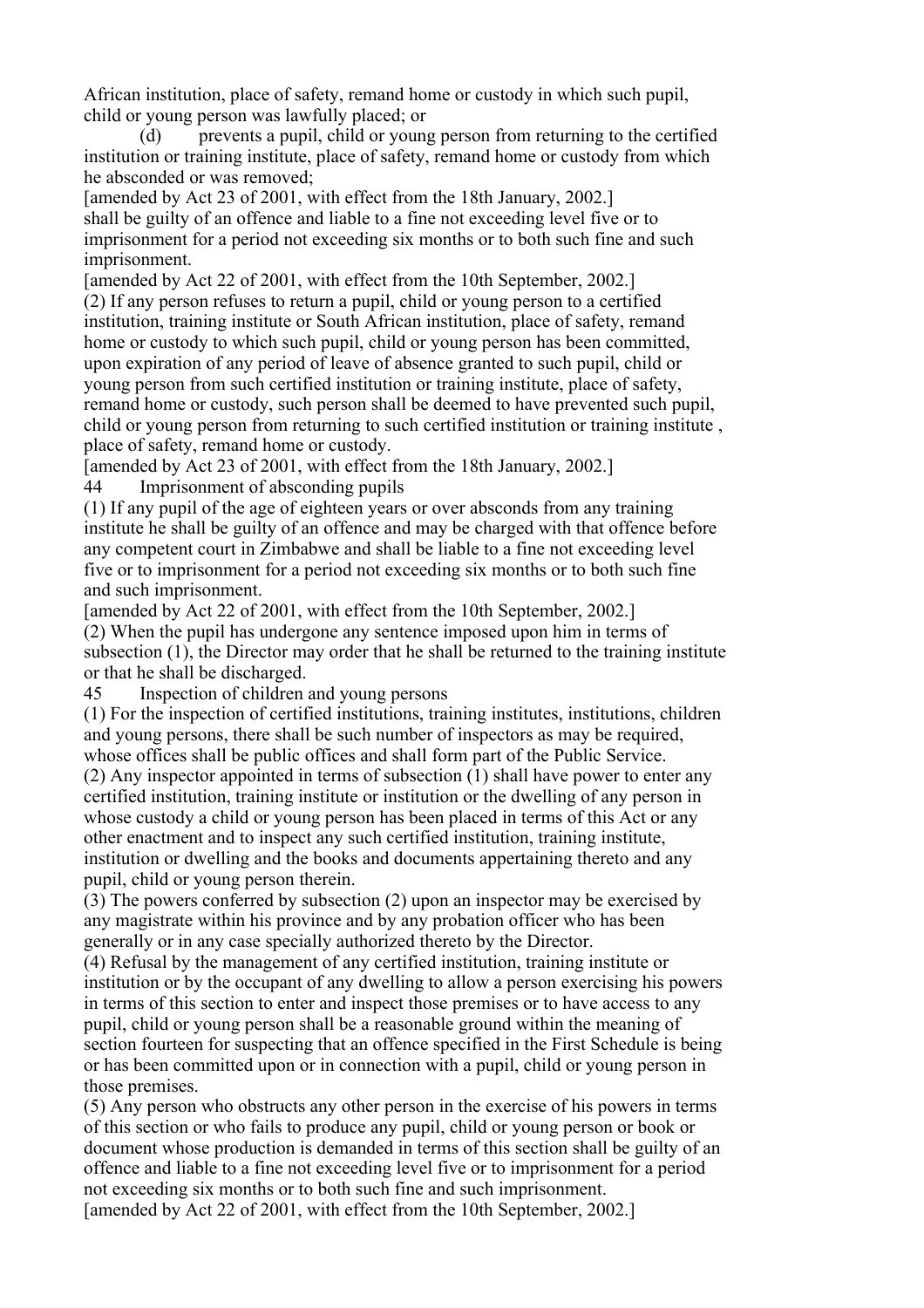46 Probation officers

(1) There shall be such number of probation officers as may be required, whose offices shall be public offices and shall form part of the Public Service, and whose functions shall be—

 (a) to inquire into and report to any court or magistrate upon the character and environment of any minor on trial or undergoing a preparatory examination or in respect of whom an inquiry is being or is intended to be conducted in terms of section nineteen, and into and upon the causes and circumstances contributing to the delinquency of such minor:

 Provided that nothing in this paragraph shall be regarded as varying the law in force governing the admissibility of evidence in criminal cases;

 (b) to devise and carry out measures for the observation and correction of tendencies to delinquency in children and young persons and for the discovery and removal of conditions causing or contributing to juvenile delinquency;

 (c) to counsel, supervise and control any person placed under the supervision of the probation officer;

[amended by Act 23 of 2001, with effect from the 18th January, 2002.]

 (d) to perform such other duties as may be imposed upon them in terms of this Act or any other enactment or by the Minister.

(1a) The Minister may, where a public officer is not available, engage social workers who are registered in terms of the Social Workers Act [Chapter 27:21], and are not public officers, to perform the functions of a probation officer in terms of this Act on such terms and conditions as the case may be agreed.

[inserted by Act 23 of 2001, with effect from the 18th January, 2002.] (2) A probation officer shall be an officer of the High Court, every children's court and every magistrates court.

(3) When a person is placed under the supervision of a probation officer, that officer shall be designated by his office and not by the name of any particular person holding that office.

(4) Any person who—

 (a) obstructs or hinders a probation officer in the exercise of his powers or the execution of his duties in terms of this Act; or

 (b) fails to comply with a requirement of a probation officer in the exercise of his powers or the execution of his duties in terms of this Act: or

(c) impersonates a probation officer;

shall be guilty of an offence and liable to a fine not exceeding level five or to imprisonment for a period not exceeding six months or to both such fine and such imprisonment.

[amended by Act 22 of 2001, with effect from the 10th September, 2002.] 47 Transfer of certain parental powers

(1) Subject to subsections (4) and (5), a parent or guardian of any pupil, child or young person who has, in terms of this Act or any other enactment, been placed in a certified institution or training institute or in the custody of some person shall be divested of his right of control over and of his right to the custody of such pupil, child or young person and those rights shall be vested in the management of the certified institution or training institute in which that pupil, child or young person has been placed or in the person in whose custody such pupil, child or young person has been placed.

(2) Subject to subsections (4) and (5), the parent or guardian of a child or young person may, in writing, consent to the child or young person being placed in the custody of the management of a certified institution or an institution, and the parent or guardian shall thereupon be divested of his right of control over and of his right to the custody of the child or young person and those rights shall be vested in the management of the certified institution or institution in whose custody that child or young person has been placed: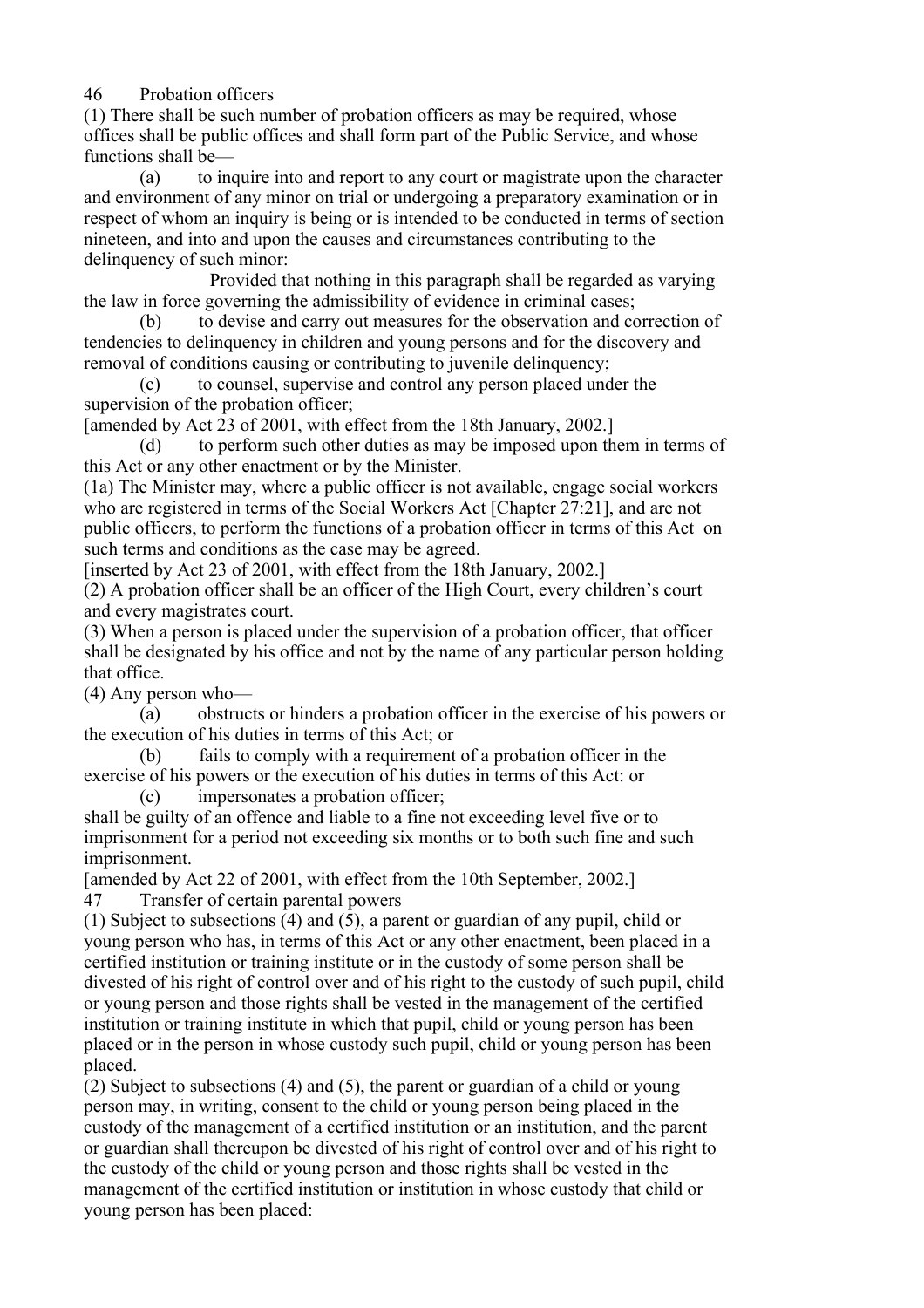Provided that—

 (i) the parent or guardian shall remain responsible for the maintenance of the child or young person;

 (ii) the parent or guardian or the management of the certified institution or institution may, by notice in writing to the other party, terminate the control over and custody of the child or young person by the management, and thereupon the rights vested in the management in terms of this subsection shall be revested in the parent or guardian.

(3) If a minor living with his parent or guardian is by virtue of an order made or licence granted in terms of this Act or any other enactment under the supervision or control of a probation officer or other person, the parent or guardian of such minor shall exercise his right of control over the minor in accordance with any directions which he may have received from such probation officer or other person.

(4) The rights transferred by subsection (1) or (2) from a parent or guardian to the management of any certified institution or institution or training institute or person shall not include the powers to deal with any property of a pupil, child or young person or the power to consent to the marriage of a pupil, child or young person or to the performance upon him of a surgical operation which is attended with serious danger to life:

Provided that—

 (i) if the Director is satisfied, after due inquiry, that an operation is necessary to preserve the life of or to save the pupil, child or young person from a serious or lasting physical injury or disability and that a parent or guardian unreasonably refuses his consent to the performance of that operation or that a parent or guardian cannot be found within a reasonable time, the Director may himself authorize the performance of the operation upon the pupil, child or young person;

 (ii) if the principal of a certified institution or institution or training institute or the person in whose custody a pupil, child or young person has been placed in terms of this Act or any other enactment has good grounds for believing that the performance of any surgical operation is necessary to preserve the life of or to save the pupil, child or young person from a serious or lasting physical injury or disability, and that the need for such operation is so urgent that it should not be deferred for the purpose of consulting his parent or guardian or the Director, the principal or person concerned may himself authorize the performance of such operation.

(5) The management of a certified institution or institution or training institute or the person in whose custody any pupil, child or young person has been placed in terms of this Act, including subsection (2), or any other enactment shall not consent to the performance of a surgical operation on any pupil, child or young person which is not attended with serious danger to life unless—

 (a) the operation is necessary to preserve the life of such pupil, child or young person or to save him from a serious or lasting physical injury or disability; and

 (b) except where it is not reasonably practicable to do so, notice of the proposed operation has been given to the parent or guardian of the pupil, child or young person and reasonable opportunity has been afforded to the parent or guardian to object to the performance of the operation and any objection raised has been considered.

48 Unlawful removal of pupil, child or young person from Zimbabwe If any person without the consent in writing of the Director or except in terms of any order made in terms of this Act, removes from Zimbabwe a pupil, child or young person who is, in terms of any order made in terms of this Act, in the custody or under the supervision of any person, he shall be guilty of an offence and liable to a fine not exceeding level five or to imprisonment for a period not exceeding six months or to both such fine and such imprisonment.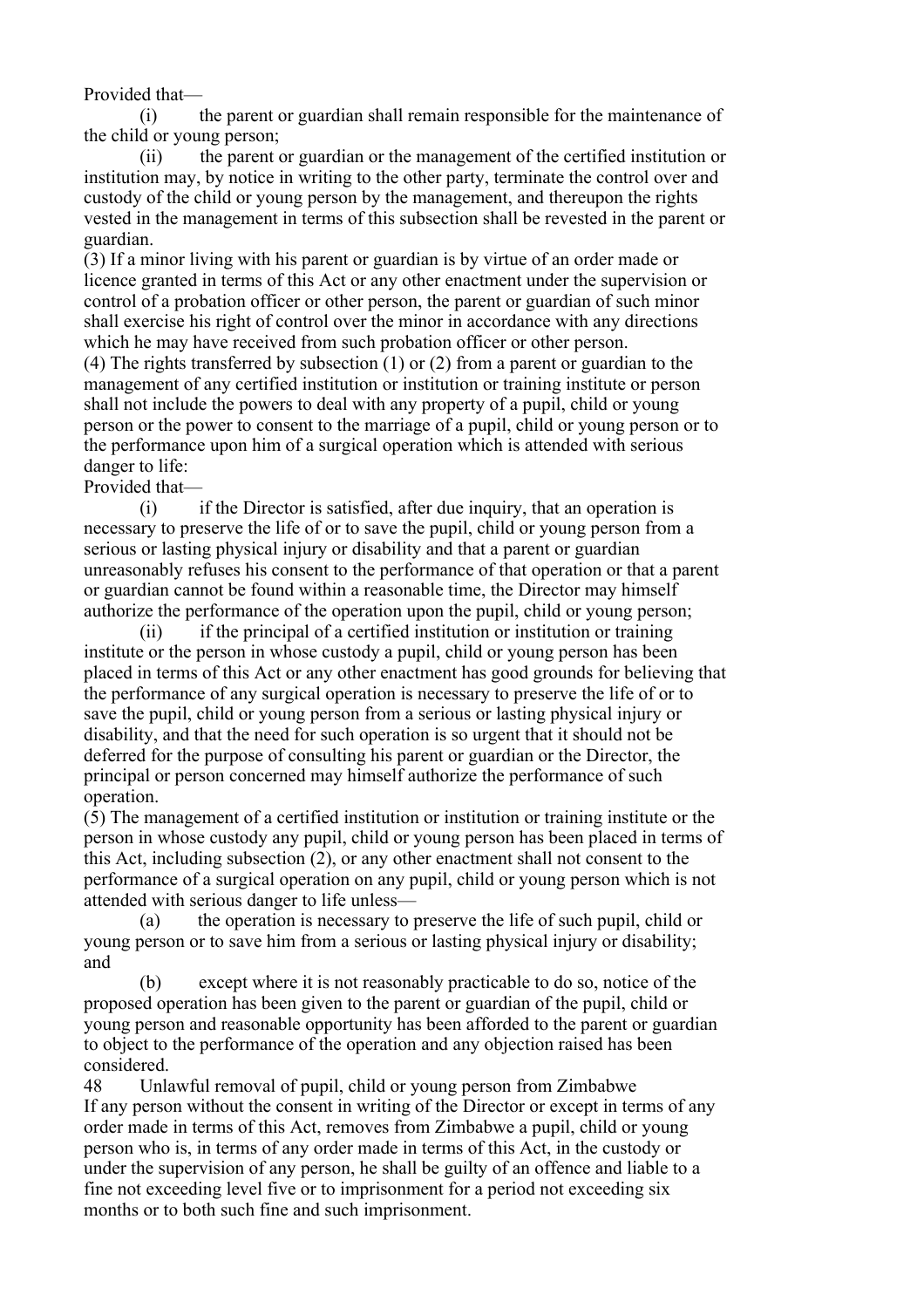[amended by Act 22 of 2001, with effect from the 10th September, 2002.] PART VI

CONTRIBUTION ORDERS

49 Making of contribution order

(1) Subject to this Part, a children's court may make a contribution order against a respondent towards the maintenance of—

 (a) a child or young person who is the subject of an inquiry in terms of section nineteen; or

 (b) a child or young person in respect of whom an order has been made in terms of section twenty; or

(c) any pupil.

(2) The children's court may direct that the whole or portion of the payments due in terms of a contribution order shall be made by an employer of the respondent from earnings due to the respondent by that employer.

(3) No contribution order and no direction in terms of subsection (2) shall be made unless—

 (a) notice of the proposal to make any such order or direction has been given to the respondent and, where applicable, the employer of the respondent concerned; and

 (b) the respondent and, where applicable, the employer of the respondent have been given an opportunity to appear before and to be heard by the court in relation to the proposal to make the order or the direction, as the case may be. (4) Where a direction is to be made against the State or a fund, the notice referred to in subsection (3) shall be deemed to have been correctly given if it is served upon such person as may be prescribed:

Provided that, if no such person is prescribed in relation to the State, the notice shall be deemed to have been correctly given if it is served upon the Secretary of the Ministry by which the earnings are payable or are likely to become payable. (5) In making a contribution order the children's court shall have regard to—

 (a) the means of the respondent and the child, young person or pupil concerned;

 (b) the general standard of living of the respondent and of the child, young person or pupil concerned;

 (c) any previous order made by any court for the maintenance of the child, young person or pupil concerned.

(6) Where there is in existence an order of the High Court for the maintenance of a child, young person or pupil a children's court may, in making a contribution order in respect of that child, young person or pupil, further order that the order of the High Court shall be suspended during the period of operation of the contribution order. 50 Provisional contribution order

(1) A provisional contribution order may, on application by a children's court assistant, be made against a respondent residing in any state to which the Maintenance Orders (Facilities for Enforcement) Act [Chapter 5:10] have been extended, by a children's court towards the maintenance of any child, young person or pupil referred to in paragraph (a), (b) or (c) of subsection (1) of section forty-nine. (2) In making a provisional contribution order a children's court shall have regard to the matters specified in subsection (5) of section forty-nine.

(3) A provisional contribution order shall have the effect of a provisional maintenance order referred to in section 5 of the Maintenance Orders (Facilities for Enforcement) Act [Chapter 5:10] and that Act shall apply, mutatis mutandis, in relation to such provisional contribution order.

51 Effect of direction to make payments and of contribution order

(1) Subject to subsection (1) of section 7 of the Maintenance Act [Chapter 5:09], a direction made in terms of subsection (2) of section forty-nine shall have precedence over any other order of court requiring payments to be made from the earnings due to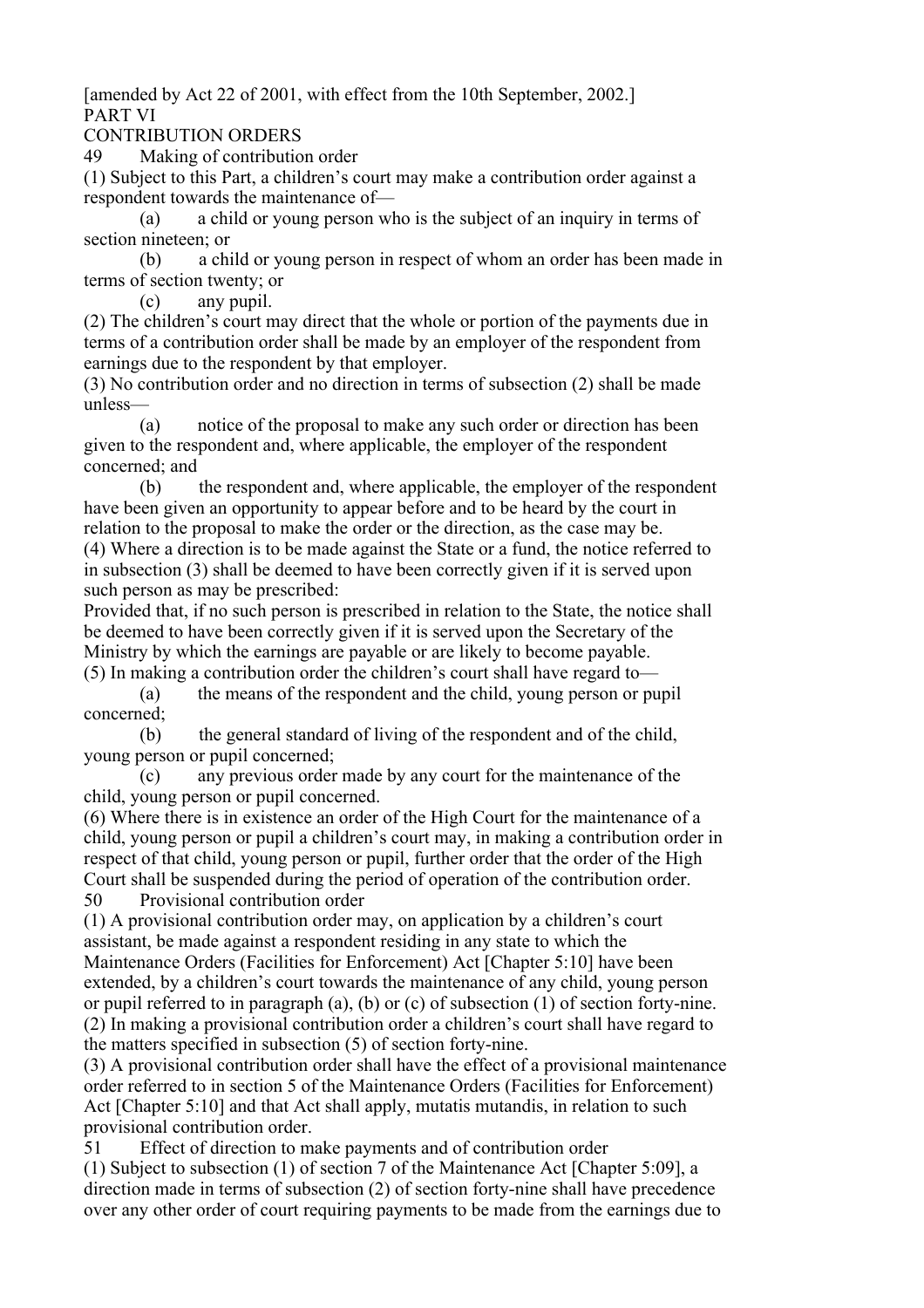the respondent by the employer concerned.

(2) Where a direction in terms of subsection (2) of section forty-nine has been made, no part of the earnings due to the respondent by the employer concerned shall be applied to the settlement of any debt, including set-off, or in accordance with any agreement, arrangement or instruction of any kind whatsoever until all payments due in terms of the direction have been made:

Provided that nothing in this subsection contained shall be construed as relieving an employer from the obligation to withhold and make payments of employees' tax in accordance with section 73 of the Income Tax Act [Chapter 23:06].

(3) Where a respondent ceases to be entitled to receive any earnings from an employer against whom a direction in terms of subsection (2) of section forty-nine has been made—

(a) that direction shall cease to have effect as regards that employer; and

(b) the respondent shall make payments which were the subject of the

direction and which are due to a child, young person or pupil, as the case may be. (4) A direction made in terms of subsection (2) of section forty-nine and a contribution order shall have the effect of a garnishee order and a civil judgment, respectively, of the magistrates court in favour of the clerk of the children's court and the Magistrates Court Act [Chapter 7:10] and of the rules made thereunder shall apply, mutatis mutandis, to any proceedings for the enforcement of the direction or order.

(5) A contribution order, other than one made against a father for the maintenance of an illegitimate child, shall have the effect of a maintenance order referred to in section 4 of the Maintenance Orders (Facilities for Enforcement) Act [Chapter 5:10] and that Act shall apply, mutatis mutandis, to such contribution order.

(6) Any person who fails to comply with any direction made against him in terms of subsection (2) of section forty-nine shall be guilty of an offence and liable to a fine not exceeding level four or to imprisonment for a period not exceeding three months or to both such fine and such imprisonment.

[amended by Act 22 of 2001, with effect from the 10th September, 2002.]

52 Provisions of contribution order as to payments

(1) A contribution order shall direct that payment in terms of the order shall be made to the clerk of the children's court making the order.

(2) A contribution order shall not impose any obligation to pay any money for the maintenance of any person during any period after his attainment of the age of twenty-one years.

(3) Moneys received in terms of any contribution order shall be paid into the Consolidated Revenue Fund.

53 Variation or rescission of direction to make payments and of contribution order

(1) A children's court which has made a contribution order or a direction in terms of subsection (2) of section forty-nine may at any time vary, suspend or rescind the order or direction or revive the order or direction after it has been rescinded.

(2) An order made in terms of subsection (1) shall have effect from the date on which it was made unless the court directs that it shall have effect from some specified earlier or later date:

Provided that no rescission or variation of contribution order or direction made in terms of subsection (2) of section forty-nine with effect from an earlier date shall entitle the respondent or the employer to recover or set off any money already paid by him in accordance with the terms of the contribution order or direction, as the case may be.

54 Appeal against contribution order or direction

(1) An appeal shall lie to the High Court against—

 (a) any contribution order or direction made in terms of subsection (2) of section forty-nine or the variation, suspension, rescission or revival of a contribution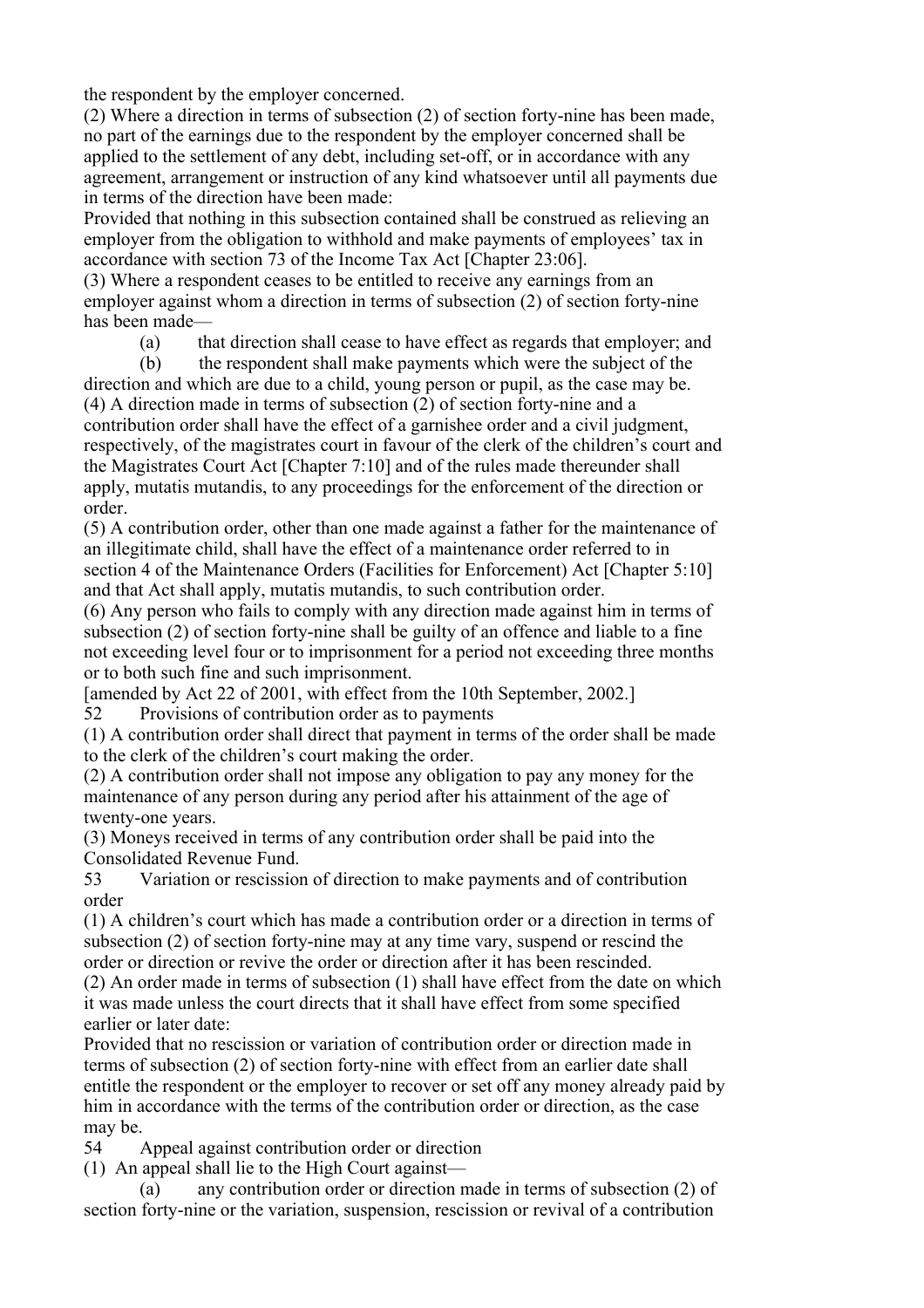order or such direction;

 (b) the refusal of an application for a contribution order or for the variation, suspension, rescission or revival of a contribution order or direction made in terms of subsection (2) of section forty-nine.

(2) The Magistrates Court Act [Chapter 7:10] and the High Court Act [Chapter 7:06] and the rules made thereunder shall apply, mutatis mutandis, to such appeal as if it were an appeal against the judgment in a civil suit by a magistrate.

55 Change of place of residence of respondent

(1) If a respondent against whom a contribution order has been made during the currency of the order changes his place of residence, he shall forthwith give notice in writing to the clerk of the children's court by which the order was made and shall in that notice state fully and clearly where the place of residence to which he has removed is situated.

(2) When a respondent against whom a contribution order is in force removes to and becomes resident in a district other than that of the court which made the order, that court may, if it thinks it desirable, without prior notice to the respondent, vary the order by designating as the officer to whom payment shall be made the clerk of the children's court of the district to which the respondent has removed, and when a court has so varied an order it shall transmit a certified copy of the order to such clerk of the court and inform the respondent by notice in writing of the variation of the order. (3) An order which has been transmitted to another court in terms of subsection (2) shall thereupon have effect and be enforceable as if it were an order of that court. 56 Service of process

(1) Any summons, rule, subpoena or notice in connection with any proceedings in terms of this Part may be served without fee by any police officer in the manner prescribed by the rules made in terms of the Magistrates Court Act [Chapter 7:10] for the service of similar documents in civil proceedings in magistrates courts, unless any other manner of service has been prescribed in terms of subsection (11) of section five or by registered letter.

(2) Any writ of attachment in execution of a contribution order shall be executed by the messenger of the magistrates court of the district in which the property to be attached is situated, and the messenger's fee and charges for the execution shall be paid out of the proceeds of the sale of any such property attached in execution and shall be levied in addition, and in preference, to the sum payable in terms of the contribution order.

(3) Save as is provided in subsection (2), no costs of any proceedings in terms of this Part or of any appeal in terms of section fifty-four shall be recoverable by any party thereto from any other party, and no court fee shall be payable in connection with the issue or lodging of any document in any such proceedings or appeal. PART VII

# ADOPTION OF CHILDREN

57 Jurisdiction and procedure in relation to adoption order

(1) The court having jurisdiction to make adoption orders in terms of this Part shall be the children's court established in terms of subsection (1) of section three within the jurisdiction of which either the applicant or the minor resides at the date of the application for the adoption order.

(2) For the purpose of any application in terms of this Part, the court shall appoint a probation officer to act as guardian ad litem of the minor upon the hearing of the application with the duty of safeguarding the interests of the minor before the court Provided that, where the child is being adopted following a decision by its mother to give it up for adoption, the Director shall appoint a probation officer to act as the child's guardian ad litem from the time the child is born or the mother makes the decision, whichever is the later, and the probation officer shall be responsible for safeguarding the child's interests from his appointment until the completion of the adoption proceedings.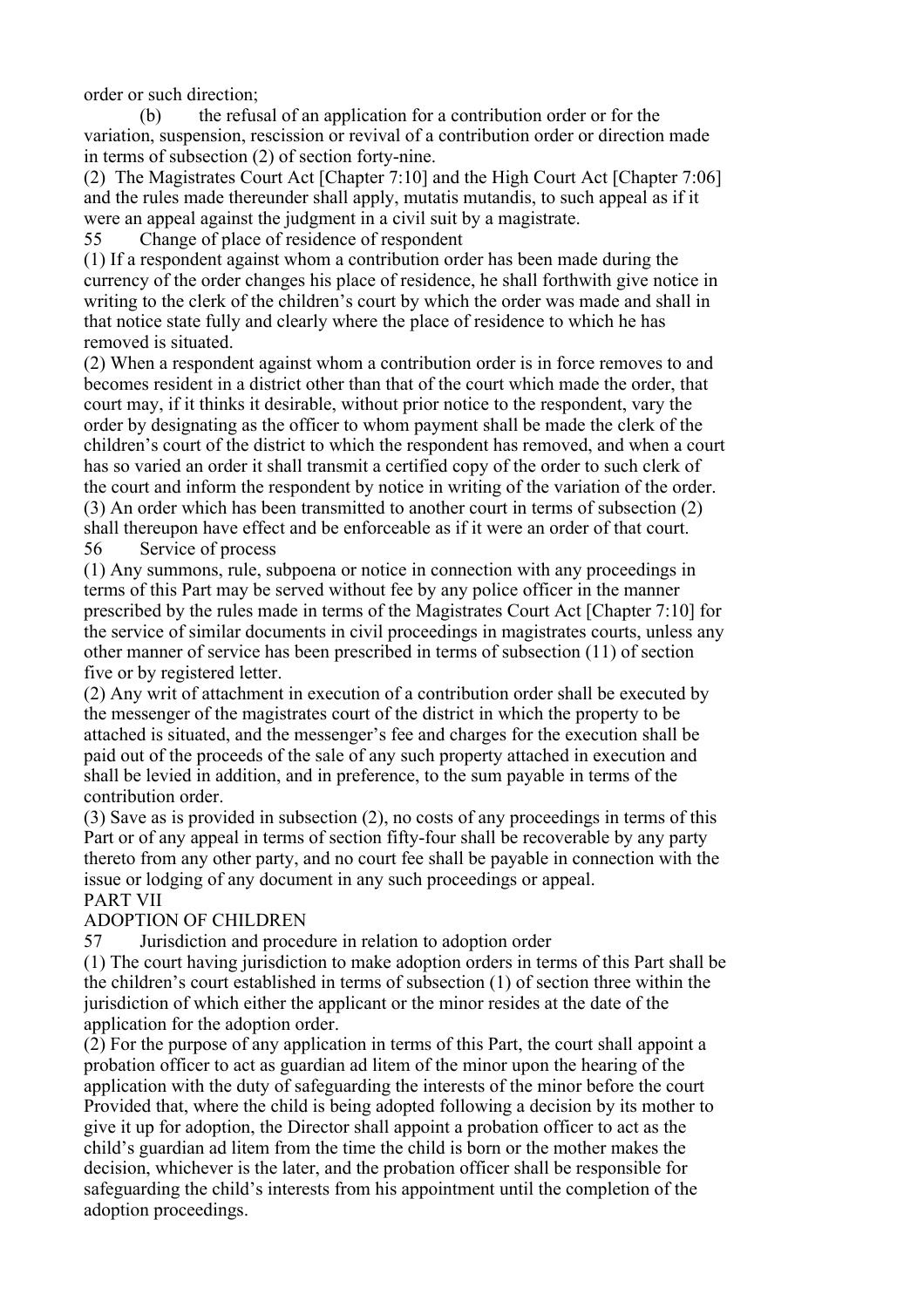[proviso inserted by Act 23 of 2001, with effect from the 18th January, 2002.] (3) Applications for adoption orders shall be held in private and no persons, other than those permitted by the court, shall be present at any proceedings relating to such applications.

58 Power to make adoption order

(1) Upon application in the prescribed manner by any person desirous of being authorized to adopt a minor who has never been married, the court may, subject to this Act, make an order authorizing the applicant to adopt that minor.

(2) Where an application for an adoption order is made by two spouses jointly, the court may make an order authorizing the two spouses jointly to adopt but save as aforesaid no adoption order shall be made authorizing more than one person to adopt a minor.

(3) An order may be made authorizing an applicant who is the spouse of the parent of a minor to adopt such minor and, notwithstanding section sixty-four, such adoption order shall not terminate the rights and legal responsibilities existing between such adopted child and the said parent and his relatives.

59 Restrictions on making adoption order

(1) An adoption order .shall not be made except with the consent of the Minister in any case where—

(a) the applicant is under the age of twenty-five years; or

 (b) the applicant is less than twenty-one years older than the minor in respect of whom the application is made:

Provided that—

 (i) where the applicant and the minor are within the prohibited degrees of consanguinity, the court may, if it thinks fit, make the order notwithstanding that the applicant is less than twenty-one years older than the minor;

 (ii) a husband and his wife jointly may adopt any minor born of one of the spouses even though one of them is or both of them are under the age of twenty-five years, or even though one of them is or both of them are less than twenty-one years older than the minor;

 (iii) the spouse of the parent of a minor may adopt such minor even though the adopter is under the age of twenty-five years or is less than twenty-one years older than the minor;

 (iv) any person may adopt a minor born of him or her which has previously been adopted by any person, whether or not he or she is under the age of twenty-five years or is less than twenty-one years older than the minor;

 (v) no person shall adopt, otherwise than jointly with his or her spouse, a minor less than twenty-five years younger than the said person, unless the minor is of the same sex as that person or that person is a widower, widow or an unmarried or divorced person and is the natural parent of the minor.

(2) An adoption order shall not be made in any case where the sole applicant is a male and the minor in respect of whom the application is made is a female, unless the court is satisfied that there are special circumstances which justify as an exceptional measure the making of an adoption order.

(3) An adoption order shall not be made except with the consent of every person or body who is a parent or legal guardian of the minor in respect of whom the application is made or who is liable to contribute to the support of the minor: Provided that—

 $(i)$  in the case of a minor who is an illegitimate child, the consent of—

(a) the father shall not be required for the purposes of this subsection; and

 (b) the mother shall not be regarded as invalid solely on the ground that at the time of giving the consent she was a minor or a married woman and was not assisted thereto by her parent, guardian or husband, as the case may be;

 (ii) the court may dispense with any consent required by this subsection if satisfied that the person whose consent is to be dispensed with has abandoned or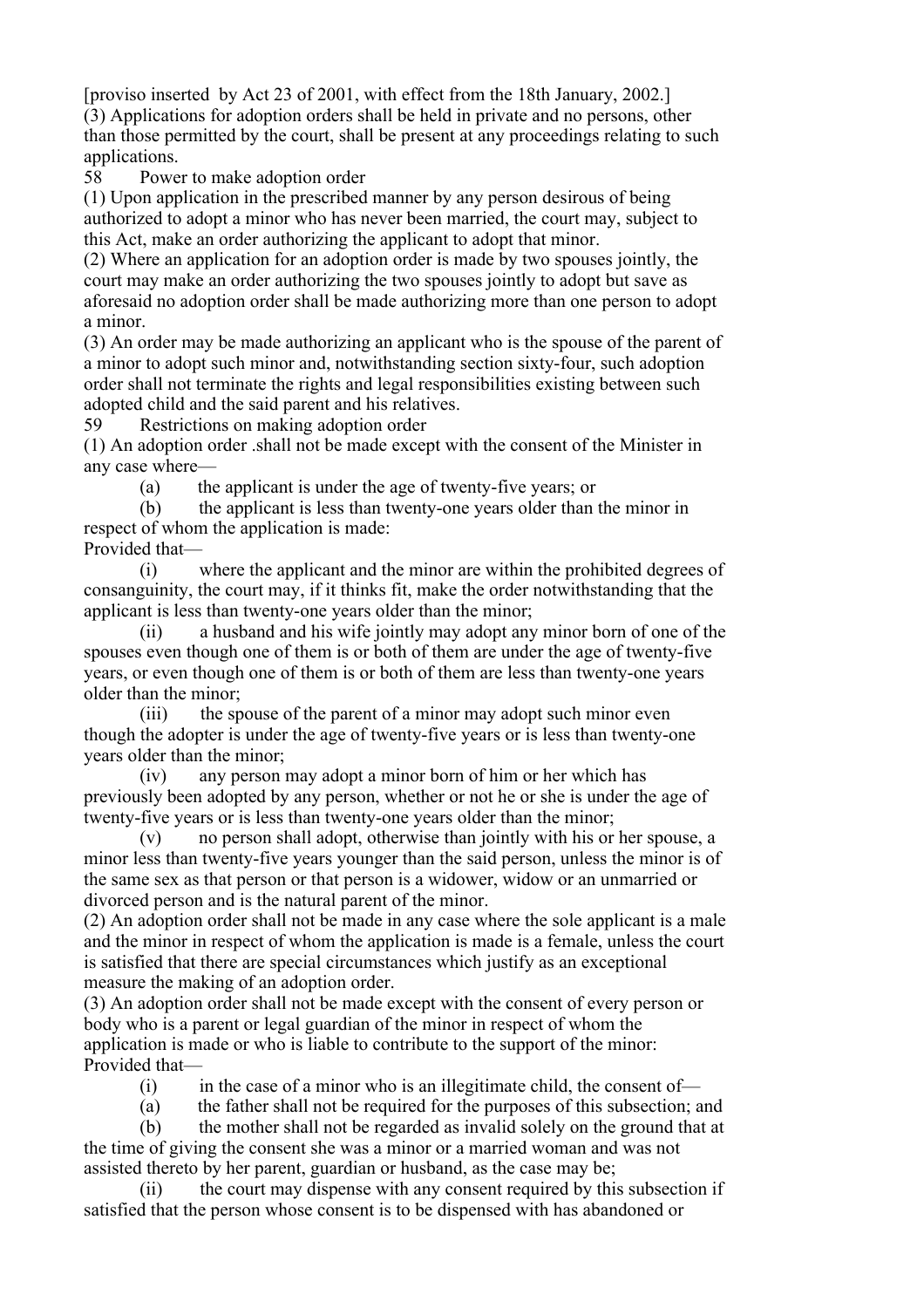deserted the minor or cannot be found or is incapable of giving such consent or, being a person liable to contribute to the support of the minor, either has persistently neglected or refused to contribute to such support or is a person whose consent ought, in the opinion of the court and in all the circumstances of the case, to be dispensed with;

 (iii) the court shall dispense with the consent of the parent or guardian of the minor if, in anticipation of any application for an order of adoption being made, a judge of the High Court has, upon an application made to him in chambers by the guardian ad litem, declared that such parent or guardian has abandoned or neglected such minor in circumstances deemed to be abandonment or neglect in terms of subsection (2) of section seven.

(4) An adoption order shall not be made upon the application of one of two spouses without the consent of the other of them:

Provided that the court may dispense with any consent required by this subsection if satisfied that the person whose consent is to be dispensed with cannot be found or is incapable of giving such consent or that the spouses have separated and are living apart and that the separation is likely to be permanent.

(5) An adoption order shall not be made in favour of any applicant who is not resident and domiciled in Zimbabwe or in respect of any minor who is not so resident: Provided that, if the applicant and the minor are within the prohibited degrees of consanguinity, the adoption may be made in favour of an applicant who is not resident or domiciled in Zimbabwe.

(6) An adoption order shall not be made unless the minor has been medically examined and a copy of the report relating to such examination has been furnished to the court and its contents have been made known to the applicant without disclosure to the applicant of any name appearing in the report.

(7) Except with the consent of the Minister, no adoption order shall be made in favour of an applicant who is not a citizen of Zimbabwe:

Provided that this subsection shall not apply in a case where the applicant and the minor are within the prohibited degrees of consanguinity.

60 Consent to adoption given by minor mother of illegitimate child Any consent given on or before the 26th October, 1973, by a mother to the adoption of her illegitimate child shall not be regarded as invalid for the purpose of the making of an adoption order in terms of this Act or any other enactment relating to adoption solely on the ground that at the time of giving the consent the mother was a minor or a married woman and was not assisted thereto by her parent, guardian or husband, as the case may be.

61 Matters with respect to which court to be satisfied

The court, before making an adoption order, shall be satisfied—

 (a) where the consent of a parent is necessary in terms of this Act and has not been dispensed with, that such consent is in the prescribed form and—

(i) is signed before a magistrate; and

 (ii) states that the consent of the parent has been given to the adoption of the minor—

 A. by the applicant or applicants for the adoption whose full names are known or have been made known to the parent and which, together with their residential address, shall be specified on the prescribed form; or

 B. by an applicant or applicants approved and selected by the court in terms of this Act from the register of names of persons kept by the Director in terms of subsection (1) of section sixty-two; and

 (iii) contains a certificate endorsed thereon by the magistrate that the parent understands the nature and effect of the adoption order applied for and that, if granted, the parent will be permanently deprived of his or her parental rights in respect of the minor; and

(b) where the consent of any person other than a parent is necessary in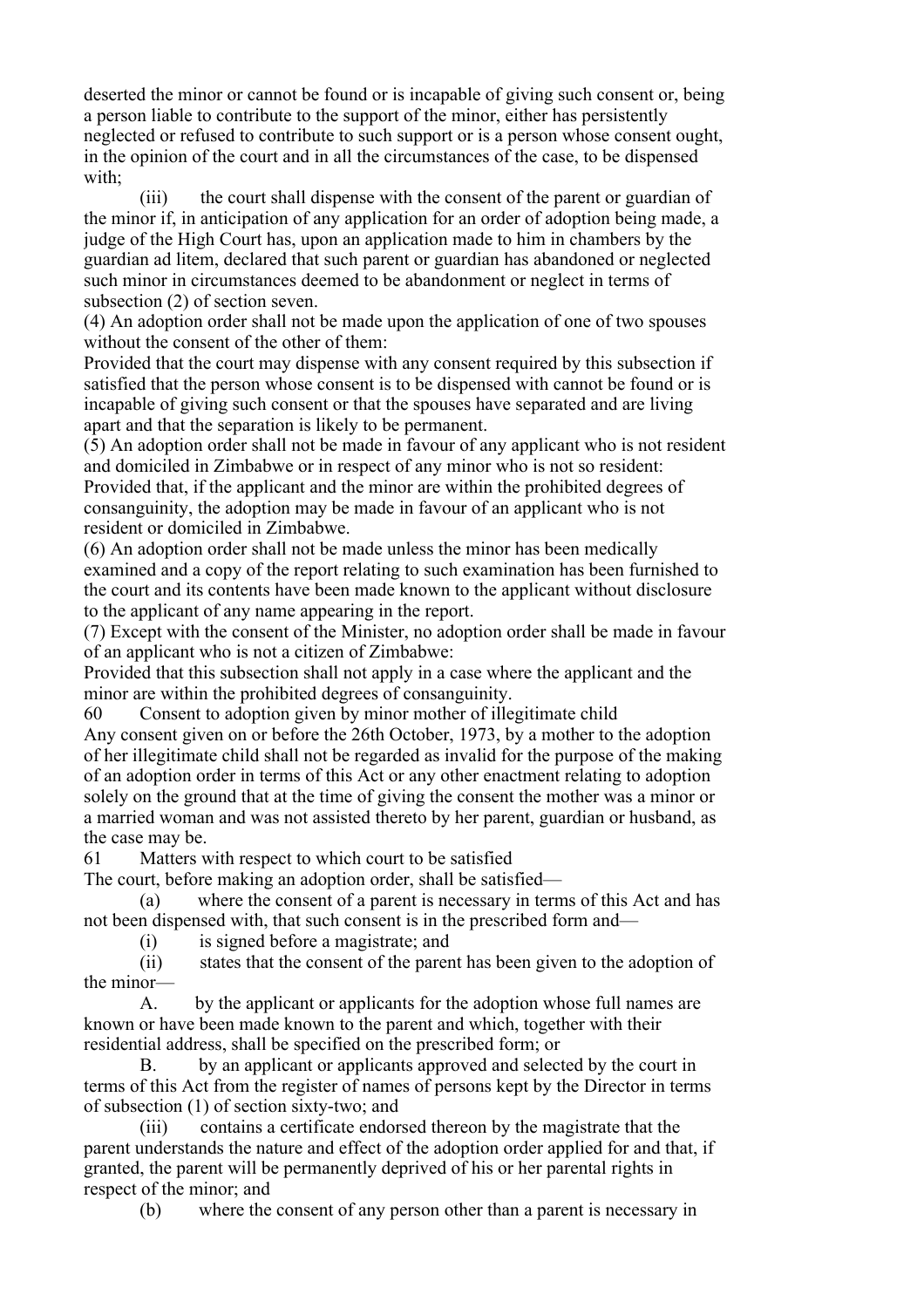terms of this Act and has not been dispensed with, that such person has consented to and understands the nature and effect of the adoption order for which application is made; and

 (c) that the order if made will be for the welfare of the minor, due consideration being for this purpose given to the wishes of the minor, having regard to the age and understanding of the minor; and

 (d) that the applicant has not received or agreed to receive, and that no person has made or given or agreed to make or give to the applicant, any payment or other reward in consideration of the adoption, except such as the court may sanction. 62 Register of applicants for adoption

(1) The Director shall keep a register of names of persons who wish to adopt a minor. (2) Upon an application being made to him by any person who wishes to have his name recorded on the register referred to in subsection (1) the Director may—

 (a) if he considers that such person would be suitable as an adopter, record such person's name on the register;

 (b) if he does not consider that such person would be suitable as an adopter, refuse to record such person's name on the register.

(3) Where the Director considers that any person whose name is recorded on the register referred to in subsection (1) is no longer suitable to be an adopter he may remove that person's name from the register and shall notify the person concerned. (4) Any person who is aggrieved by the decision of the Director in refusing to record his name on the register referred to in subsection (1) or in removing his name therefrom may appeal to the children's court which may confirm the decision of the Director or direct him to record the appellant's name on the register, and the Director shall comply with any such direction.

63 Terms and conditions of order

The court in an adoption order may impose such terms and conditions as the court may think fit, and may require the adopter by bond or otherwise to make for the adopted child such provision, if any, as in the opinion of the court is just and expedient.

64 Effect of adoption order

(1) An adoption order shall, unless otherwise thereby provided, confer the surname of the adopter on the adopted child.

(2) Where at any time after the making of an adoption order, the adopter or the adopted person or any other person dies intestate, his property shall devolve in all respects as if the adopted person were the child of the adopter born in lawful wedlock and were not the child of any other person.

(3) In any disposition of property made by an instrument which has effect after the date of an adoption order—

 (a) any reference, whether express or implied, to the child or children of the adopter shall, unless the contrary intention appears, be construed as, or as including, a reference to the adopted person; and

 (b) any reference, whether express or implied, to the child or children of the adopted person's natural parents or either of them shall, unless the contrary intention appears, be construed as not being, or as not including, a reference to the adopted person; and

 (c) any reference, whether express or implied, to a person related to the adopted person in any degree shall, unless the contrary intention appears, be construed as a reference to the person who would be related to him in that degree if he were the child of the adopter born in lawful wedlock and were not the child of any other person.

(4) Upon an adoption order being made, all rights, duties, obligations and liabilities of the parents or guardians of the person to whom the order relates shall be extinguished, and all such rights, duties, obligations and liabilities shall vest in and be exercisable by and enforceable against the adopter as if that person were a child born to the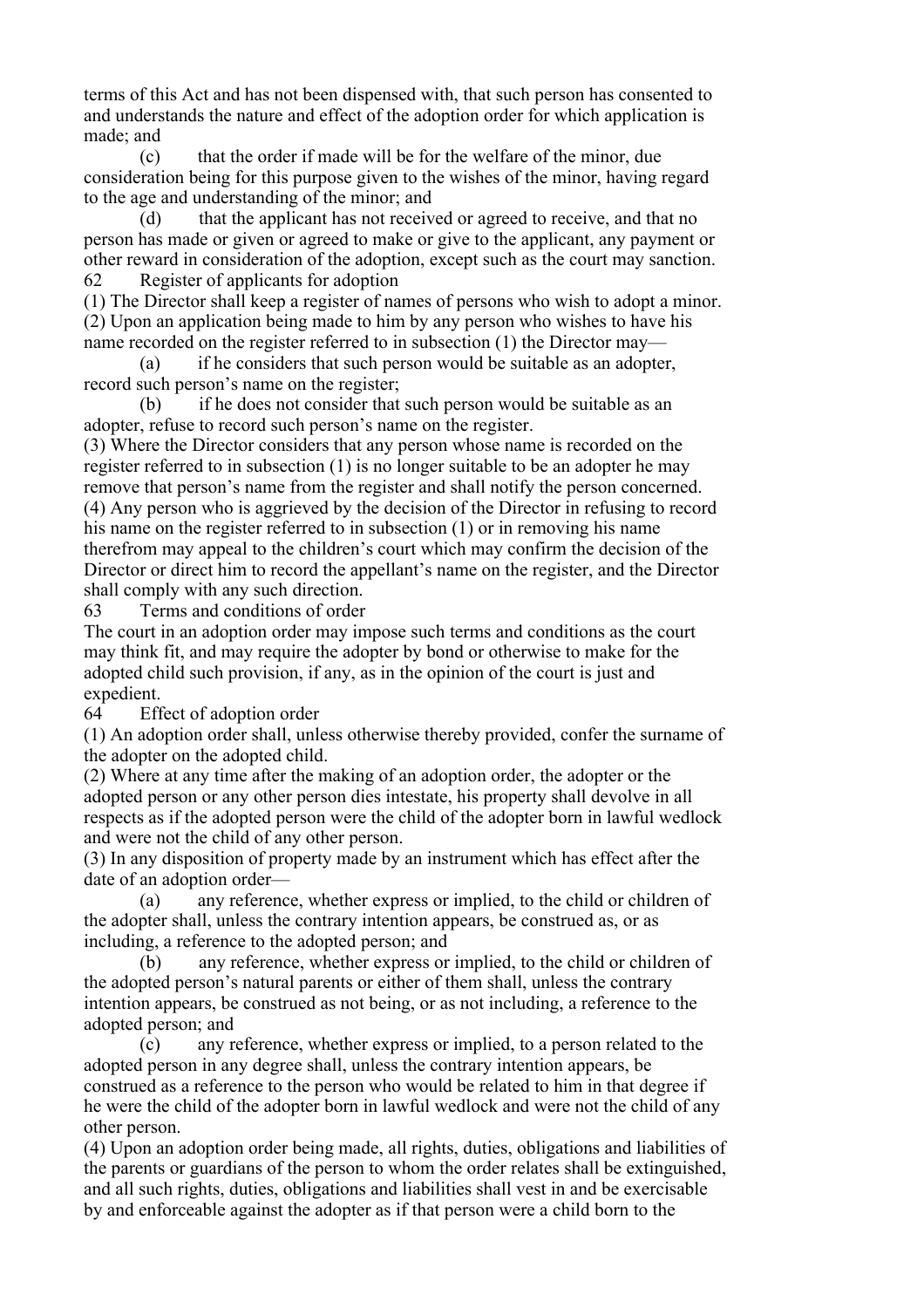adopter in lawful wedlock, and in respect of those matters that person shall stand to the adopter exclusively in the position of a child born to the adopter in lawful wedlock.

(5) In any case where two spouses are the adopters, the spouses shall, in respect of the matters mentioned in subsection (4) and for the purpose of the jurisdiction of any court to make any order as to the custody and maintenance of and right of access to children, stand to each other and to the adopted person in the same relation as they would have stood if they had been the lawful father and mother of that person, and the adopted person shall stand to them in the same relation as to a lawful father and mother.

65 Power to make interim order

(1) Upon any application for an adoption order the court may postpone the

determination of the application and may make a provisional order, which shall not be an adoption order for the purposes of this Act, giving the custody of the minor to the applicant for a period not exceeding two years by way of a probationary period upon such terms as regards provision for the maintenance, education, supervision of the welfare of the minor and otherwise as the court may think fit.

(2) All such consents as are required to an adoption order shall be necessary to a provisional order, but subject to a like power on the part of the court to dispense with any such consent.

(3) The court may, within the period laid down in subsection (1), either confirm or cancel its provisional order according to whether it considers such order is or is not in the best interests of the minor.

66 Power to make subsequent order in respect of minor already subject to an order

An adoption order or a provisional order may be made in respect of a minor who has already been the subject of an adoption order and, upon any application for such order, the adopter or adopters under the adoption order last previously made shall, if living, be deemed to be the parent or parents of the minor for all the purposes of this Act.

67 Rescission of adoption order

(1) A parent of a minor for whose adoption an order has been made in terms of this Part, or the person who was at the time of the making of the adoption order the legal guardian of the minor, or the adopter of such a minor, or the Minister may apply to the court by which the adoption order was made for the rescission thereof on one or more of the following grounds—

 (a) where the applicant is the parent of the minor, that he did not consent to the adoption and that the adoption order should not have been made without his consent;

 (b) where the applicant is an adopter, that his adoption of the minor was induced by fraud, misrepresentation or justus error, or that the minor was suffering from a serious physical defect or that the minor is a mentally disordered or defective person in terms of the Mental Health Act [Chapter 15:06] and that the physical defect or mental disorder or defect existed at the time of the making of the adoption order;

 (c) that for reasons set out in the application the adoption is to the detriment of the minor:

Provided that—

 (i) no application made on the ground specified in paragraph (a) may be made more than six months after the date upon which the applicant became aware of the fact that an order for the adoption of his minor child had been made, or more than five years after the date upon which that order was made;

 (ii) no application made on a ground specified in paragraph (b) may be made more than six months after the date upon which the applicant became aware of that ground;

(iii) no application made in terms of paragraph (c) may be made more than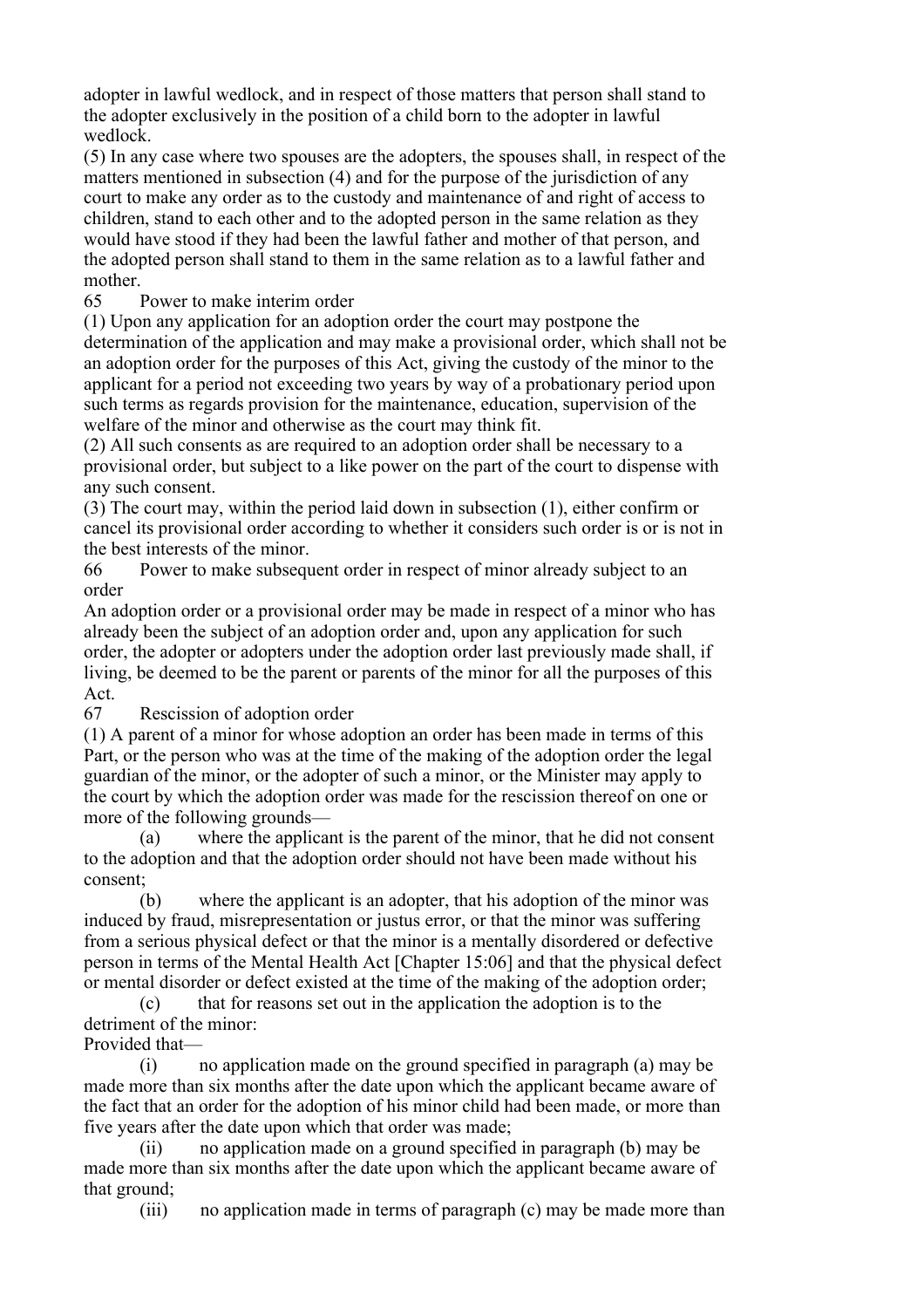five years after the date upon which the adoption order was made.

(2) Where the application is made by a parent of the minor, he shall give due notice of the application to the adopter of the minor.

(3) Where the application is made by an adopter, he shall give notice of the application to the Minister and to the parent or parents, or the person who was, prior to the adoption, the legal guardian of the adopted child, if he or they can be found. (4) Where the application is made by the Minister, he shall give notice to the adopter and to the parent or parents, or the person who was, prior to the adoption, the legal guardian of the adopted child, if he or they can be found.

(5) The court to which the application is made shall, after having satisfied itself that the applicant has complied with subsection  $(2)$ ,  $(3)$  or  $(4)$ , as the case may be, and after having afforded any person interested in the application an opportunity to be heard, and after having considered any relevant evidence, whether oral or in the form of affidavit, which was tendered in support of or in opposition to the application, rescind or confirm the adoption order:

Provided that—

 (i) the court shall not rescind an adoption order on the application of a parent of the adopted child if it is satisfied that the applicant is unfit to have the custody of the minor and that it is in the interests of the minor that the adoption order be confirmed;

 (ii) if the application is made on the ground that the minor was suffering from a serious physical defect or that the minor is a mentally disordered or defective person, the court shall not rescind the adoption order unless it is satisfied that the applicant was or, if a husband and wife jointly adopted the minor concerned, they were both at the time of the making of the adoption order ignorant of the physical defect or mental disorder or defect of the minor.

(6) On the rescission of an adoption order the adopted child shall for all purposes be restored to the position in which he would have been if no adoption order had been made and the court shall notify the Registrar-General of such rescission:

Provided that the rescission shall not affect anything lawfully done while the adoption order was in force.

68 No consideration in connection with adoption permitted

If any person or agent of that person who has obtained or applied for an adoption order gives or undertakes to give or, except with the consent of the court which made the order or to which application for the order is made, receives or contracts to receive any consideration in respect of the adoption, or if any parent or legal guardian of a minor receives or contracts to receive or, save with such consent as aforesaid, gives or undertakes to give any consideration in respect of the adoption, he shall be guilty of an offence and liable to a fine not exceeding level five or to imprisonment for a period not exceeding six months or to both such fine and such imprisonment. [amended by Act 22 of 2001, with effect from the 10th September, 2002.] 69 Concealment of identity of adopted child

(1) No person shall at any time publish any information likely to reveal the identity of the parent or adopter of any adopted child normally resident in Zimbabwe or, except with the consent in writing of the adopter or of the adopted child if such adopted child is over the age of eighteen years, the fact that such adopted child has been adopted: Provided that if the Minister is of the opinion that such publication would be just and equitable and in the interests of any particular person he may by written order dispense with the prohibition of this subsection to such an extent as may be specified in the order.

(2) Any person who contravenes subsection (1) shall be guilty of an offence and liable to a fine not exceeding level five or to imprisonment for a period not exceeding six months or to both such fine and such imprisonment.

[amended by Act 22 of 2001, with effect from the 10th September, 2002.]

70 Adopted Children Register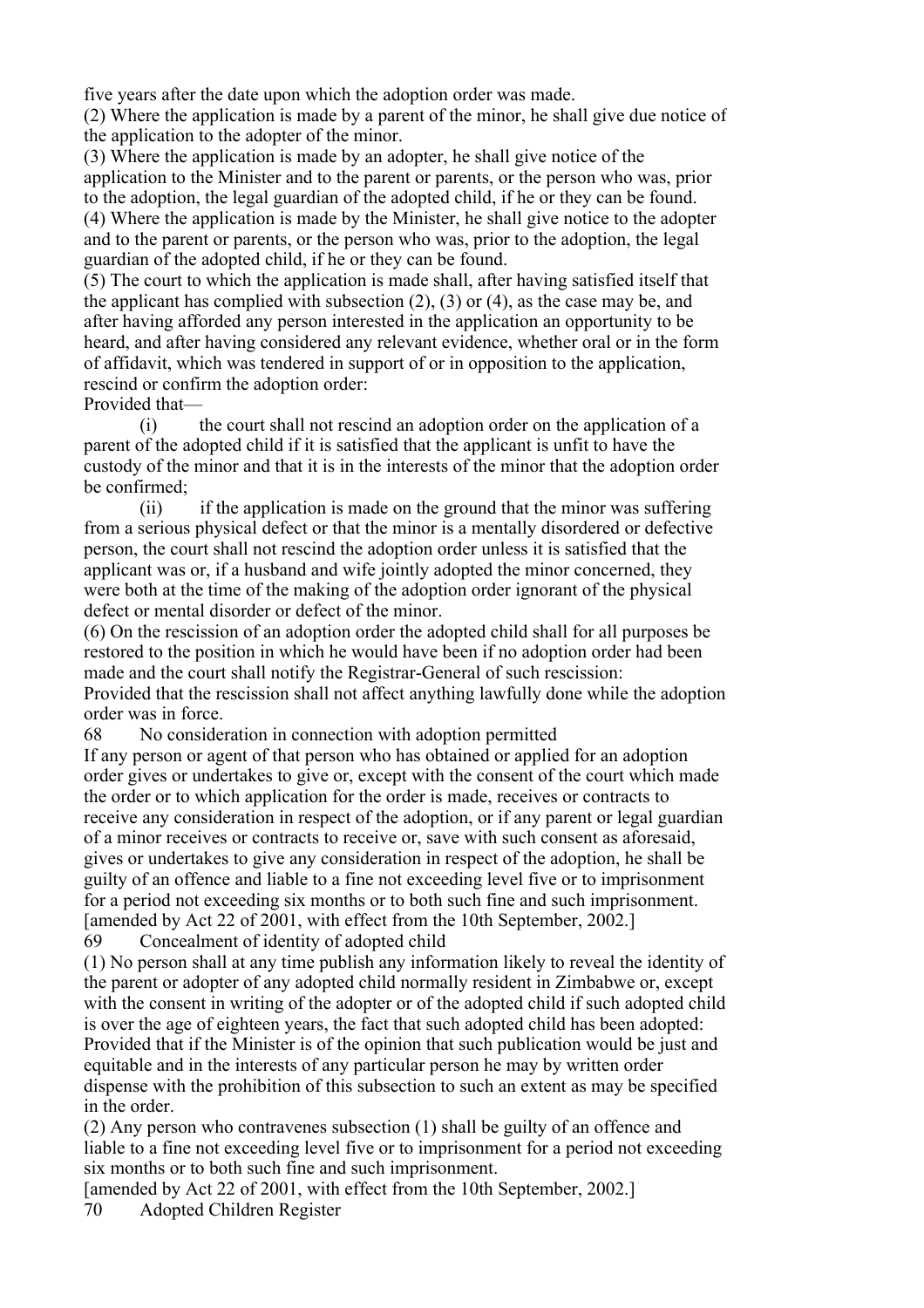(1) The Registrar-General shall keep and maintain a register to be called the "Adopted Children Register" in which entries shall be made in accordance with this

Act. (2) Every adoption order shall contain a direction to the Register-General to make in

the Adopted Children Register an entry regarding the adoption in the form prescribed. (3) Where upon any application for an adoption order there is proved to the satisfaction of the court—

(a) the date of the birth of the minor; and

 (b) the fact that the minor is the same person in respect of whom an entry or entries have been made in a register of births kept by the Registrar-General; the adoption order shall contain a further direction to the Registrar-General to cause the entries in the register of births kept by him relating to such minor to be marked with the word "Adopted", and to include in the entry in the Adopted Children Register in the manner prescribed the date of the child's birth stated in the adoption order.

(4) The court shall cause every adoption order to be communicated to the Registrar-General and, upon receipt of such communication, the Registrar-General shall cause compliance to be made with the directions contained in the order in regard both to marking any entry in a register of births kept by him with the word "Adopted" and in regard to making the appropriate entry in the Adopted Children Register. (5) Upon an application in chambers being made to a judge of the High Court in respect of a person who was born in Zimbabwe and adopted in a foreign country according to the law of that country, the judge may, if he is satisfied—

(a) that the adoption may be recognized in Zimbabwe; and

 (b) that the adopted person is the same person in respect of whom an entry or entries have been made in a register of births kept by the Registrar-General; order the Registrar-General to cause the entry or entries in the register of births kept by him relating to such adopted person to be marked with the word "Adopted" and to include in the Adopted Children Register an entry relating to the Adopted person with—

(i) the endorsement "Foreign Adoption";

 (ii) a reference to the order of the judge and the date and references thereof;

 (iii) such other particulars concerning the name, sex and date of birth of the Adopted person and of the surname, address and occupation of the adopter or adopters as the judge may specify in the order.

(6) A certified copy of any entry in the Adopted Children Register, if purporting to be marked with the official stamp of the Registrar-General, shall, without any further or other proof of such entry—

 (a) where the entry does not contain any record of the date of the birth of the Adopted child, be received as evidence of the adoption to which the same relates; and

 (b) where the entry contains a record of the date of the birth of the adopted child, be received, not only as evidence of the adoption to which the same relates, but also as evidence of the date of the birth of the adopted child to which the same relates in all respects as though the same were a certified copy of any entry in a register of births kept by the Registrar-General.

(7) The Registrar-General shall cause an index of the Adopted Children Register to be made and any person authorized by the Minister may search such index and have a certified copy of any entry in the Adopted Children Register on payment of the prescribed fee.

(8) The Registrar-General shall, in addition to the Adopted Children Register and the index thereof, keep such other registers and make such entries therein as may be necessary to record and make traceable the connection between any entry in a register of births kept by him that has been marked "Adopted", in terms of this section, and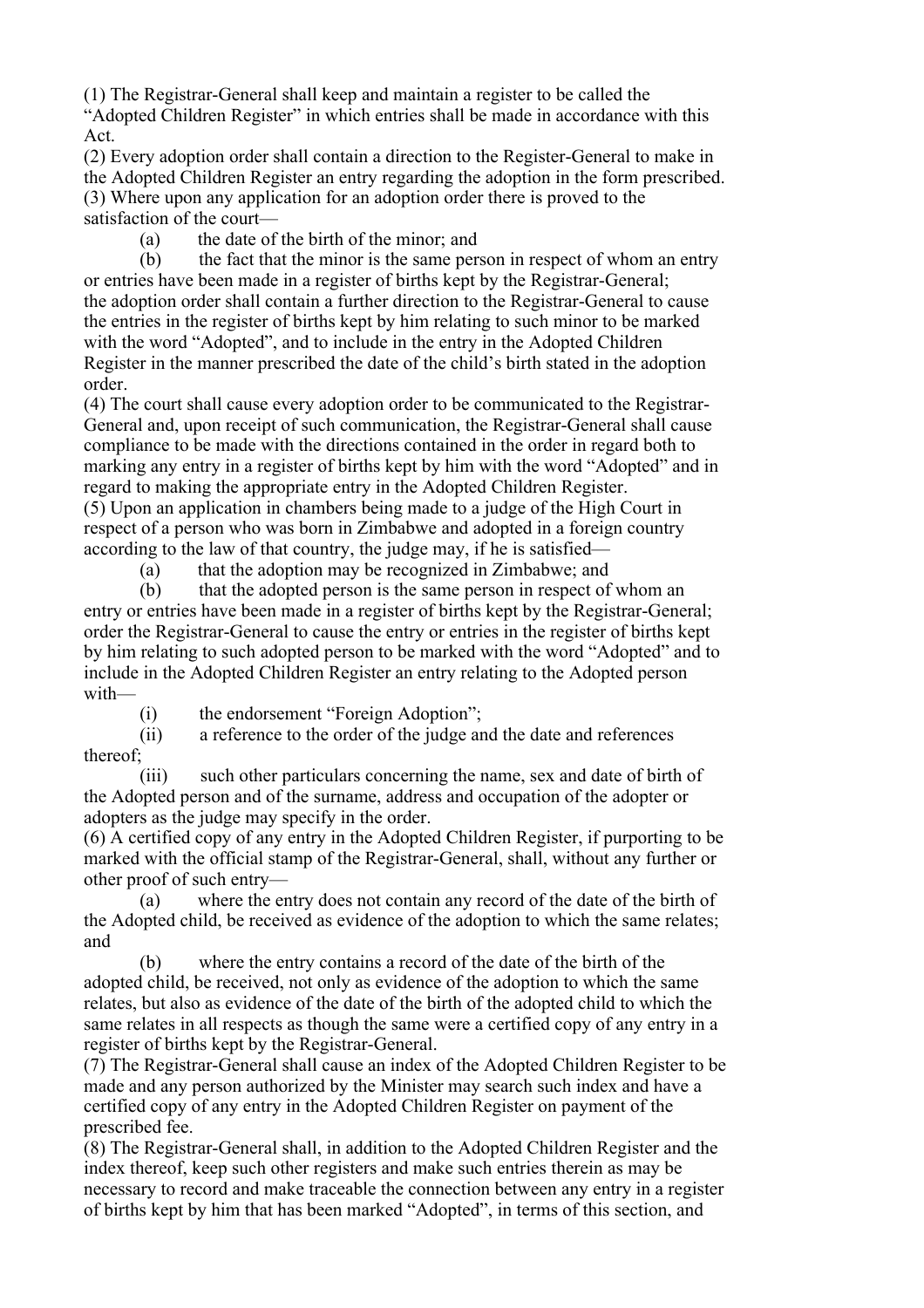any corresponding entry in the Adopted Children Register, but such last-mentioned registers shall not be, nor shall any index thereof be, open to public inspection or search, nor, except under an order of the Minister, shall the Registrar-General furnish any person with any information contained in, or with any copy or extract from, any such registers.

(9) Upon receiving notice of the rescission of an adoption order the Registrar-General shall note that fact in the Adopted Children Register and shall cause any reference to the adoption in a register of births kept by him to be struck out.

71 Change of name of adopted persons

(1) Where the forename of an adopted person has been registered in the Adopted Children Register and the forename which was registered is changed, the Registrar-General may register the change of forename of the adopted person in the Adopted Children Register upon—

 (a) application made by the adopted person or, if he has not attained the age of eighteen years—

(i) in the case of a joint adoption, the application of both adopters; or

 (ii) in the case of the death of one adopter or a single adopter, the application of the adopter; or

 (iii) in the case of the death of both adopters, the application of the legal guardian; and

(b) the payment of the prescribed fee; and

 (c) the production of such evidence as the Registrar-General may consider necessary.

(2) Where the surname of an adopted person has been registered in the Adopted Children Register and the surname which was registered has been changed, the Registrar-General shall register the change of surname in the Adopted Children Register without deleting the original surname upon—

 (a) application made by the adopted person or, if he has not attained the age of eighteen years—

(i) in the case of a joint adoption, the application of both adopters: or

 (ii) in the case of the death of one adopter or a single adopter, the application of the adopter; or

 (iii) in the case of the death of both adopters, the application of the legal guardian; and

(b) the payment of the prescribed fee; and

 (c) production of evidence that a notarial deed, as defined in the Deeds Registries Act [Chapter 20:05], setting forth the change of surname has been registered in the Deed Registry; and

 (d) production of evidence that the change of surname has been advertised in the Gazette.

(3) Notwithstanding subsection (2), the Registrar-General may register a change of surname of an adopted person without a notarial deed having been registered, if he is satisfied that—

(a) the change of surname is for a lawful purpose; and

 (b) the change of surname is not being effected for purposes of fraud or misrepresentation; and

 (c) all other requirements in terms of subsection (2) have been fulfilled by the applicant.

72 Effect of adoption on marriage

(1) With effect from the date of commencement of the Children's Protection and Adoption Amendment Act, 2001, no marriage shall be contracted between an adopter and a person adopted by him.

(2) For the avoidance of doubt, subsection (1) shall not affect the validity of a marriage contracted before it was amended by the Children's Protection and Adoption Amendment Act, 2001.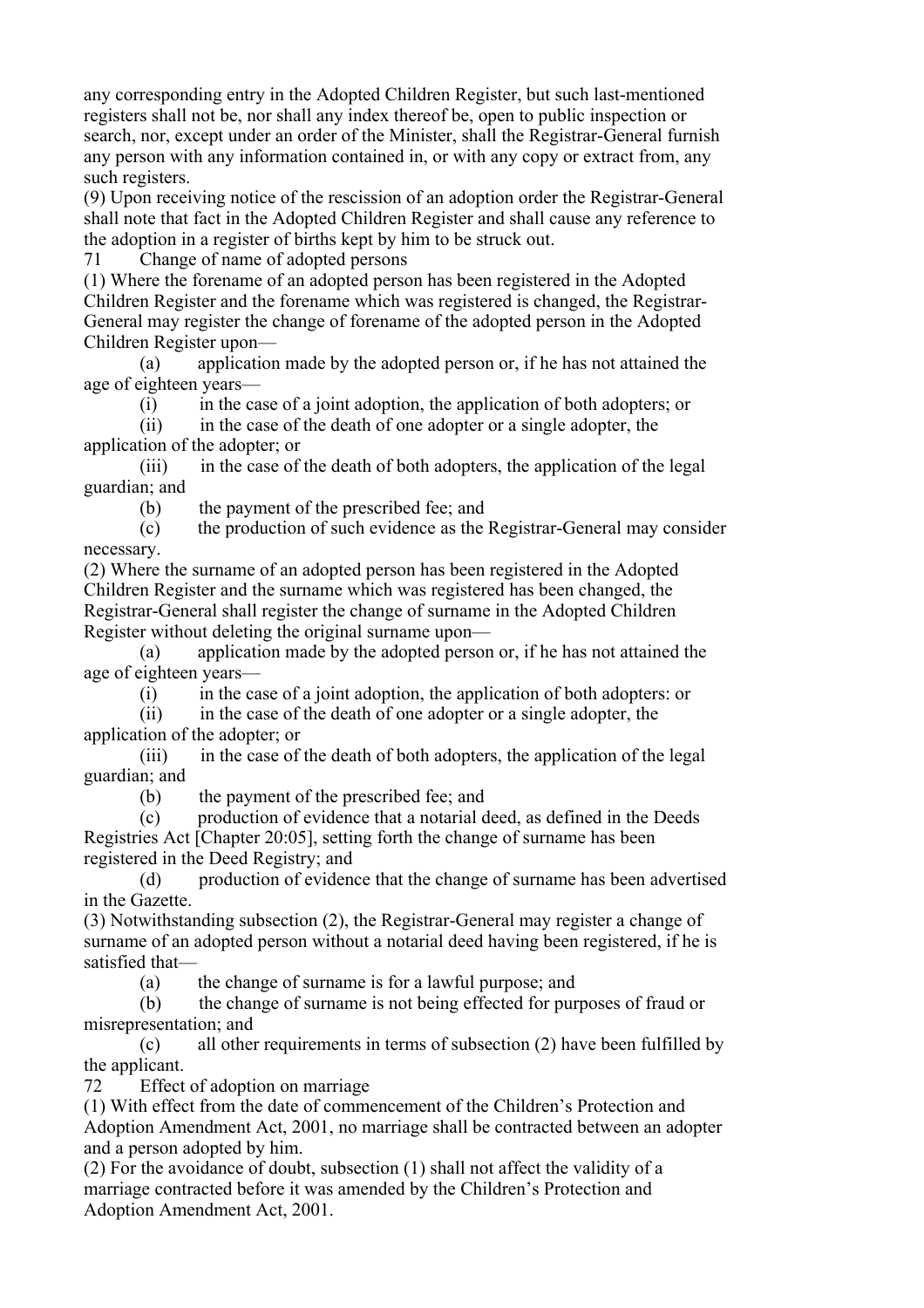[amended by Act 23 of 2001, with effect from the 18th January, 2002.]

73 Publication of advertisements for adoption

(1) No person shall insert in a newspaper published in Zimbabwe an advertisement or other intimation that any person desires any minor to be adopted or that any person is willing to adopt any minor, unless such publisher has first received the written permission of the Director to insert such advertisement or intimation.

(1a) Any person who contravenes subsection (1) shall be guilty of an offence and liable to a fine not exceeding level five or to imprisonment for a period not exceeding six months or to both such fine and such imprisonment.

[inserted by Act 22 of 2001, with effect from the 10th September, 2002.]

(2) Any person who contravenes subsection (1) shall be guilty of an offence and may, in addition to any other penalty imposed upon him, be ordered by the court before which he is tried to reveal the name and address, if known to him, of any person concerned in any advertisement or intimation which is the subject of the prosecution, and upon his refusal to comply with such order he may, in addition to any penalty imposed on him for the said offence, be committed to prison for a period not exceeding one month or until such time as he has so complied, whichever is the shorter time.

[amended by Act 22 of 2001, with effect from the 20th May, 2002.]

74 Accessibility of records relating to adoption

Notwithstanding anything in any other law contained, the records of proceedings of a court in terms of this Part shall not be open to inspection or be accessible to the public except with the permission of that court.

75 Appeals

(1) Any person who is aggrieved by any order or decision made by a children's court in terms of this Part may appeal against that order or decision to a judge of the High Court who may refer the matter to the court for argument.

(2) An appeal in terms of subsection (1) shall be heard in private and no person other than those permitted by the judge or the court, as the case may be, shall be present at the hearing thereof.

(3) The judge of the High Court or the court, as the case may be, may, in any appeal in terms of subsection (1), confirm, vary or set aside the order or decision appealed against or give such judgment or make any determination or order as the circumstances may require.

PART VIIA

FOREIGN ADOPTIONS

[New Part inserted by Section 37 of Act 23 of 2001, with effect from the 18th January, 2002.]

75A Application of Part

This part shall apply to any adoption order made in  $\frac{3}{4}$ 

 (a) a designated country, whether the order was made before, on or after the date of commencement of the Children's Protection and Adoption Amendment Act, 2001, or the declaration of that country as a designated country;

 (b) a foreign country which is not a designated country, whether the order was made before, on or after the date of commencement of the Children's Protection and Adoption Amendment Act, 2001.

75B Designated countries

The Minister may by statutory instrument declare that any country shall be a designated country for the purposes of this Act.

75C Recognition of adoptions in designated countries

(1) If the High Court is satisfied that $\frac{3}{4}$ 

 (a) an order has been made by a competent authority in a designated country for the adoption of a person who was not born in Zimbabwe; and

(b) it would not be contrary to public policy to recognize the adoption;

the High Court may declare that the adoption order shall be recognized in Zimbabwe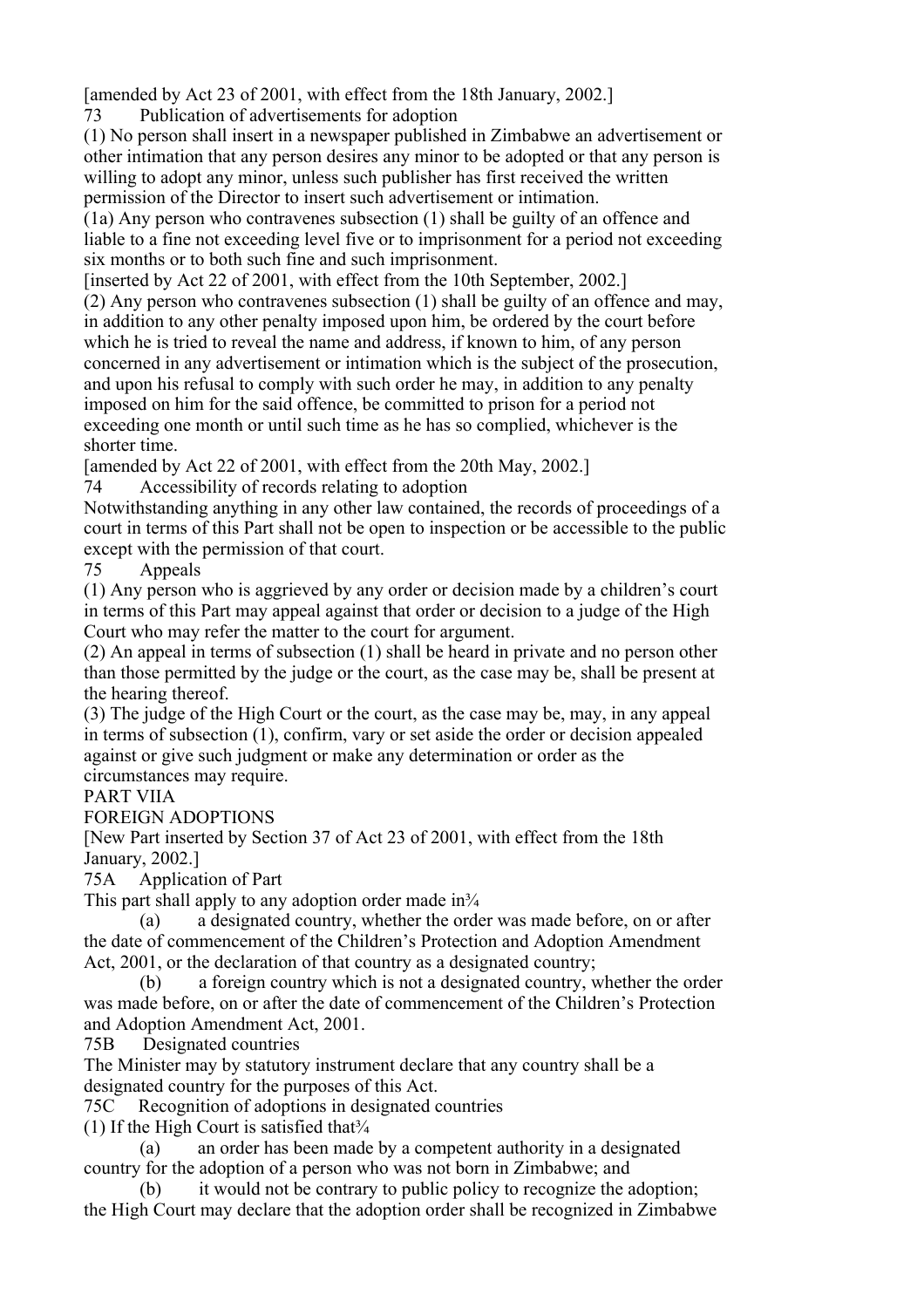and may issue such order for its recognition as the court thinks appropriate.

(2) The High Court may make a declaration and issue an order in terms of subsection

(1) upon application being made to it or in the course of any other proceedings before it.

75D Recognition of adoptions in non-designated countries

(1) Subject to subsections (3) and (4), if the High Court is satisfied that—

 (a) an order has been made by a competent authority in any foreign country which is not a designated country, for the adoption of a person who was not born in Zimbabwe; and

 (b) the adopted person or the adopter was domiciled or permanently resident in the foreign country at the time the adoption order was made; and

 (c) it would not be contrary to public policy to recognize the adoption; the High Court may declare that the adoption order shall be recognized in Zimbabwe and may issue such order for its recognition as the court thinks appropriate.

(2) The High Court may make a declaration and issue an order in terms of subsection (1) upon application being made to it or in the course of any other proceedings before it.

(3) The High Court shall not make a declaration or issue an order in terms of subsection (1) unless the Director has been notified of the intended declaration or order and has been afforded an opportunity to make such written representations in regard thereto as he may consider appropriate.

(4) The High Court shall take due account of any representations made by the Director in terms of subsection (3) before it makes a declaration or issues an order in terms of subsection (1).

75E Registration of birth of person adopted in foreign country

(1) Subject to this section, if the Registrar-General is satisfied, in regard to any adoption which the High Court has declared in terms of section seventy-five C or seventy-five D should be recognized, that $\frac{3}{4}$ 

(a) the adopter is a citizen of Zimbabwe; and

(b) the adopted person is a minor;

the Registrar-General shall, on application by the adopter, cause the adopted person's birth to be recorded in his register and in the register of births of the district in which the High Court made the declaration.

(2) An application for the registration of a birth in terms of subsection (1) shall be accompanied by¾

 (a) the adoption order made in the designated or foreign country, or a certified copy thereof; and

 (b) the declaration or order of the High Court or a certified copy thereof; and

 (c) such documentary evidence of the adopted person's date of birth as the Registrar-General considers sufficient; and

 (d) the form prescribed for use in connection with the registration of a birth, completed as far as may be possible and signed by the adopter.

(3) When the Registrar-General has caused entries to be made in the registers in terms of subsection (1), he shall cause the entries to be marked with the word "Adopted" and shall include in the Adopted Children Register an entry relating to the adopted person with—

(a) the endorsement "Recognised Foreign Adoption"; and

 (b) a reference to the declaration or order of the High Court and the date and reference number thereof; and

 (c) such particulars as to the name, sex, age and date of birth of the adopted person as may be available; and

 (d) the surname and address of the adopter or adopters, as the case may be.

75F Effect of recognition of foreign adoption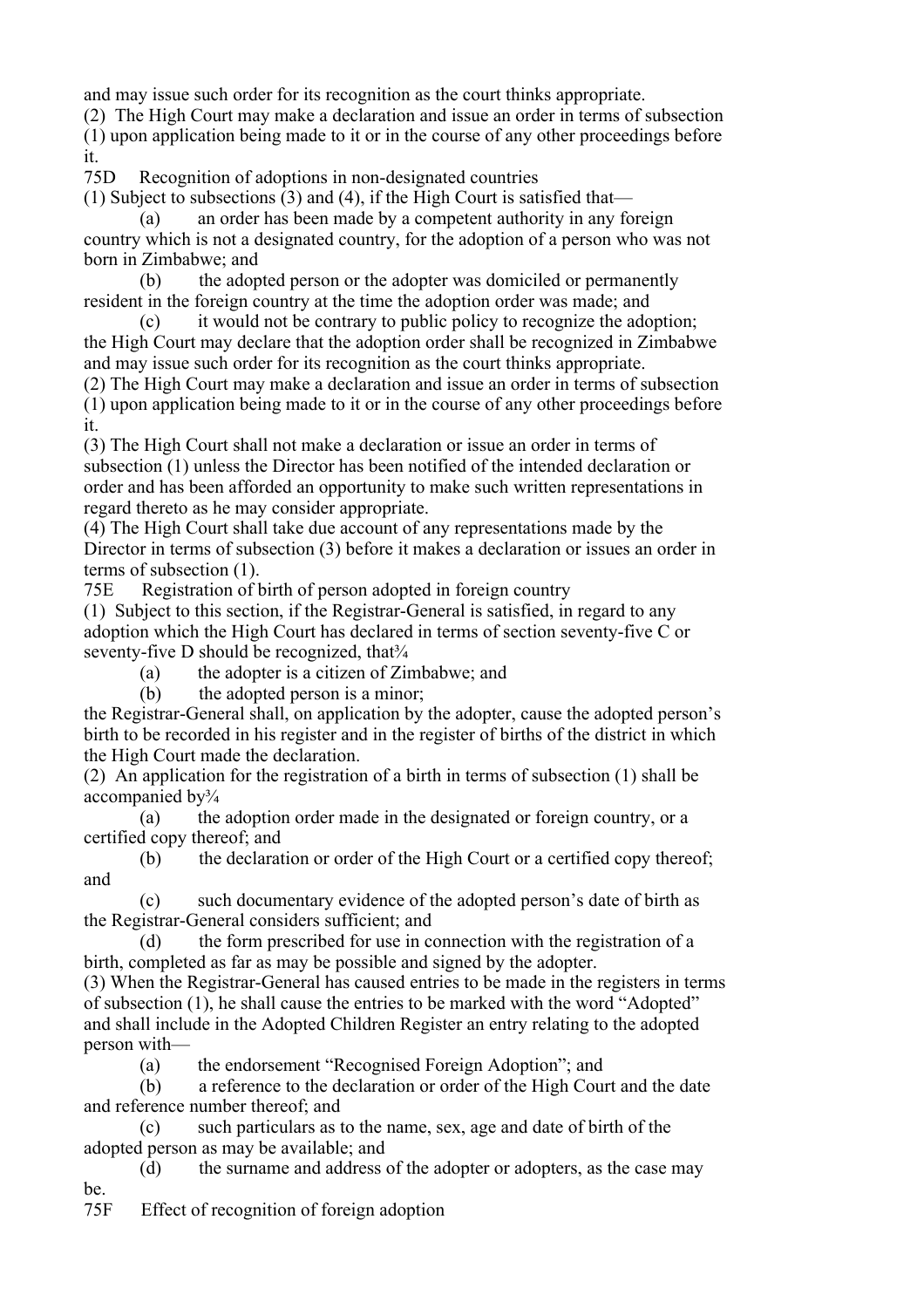Where the High Court has recognized an adoption order in terms of section seventyfive C or seventy-five D—

 (a) the adoption order shall have the same effect, in all respects, as if it had been made in Zimbabwe; and

 (b) the adopted person shall be regarded for all purposes as having been adopted in terms of this Act;

unless the High Court otherwise directs.

75G Part does not limit recognition of foreign adoptions under other laws This Part shall not be construed as limiting the power of a court under any other law to recognize or give effect to an adoption effected outside Zimbabwe.

PART VIIB CHILD WELFARE FUND

[New Part inserted by Section 37 of Act 23 of 2001, with effect from the 18th January, 2002.]

75H Establishment of Fund

(1) There is hereby established a fund, to be known as the Child Welfare Fund, which fund shall be administered by the Child Welfare Council.

(2) The Fund shall consist of—

 (a) such moneys as are payable to the Fund from moneys appropriated by Act of Parliament to the purposes of the Fund; and

 (b) any other moneys to which the Fund may be lawfully entitled, including gifts from any person.

(3) The fund shall be vested in the Minister and, subject to this Act, shall be

administered in accordance with his directions.

75I Object of Fund

The objects for which the Fund is established shall be the development and promotion of the welfare and protection of children and young persons.

75J Application of Fund

The Fund may be applied to—

 (a) assisting any person who wishes to establish, operate and maintain any service or facility that is aimed at advancing the welfare of children or young persons; and

 (b) providing facilities for developing skills in children or young persons who are in a remand home or certified institution; and

 (c) furthering activities related to the dissemination of information on alcohol and drug abuse, teenage pregnancy and other problems affecting children and young persons; and

 $(d)$  promoting education and health among children and young persons; and

 (e) any other activities or projects aimed at promoting the welfare and protection of children and young persons.

75K Estimates of expenditure

(1) The Minister shall prepare a statement showing in respect of each financial year the estimated—

(a) receipts and accruals of the Fund;

 (b) expenditure of the Fund, the purpose for which such expenditure is to be made and the estimated amount that will be expended on each such purpose; and

 (c) balance of the Fund at the close of such financial year. (2) The Minister shall, as soon as possible after the preparation of the statement referred to in subsection (1), lay copies thereof before Parliament.

75L Limits on expenditure from Fund

(1) Subject to this section, the expenditure incurred by the fund in any financial year shall not exceed such amount as Parliament may by resolution have approved for that financial year and the amount of expenditure on any purpose shall not exceed the amount so approved by Parliament to that purpose: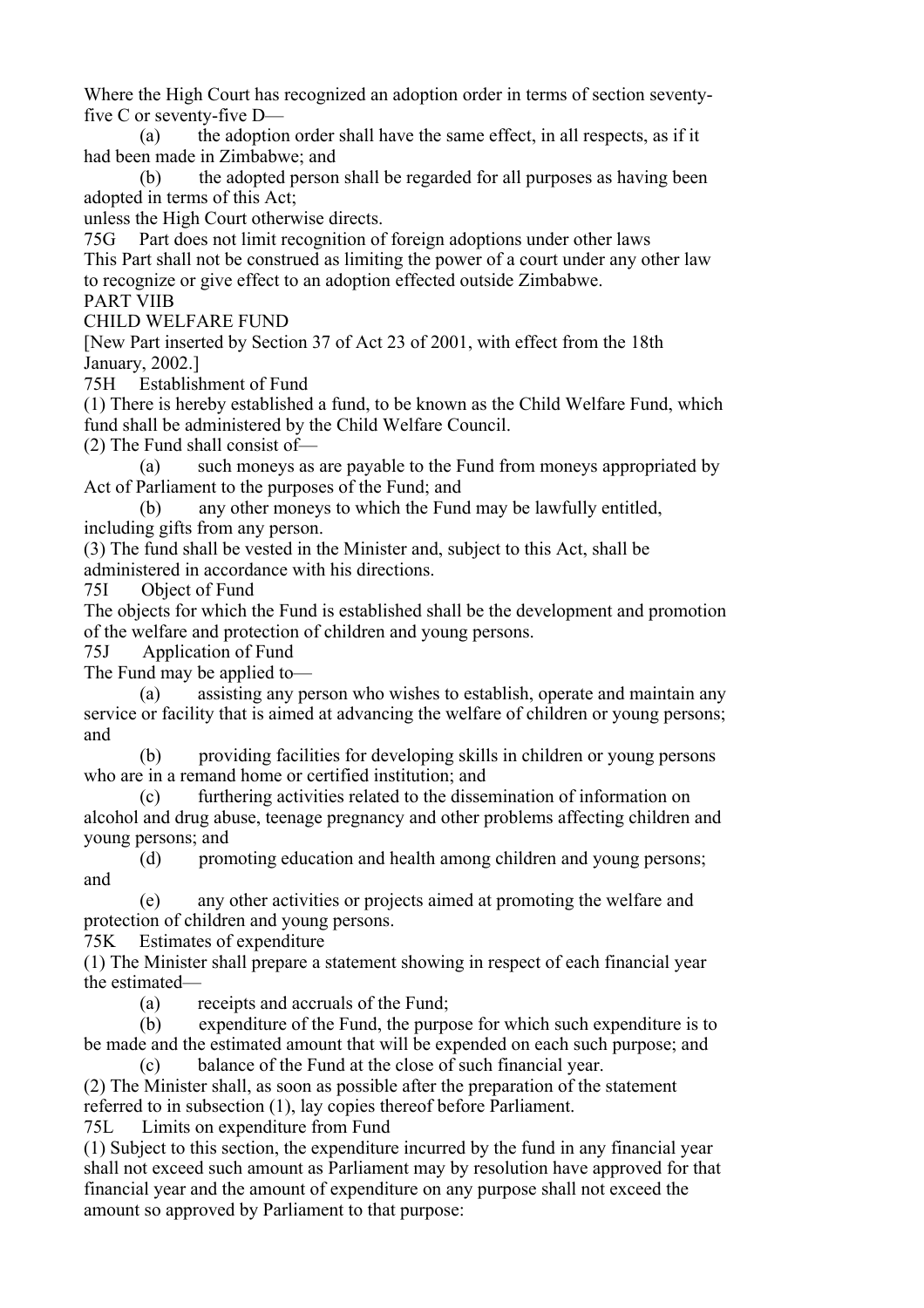Provided that the Minister may, with the approval of the Minister responsible for finance, authorize any saving on any purpose so approved by Parliament to be expended to meet excess expenditure on any other such purpose.

(2) Until Parliament has approved the expenditure for a financial year, the Minister may, in anticipation of approval by Parliament, expend such amount as the President may authorize, not exceeding twenty-five per centum of estimated expenditure for that financial year.

(3) If at any time it appears to the President to be necessary—

 (a) on any purpose to incur unforeseen expenditure of a special character which has not been approved by Parliament, and which cannot, without seriously prejudicing the achievement of the objects of the Fund, be postponed until Parliament has approved it; or

 (b) to incur expenditure in excess of the amount already approved by Parliament on a particular purpose;

the President may authorize the Minister, in anticipation of the approval of Parliament, to expend such sums as may be required from time to time to meet the expenditure on such purpose:

Provided that—

 (i) the total sum so authorized shall not at any time exceed ten per centum of the total expenditure already approved by Parliament for that financial year;

 (ii) the sums expended in terms of this subsection shall be submitted for approval by Parliament not later than during its next sitting.

75M Accounts and audit of Fund

(1) The Minister shall—

 (a) keep proper accounts and other records relating thereto, in which he shall record all the financial transactions of the Fund; and

(b) in respect of each financial year prepare—

(i) a balance sheet; and

(ii) a statement of transactions referred to in paragraph (a).

(2) The accounts of the Fund shall be audited by the Comptroller and Auditor-General, who shall have all the powers conferred upon him by section 9 of the Audit and Exchequer Act [Chapter 22:03] as though the assets of the Fund were public moneys or State property.

(3) The financial year of the Fund shall be the period of twelve months ending on 31st December in each year.

75N Holding of Fund

(1) All moneys received on behalf of the Fund shall be paid into a banking account and no money shall be withdrawn therefrom except by means of a cheque signed by such persons as are authorized in that behalf by the Minister.

(2) Any part of the Fund not immediately required for the purposes of the Fund may be invested in such manner as the Minister, with the approval of the Minister responsible for Finance, may determine.

## PART VIII

## MISCELLANEOUS

76 Consent to surgical or other treatment

(1) Where the consent of a parent or guardian is necessary for the performance of any dental, medical, surgical or other treatment upon a minor and the consent of the parent or guardian is refused or cannot be obtained within a period which is reasonable in the circumstances, application may be made to a magistrate of the province where the minor is or is resident for authority to perform the treatment. (2) A magistrate to whom an application in terms of subsection (1) is made may—

 (a) after due inquiry and after affording the parent or guardian concerned a reasonable opportunity of stating his reasons for refusing to give the necessary consent or without affording such person such opportunity if his whereabouts are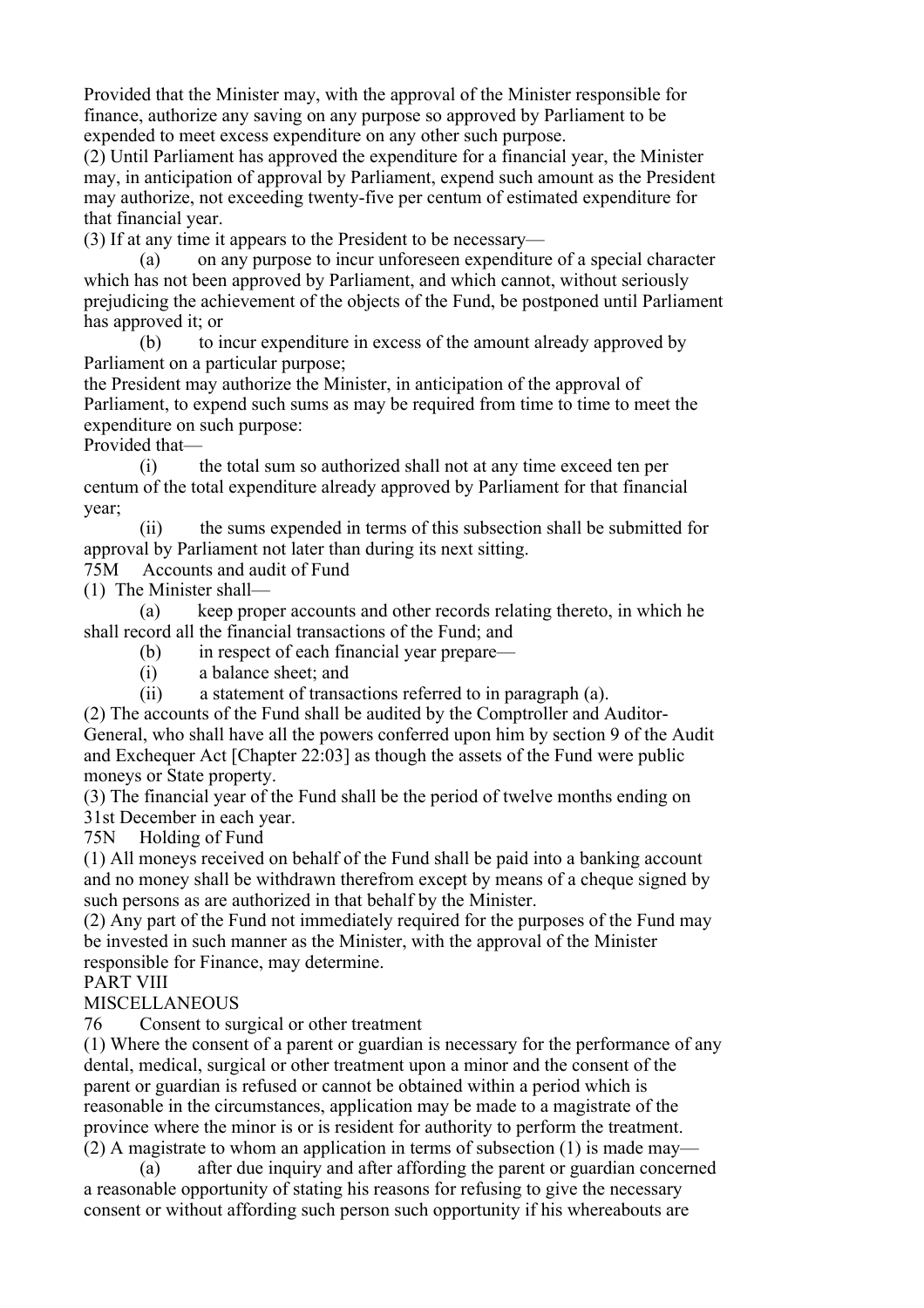unknown or if in the circumstances it is not reasonably practicable to afford him such opportunity; and

 (b) if satisfied that any dental, medical, surgical or other treatment is necessary or desirable in the interests of the health of the minor;

by order in writing authorize the performance at a hospital or other suitable place upon the minor concerned of such dental, medical, surgical or other treatment as may be specified in the order.

(3) Where authority for the performance of any treatment has been given in terms of subsection (2), the person legally liable to maintain the minor concerned shall be liable for the cost of the treatment.

(4) Notwithstanding any other law, a young person may, without the assistance of his parent or guardian, consent to donate blood for medical or scientific purposes: Provided that no such consent shall be valid if—

 (a) the donation of his blood would endanger the young person's health or life; or

 (b) the young person's parent or guardian has informed the person who is to take the blood that he does not consent to the donation.

77 Evidence of husband or wife of accused person

In proceedings against any person for an offence in terms of this Act, the wife or husband of the person charged shall be competent to give evidence, either for the prosecution or for the defence, without the consent of the person charged.

78 Sales of liquor, tobacco and drugs to children prohibited

(1) No person shall sell, lend, give, supply, deliver or offer so to do to any child any liquor as defined in the Liquor Act [Chapter 14:12] tobacco, cigars, cigarettes,

cigarette papers or specified drugs as defined in the Medicines and Allied Substances Control Act [Chapter 15:03] except upon production of a written order signed by the parent or guardian of the child known to such person, and in accordance with those Acts.

(2) No person other than the parent or guardian of a child shall give a written order referred to in subsection (1) to such child.

(3) Any person who contravenes subsection (1) or (2) shall be guilty of an offence and liable to a fine not exceeding level five or to imprisonment for a period not exceeding six months or to both such fine and such imprisonment.

[amended by Act 22 of 2001, with effect from the 10th September, 2002.] 79 Seizure and confiscation of liquor, tobacco and drugs in possession of children

(1) If a police officer or a probation officer or, within a school or the precincts thereof, a teacher finds a child in possession of—

(a) liquor as defined in the Liquor Act [Chapter 14:12]; or

(b) a drug; or

 (c) tobacco or any cigar, cigarette, tobacco pipe, cigarette holder or cigarette paper;

he may seize it from the child unless he is satisfied that the child has reasonable cause for possessing it.

(2) A police officer, probation officer or teacher who has seized any liquor or other thing from a child in terms of subsection (1) shall hand it over or cause it to be handed over to the parent or guardian of the child from whom it was seized.

80 Provision as to gambling, gaming or automatic machines

(1) If upon complaint by any person to a children's court it is proved, to the satisfaction of the court, that any gambling or gaming machine or automatic machine for the sale of any cigarettes is being extensively used by children, the court shall order the owner of the machine or person on whose premises the machine is kept to take such precautions to prevent the machine being so used as may be specified in the order or to remove the machine within such time as may be specified in the order. [amended by Act 23 of 2001, with effect from the 18th January, 2002.]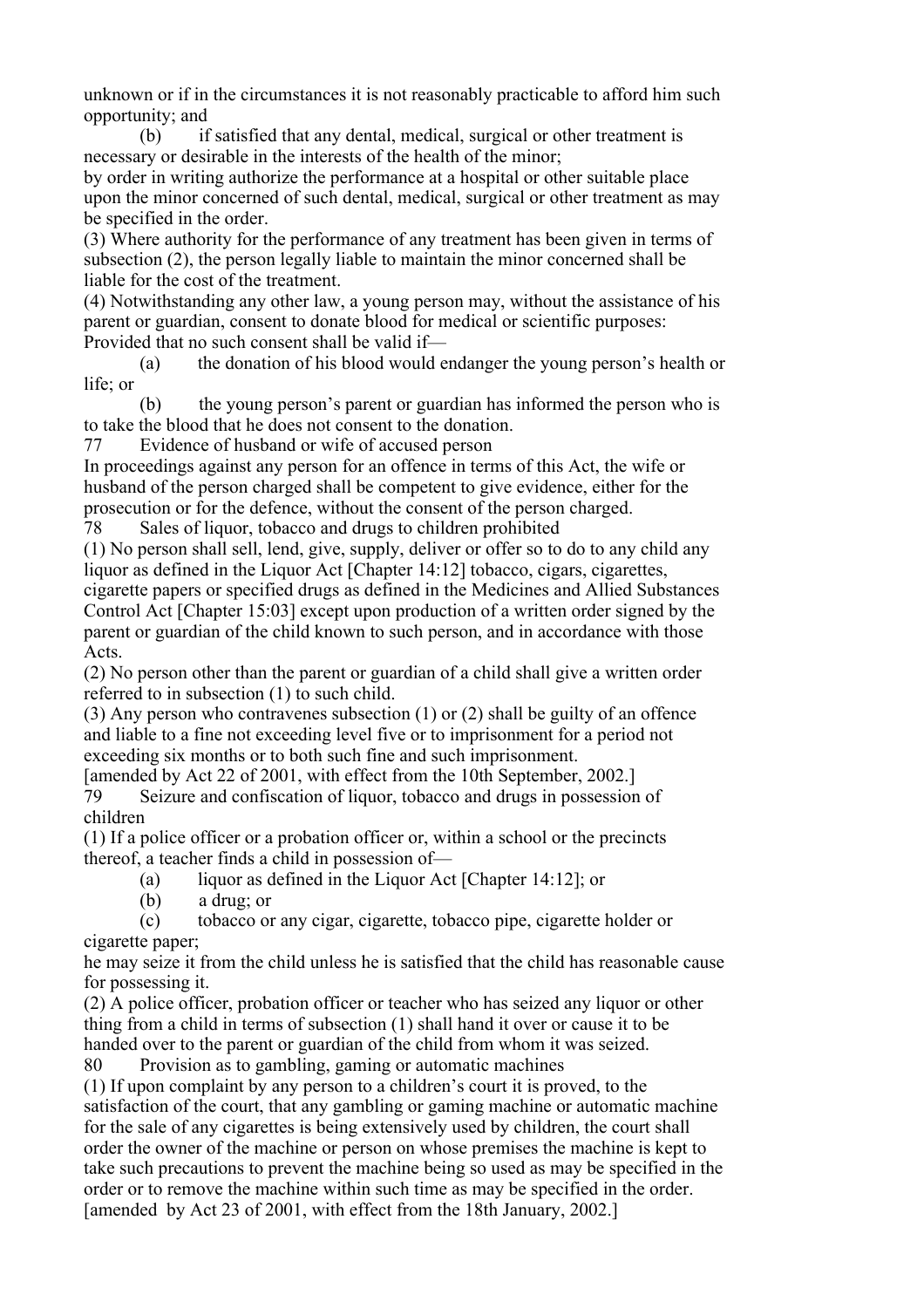(2) Any person who is aggrieved by an order made in terms of subsection (1) may appeal against the order to a judge of the High Court who may refer the matter to the court for argument.

(3) The judge of the High Court or the court, as the case may be, may, in any appeal in terms of subsection (2), confirm, vary or set aside the order appealed against. (4) Where any person against whom an order in terms of subsection (1) has been made fails to comply with the terms thereof, he shall be guilty of an offence and liable to a fine not exceeding level five or to imprisonment for a period not exceeding six months or to both such fine and such imprisonment.

[amended by Act 22 of 2001, with effect from the 10th September, 2002.]

81 Magistrate may order parent to produce his child before children's court (1) If it appears to any magistrate from information on oath that there is within his province any child or young person in the custody of his parent or guardian who is in need of care, or who has absconded from any certified institution or training institute or any custody in which he has been placed in terms of this Act or the Criminal Procedure and Evidence Act [Chapter 9:07], the magistrate may, by notice in writing served in the prescribed manner, order that parent or guardian to produce the child or young person before the children's court on a day and at a time stated in the notice. [amended by Act 23 of 2001, with effect from the 18th January, 2002.]

(2) Any parent or guardian who fails without reasonable excuse, the burden of proof whereof shall rest upon him, to comply with the requirements of a notice served upon him in terms of subsection (1) shall be guilty of an offence and liable to a fine not exceeding level five or to imprisonment for a period not exceeding six months or to both such fine and such imprisonment.

[amended by Act 22 of 2001, with effect from the 10th September, 2002.]

82 Estimation of age

(1) Whenever in any proceedings in terms of this Act, other than criminal proceedings, the age of any person is a relevant fact of which no or insufficient evidence is available, the officer presiding at those proceedings may estimate the age of that person by his appearance or from any information which is available, and the age so estimated shall, for the purposes of this Act, be deemed to be the true age of that person.

(2) Where, after the conclusion of proceedings referred to in subsection (1), proof is adduced that the age of a person estimated in terms of that subsection is not the true age of that person it shall not, if the error has been made in good faith, affect any decision or order in those proceedings.

(3) The age of a person estimated in terms of subsection (1) shall be deemed to have been attained on the day on which the estimate was made.

(4) Whenever a person has been dealt with in accordance with any provision of this Act which can lawfully be applied only in connection with a person of a particular age or under or over a particular age and no evidence of his age was led and no formal estimate of his age was made in terms of subsection (1), the person in question shall be presumed to have been of that age or under or over that age, as the case may be, when he was so dealt with.

(5) Where in a charge of an offence in terms of this Act it is alleged that the person by or in respect of whom the offence was committed was a child or young person or was under or over any specified age, and he appears to the court to have been at the date of the commission of the alleged offence a child or young person or to have been under or over the specified age, as the case may be, he shall, for the purposes of this Act, be presumed at that date to have been a child or young person or to have been under or over that age, as the case may be, unless the contrary is proved.

83 Liability of step-parent to maintain his step-child

A step-parent shall be liable to maintain his step-child until such step-child attains the age of eighteen years:

Provided that—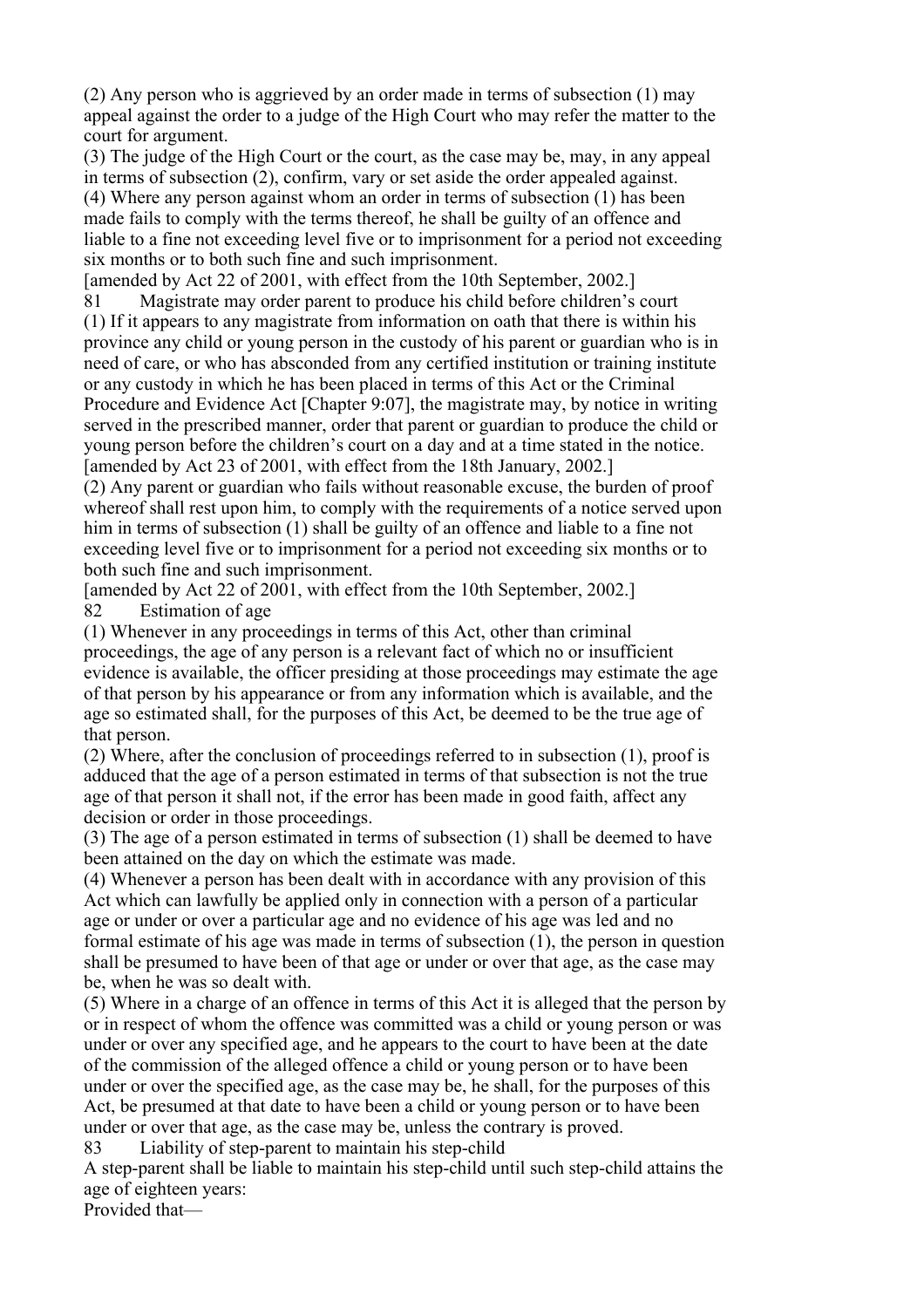(i) a step-parent shall not be obliged to maintain a step-child which is being adequately maintained by its natural parents;

(ii) the obligation of a step-parent to maintain his step-child shall cease—

 (a) if the mother of his step-child has deserted him and removed the stepchild from his custody; or

 (b) if in the event of divorce or judicial separation there is no order of maintenance made in favour of his step-child.

84 Detention of juvenile

(1) A child or young person who is charged with an offence shall not before conviction be detained in a prison or police cell or lock-up unless his detention is necessary and no suitable remand home is conveniently available for his detention. (2) In deciding the suitability of any place for the detention of a person mentioned in subsection (1), regard may be had to the nature of the offence with which he is charged and to his age, sex, race and character.

 $(3)$  . . . . . .

[repealed by Act 23 of 2001, with effect from the 18th January, 2002.] 85

[repealed by Act 23 of 2001, with effect from the 18th January, 2002.]

86 Financial support from public funds to certain institutions

(1) The Minister, with the approval of the Minister responsible for finance, may, out of money appropriated for the purpose by Act of Parliament, make grants-in-aid—

 (a) to any local authority certified institution or institution or any association of persons working in Zimbabwe for the protection, care and control of children and young persons;

[amended by Act 23 of 2001, with effect from the 18th January, 2002.]

 (b) towards the maintenance in any certified institution or institution of any child or young person placed therein in terms of this Act or any other enactment;

(c) towards the maintenance—

 (i) of any child or young person by his parent, step-parent or guardian or the person with whom he has been placed in terms of this Act or any other enactment; or

(ii) of a parent, step-parent or guardian of any child or young person; or

 (iii) of a grandparent or brother or unmarried sister of any child or young person with whom he has been placed in terms of this Act or any other enactment. (2) A local authority may out of its funds make grants-in-aid to any association of persons working in its area for the protection, care and control of children and young persons.

87 Notice of certain proceedings to be given to High Court

(1) Whenever summons is issued in connection with proceedings for divorce or judicial separation between the mother and the father of a child or a young person in respect of whom an order in terms of section twenty or an application such as is referred to in subsection (2) or (3) of section 5 of the Guardianship of Minors Act [Chapter 5:08] was made, the plaintiff shall, on issuing summons, lodge with the registrar of the High Court a notice to the effect that such order or application was made and if the plaintiff has failed to lodge such notice the defendant shall, within the period allowed for entry of appearance, lodge the said notice.

(2) Any plaintiff or defendant who fails to comply with the requirements of subsection (1) shall, unless he proves he was unaware of such order or application, be guilty of an offence and liable to a fine not exceeding level three or to imprisonment for a period not exceeding one month or to both such fine and such imprisonment. [amended by Act 22 of 2001, with effect from the 10th September, 2002.]

(3) Whenever notice has been lodged in terms of subsection (1), the registrar shall obtain from the clerk of the children's court concerned a copy of the record relating to such order or application, together with the reasons in writing of the officer who presided over the children's court why he made the order or granted or refused the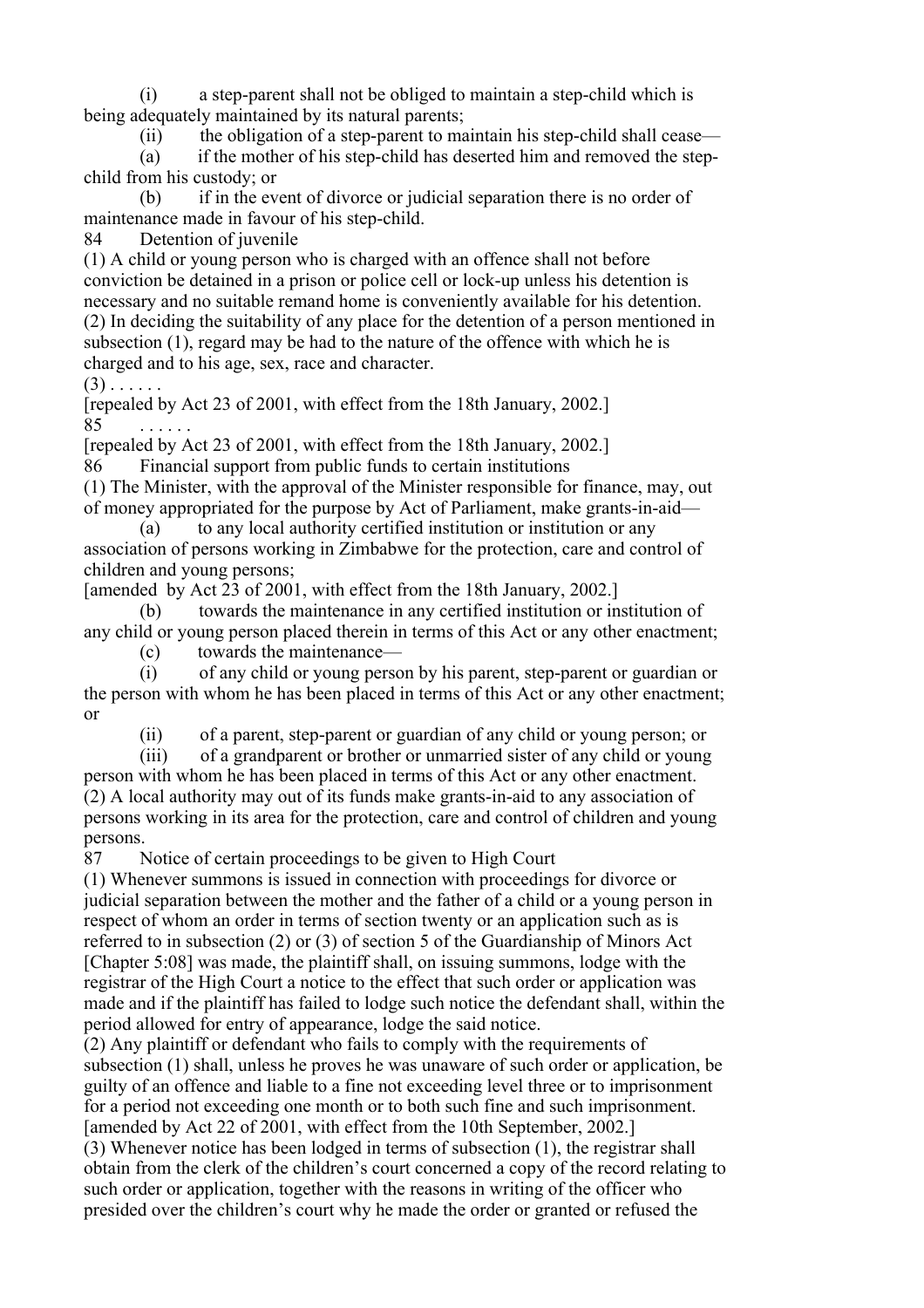application, and shall lay such record and reasons before the High Court. (4) Whenever in any such proceedings as are referred to in subsection (1) a notice has been lodged in terms of that subsection, the High Court may, for the purpose of deciding to whom the custody of the child or young person should be given, subpoena and take evidence from a probation officer or any officer of the children's court. (5) If in any proceedings in respect of which a notice has been lodged in terms of subsection (1) the High Court is satisfied that both parents are unfit to exercise control over any child of the marriage, who is a child or young person, the court may direct that such child or young person shall be removed to a place of safety to be dealt with in terms of sections nineteen and twenty.

(6) If, after a final order has been made in any proceedings in respect of which a notice should have been lodged in terms of subsection (1), it is brought to the notice of the High Court that such notice was not lodged, the High Court may of its own motion or on the application of a parent, officer of a children's court or any other interested person, re-open the proceedings and make such other order as to the custody of the child or young person as it may think fit.

88 Regulations

(1) The Minister may, subject to subsections (3) and (4), make regulations providing for all matters which by this Act are required or permitted to be prescribed or which, in his opinion, are necessary or convenient to be provided for in order to carry out or give effect to this Act.

(2) Regulations made in terms of subsection (1) may provide for—

 (a) the form of any application, authority, certificate, consent, contract, licence, notice, order, process, register or summons to be made, given, issued or kept in terms of this Act and any other form required in carrying out the provisions of this Act;

 (b) the organization and maintenance of training institutes and of institutions established in terms of section twenty-nine;

 (c) the prohibition or restriction of communication with or access to pupils in certified institutions and training institutes or entry in or upon or the introduction of intoxicating liquor, drugs or other articles into certified institutions and training institutes;

 (d) the procedure relating to the registration of institutions in terms of section thirty-one, the cancellation and surrender of certificates of registration issued in terms of that section;

[amended by Act 23 of 2001, with effect from the 18th January, 2002.]

 (e) the powers and duties of the management of certified institutions and the books, accounts and records to be kept and the returns and reports to be rendered by the management of certified institutions;

(f) the conditions and terms of licences which may be granted in terms of section thirty-three, the methods of supervision of pupils released on licence and the procedure for the revocation of such licence;

 (g) the conditions on which leave of absence may be granted to pupils in certified institutions and training institutes, the period for which leave may be granted or extended and the procedure for revocation of such leave of absence;

 (h) the manner in which inspectors and probation officers appointed in terms of section forty-six shall perform their duties in terms of this Act;

(i) the organization and maintenance of attendance centres;

 ( j) the method of registration of adoption orders and of the fees to be paid for an adoption order or for a certified copy thereof and dealing generally with all incidental matters arising out of Part VII;

 (k) the circumstances in which and the conditions on which grants-in-aid mentioned in section eighty-six will be made, the amounts or rates of such grants-inaid and methods of accounting therefor;

(l) a tariff of allowances which may be paid out of public moneys to